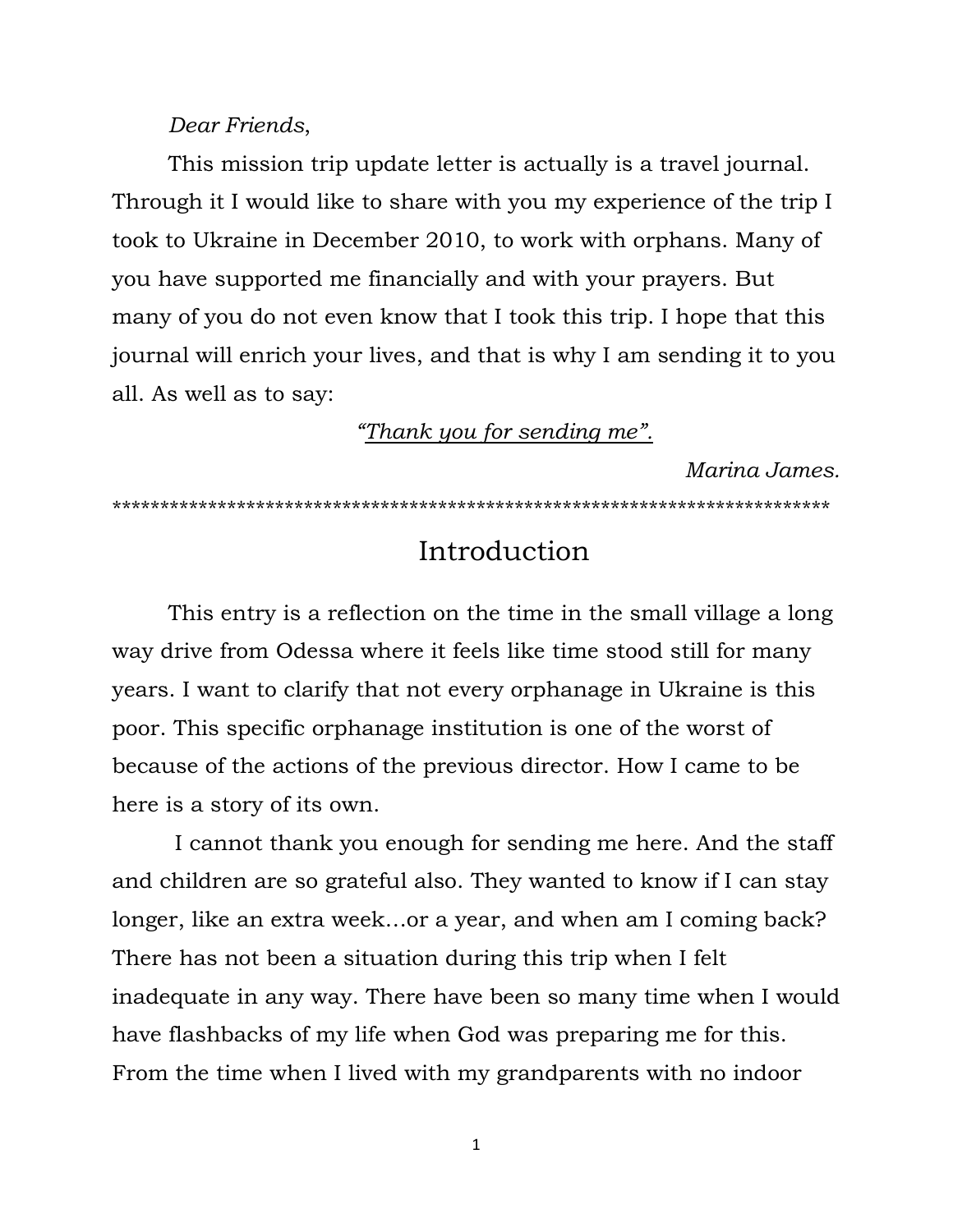plumbing to speaking 3 languages; from "enchanting" children to noticing small details of what is needed; from being able to handle the cold weather to problem solving skills; from love of children to being able to write to you about all this,...you name it- everything seemed to-no, everything did lead to this*.* All the hardships that I faced in my life, that God has led me through, including and especially finding and following Him- it all has led to this trip, this mission.

I still cannot believe that this dream I"ve had for many years is now a reality. I get teary eyed thinking about it. I know many think me crazy to be thankful to live a week in accommodations with no indoor plumbing during below freezing weather. To travel 40 hours to get there and to give my heart to children who are not born to me; to be away for 16 days from my own family. I spent all the money you gave me plus more, but I left richer, knowing that that some of those children can see and experience the love of God, and that He allowed me to show it to them.

While still in the orphanage in one of the conversations I had with 15 years old girl named Kristina, I tried to talk her into staying 2 more years at the orphanage (she has that option). She said, "No one wants me, no one cares what happens to me. Why should I stay?" I tried to ensure her that she is wonderful, hard working, good student and a helper. That caregivers love her, they just cannot show it. And that I care very much about what happens to her. Does she believe me?- She was not sure if she believed it. The day I left the orphanage, from the train station, I called the kids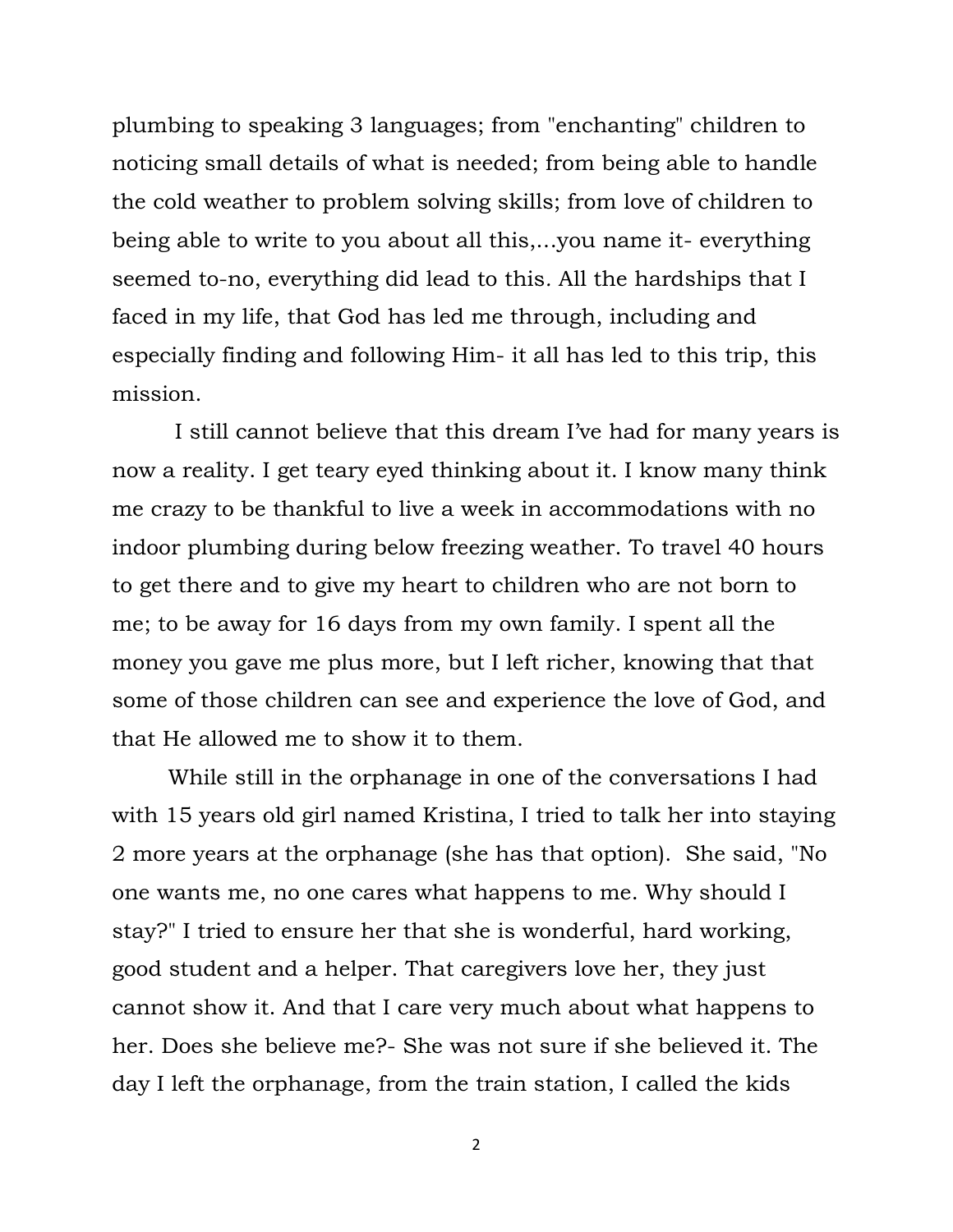from group# 6 on the phone, and got to speak to Kristina. I told her that even thought I cannot adopt her legally. In my heart she is now mine, forever. Her answer to me was:" Yes, I believe you. You are mine also, like a real mother". I just made a difference in her life and in life's of several others like Kristina! Once again, thank you for sending me.

\*\*\*\*\*\*\*\*\*\*\*\*\*\*\*\*\*\*\*\*\*\*\*\*\*\*\*\*\*\*\*\*\*\*\*\*\*\*\*\*\*\*\*\*\*\*\*\*\*\*\*\*\*\*\*\*\*\*\*\*\*\*\*\*\*\*\*\*\*\*\*\*\*\*\*

### **Day 1 – Dec 8, 2010 (Wednesday) -On the Plane**

The whole experience feels like a dream… of course the lack of sleep does not help. It is 10:30 am in Kiev and 3:30am in Philadelphia. That means my night's sleep was condensed into about 3-4 hrs in a chair. I have been on the plane for several hours now, and I know that in about 30 min I will be in the Ukraine and experience what I have been imagining now for days, month and even years will be a reality. But that reality has not hit me yet. I think, maybe, because it has been a dream for so long, it still feels like one.

\*\*\*\*\*\*\*\*\*\*\*\*\*\*\*\*\*\*\*\*\*\*\*\*\*\*\*\*\*\*\*\*\*\*\*\*\*\*\*\*\*\*\*\*\*\*\*\*\*\*\*\*\*\*\*\*\*\*\*\*\*\*\*\*\*\*\*\*\*

### **Same day- Landed in Kiev**

It finally hit me- a reality- I am in Ukraine. It happened during the wait in a rather long line to have passports checked. Long lines - I remember them well.

At present I am at my friend's house, and in a few hours I will be taking an overnight train to the south of the country. I already took 2 buses and a metro (subway), avoided hoards of pesky taxi drivers, who tried to overcharge me, and was tricked into paying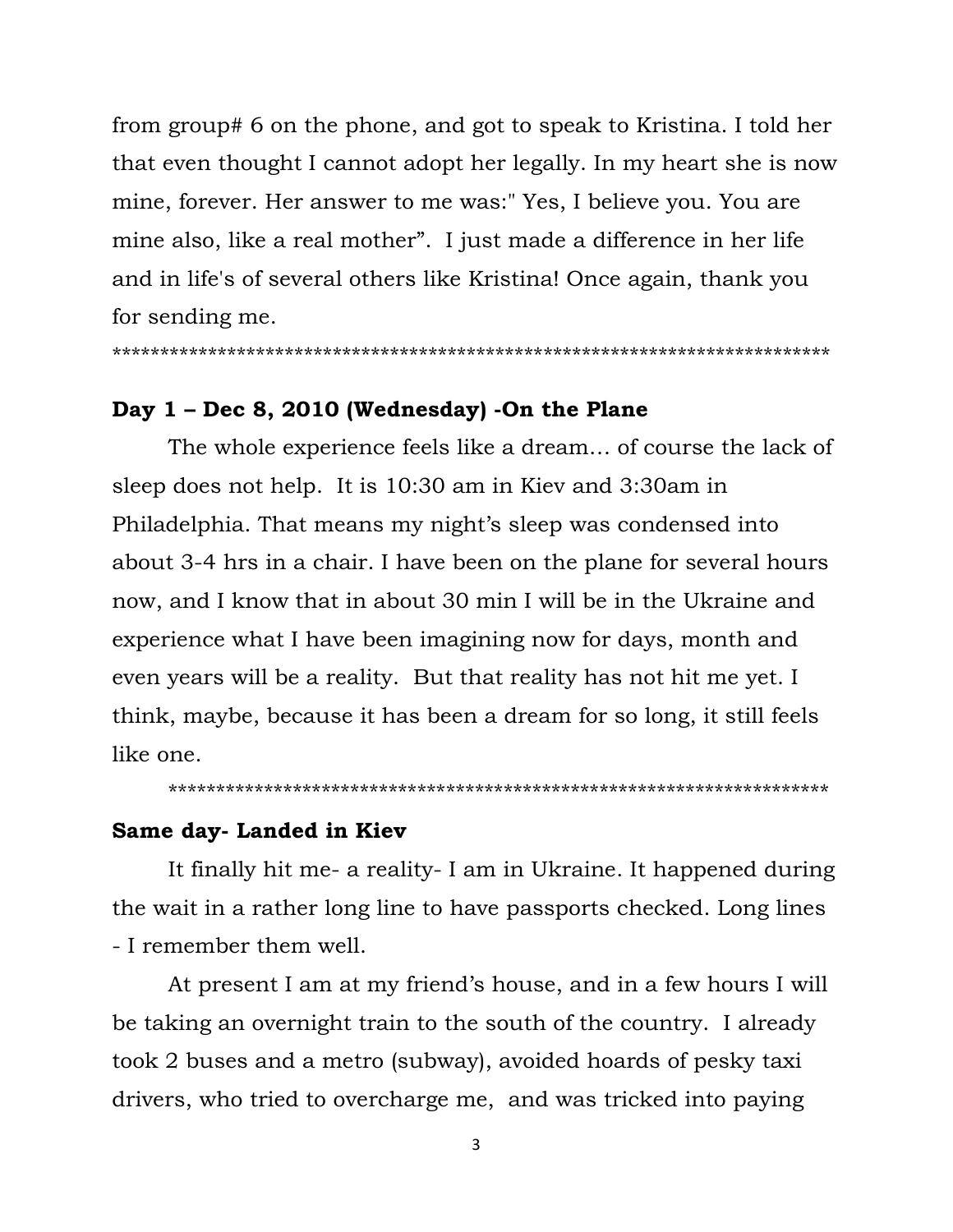more (but by only \$5) for the train ticket by the woman at the ticket desk.

It feels (almost) like I never left. Like the time stood still here, especially when I was taking the Metro: it was probably the same train cars that ran when I was here 20 yrs ago. Some things did change: there are commercials for everything, everywhere. You can buy anything in stores, if you have money! 20 yrs ago even if you had money, you could not buy anything since there was nothing to buy. There are also lots of cars on the road and the gas stations every mile or so, including Lukoil and BP.

#### \*\*\*\*\*\*\*\*\*\*\*\*\*\*\*\*\*\*\*\*\*\*\*\*\*\*\*\*\*\*\*\*\*\*\*\*\*\*\*\*\*\*\*\*\*\*\*\*\*\*\*\*\*\*\*\*\*\*\*\*\*\*\*\*\*\*\*\*\*\*\*\*\*\*\*

# **Day 2- Dec 9, 2010 (Thursday)**

I am writing this from a small village outside of Odessa. It was a long day, and I have finally settled in. The train ride was much better than I expected. I remember overnight trains from my childhood: the insides were decorated with black and brown colorsprobably to strategically cover the layer of soot. There were 2 toilets, one at each end of the wagon for 40 passengers. When you flush-\ you could see the tracks as the waste falls down bellow. There are still only 2 toilets for 40 passengers, but it flushes into the septic tank! The inside walls are white and the seats/ beds are light blue. There is no soot or even dirt anywhere! Everything is clean and the controllers are courteous and helpful! I was pleasantly surprised and impressed. I want to thank you for your prayers: the fact that I was able to sleep on the train was a miracle. I have a back problem, and I sleep on an air mattress…everywhere, I brought a travel air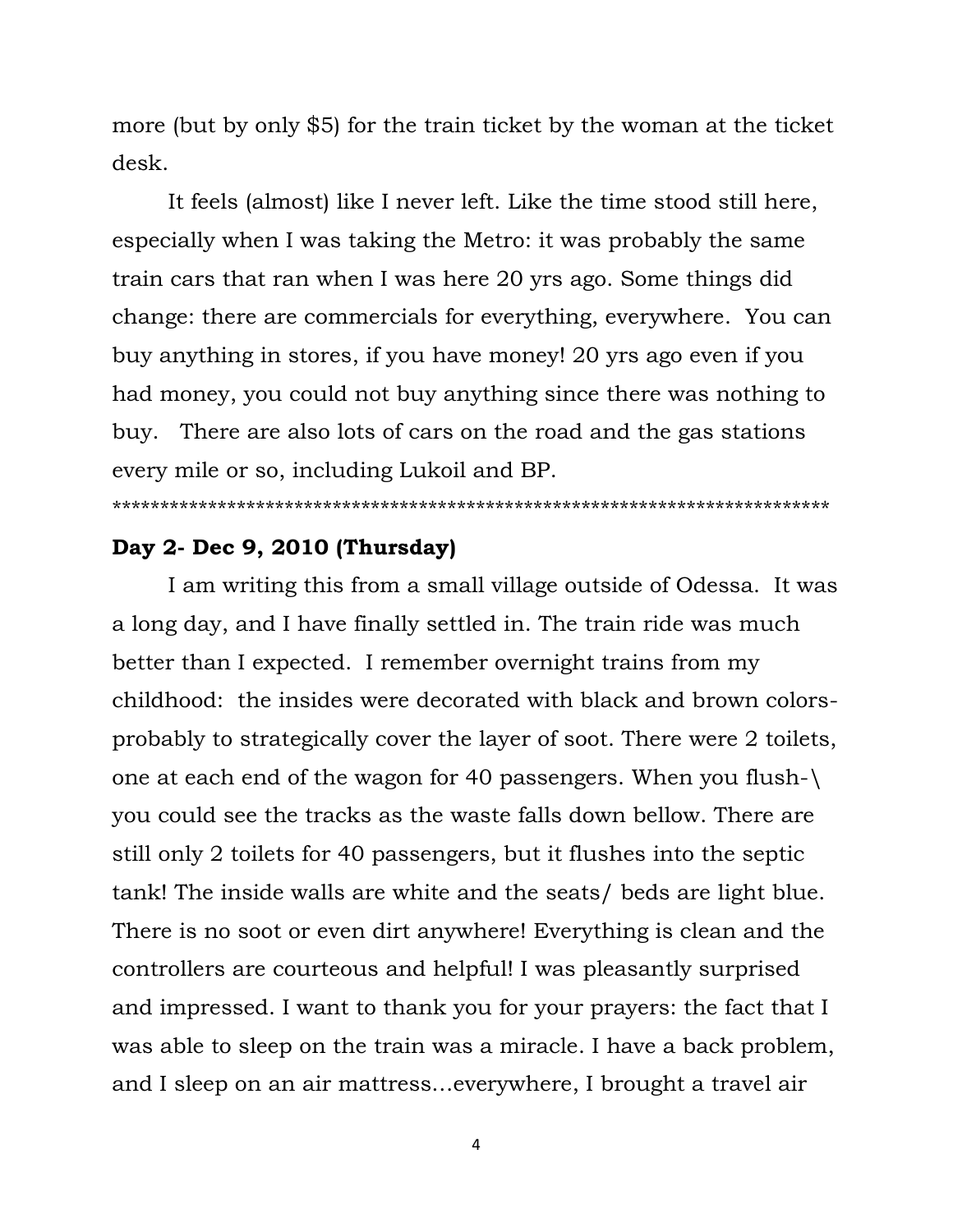mattress for this trip also. The train beds are too narrow for my mattress, but somehow, with a gentle rocking of a train (thank you Lord) I was able to get a good 4-5 hrs of restful sleep.

I was picked up from the train station by the orphanage director, who then took me to a small car in the parking lot where I was greeted by 2 more people: the orphanage nurse and a driver. All three of them got up at 3am in order to get me from the train! We squeezed the large suitcase filled with jacket for kids and other donated clothes for the children in to the trunk. The smaller suitcase had to be placed in the back seat between me and the nurse. As we started driving I learned that the orphanage has no car, only an old bus to transport the children, but no money for the gas, so it mostly just sits there. The car we were in was the nurse's, she lives in the village a short distance from the orphanage and commutes to work. She only feels comfortable driving locally, so someone else had to do the driving. From my research I expected the drive to be about 1.5 - 2 hrs long, but I was told it is actually 3 hrs because of the state of the roads, and they were not kidding. Half way through trip we came to a road in between 2 bodies of water: a black sea and a lake . That stretch of road was about a mile long and 30 ft wide, that road must not have been paved in at least a few years. It was the worst workable/ as in not shut down stretch of road I have ever seen. So I said:" Yes, this road is pretty bad". The director gave me a raised eyebrow, and said: "This is still a good road, just wail till we get closer to the village".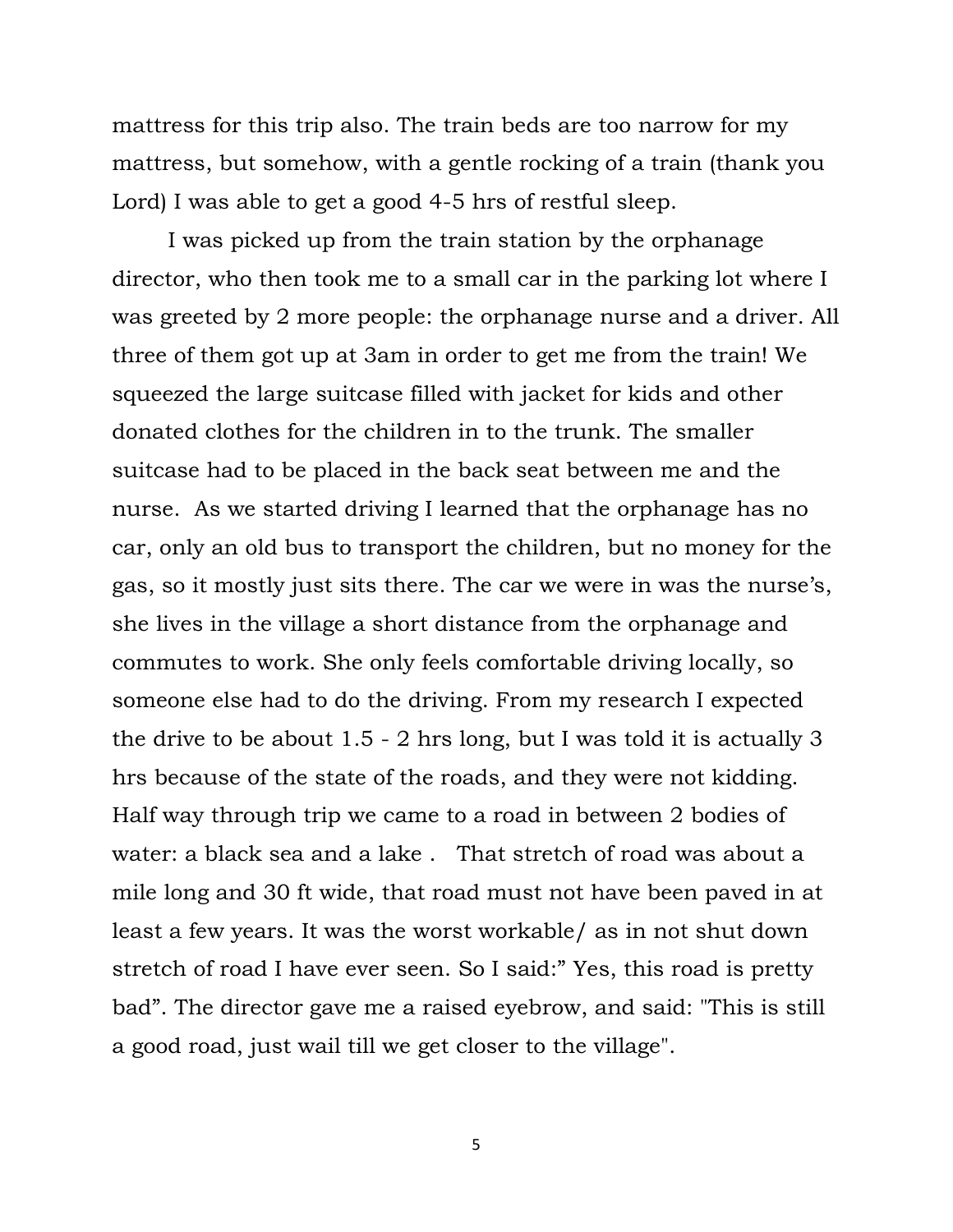In another 30 min or so it became a normal practice to drive in a wavy line or in the middle of the road to avoid potholes that seem to be growing in size as the time went on. Occasionally I saw an incoming car doing the same kind of driving and wondered will one of us ended up in a pothole, ditch, or will we collide? But all the drivers were skilful enough and accustomed to the local driving practices. Once again I nodded and said: "yes, the roads are bad". And once again I was told this is not the bad road yet. When we had to get off the road to drive along side of it, because the road became pothole upon a pothole, some the size of a car (you would think they were bombed), I was finally told welcome to our worldthis is our roads!

During that drive we took a rest stop to use the facilities. Behind a few small stores in a small town there was a small bathroom. Like any public bathroom in a small Ukrainian town or village it had it had an entry way (no door) large window opening (not a window), on the upper part of one wall. It was made of brick and the floor was concrete- old, and uneven with …potholes. Behind a small wall partitioning the door way and the …what no one would recognize as toilets: there were 3 toilet size holes in the concrete where you go while literally freezing your butt off. Of course there were no toilet paper, running water for flushing anything or to wash your hands and no electricity. I wanted to take a picture to show it to all of you, but when I asked the nurse if it's OK if I go back to the car to get my camera to take a picture, because you, guys, would never believe me otherwise, she said: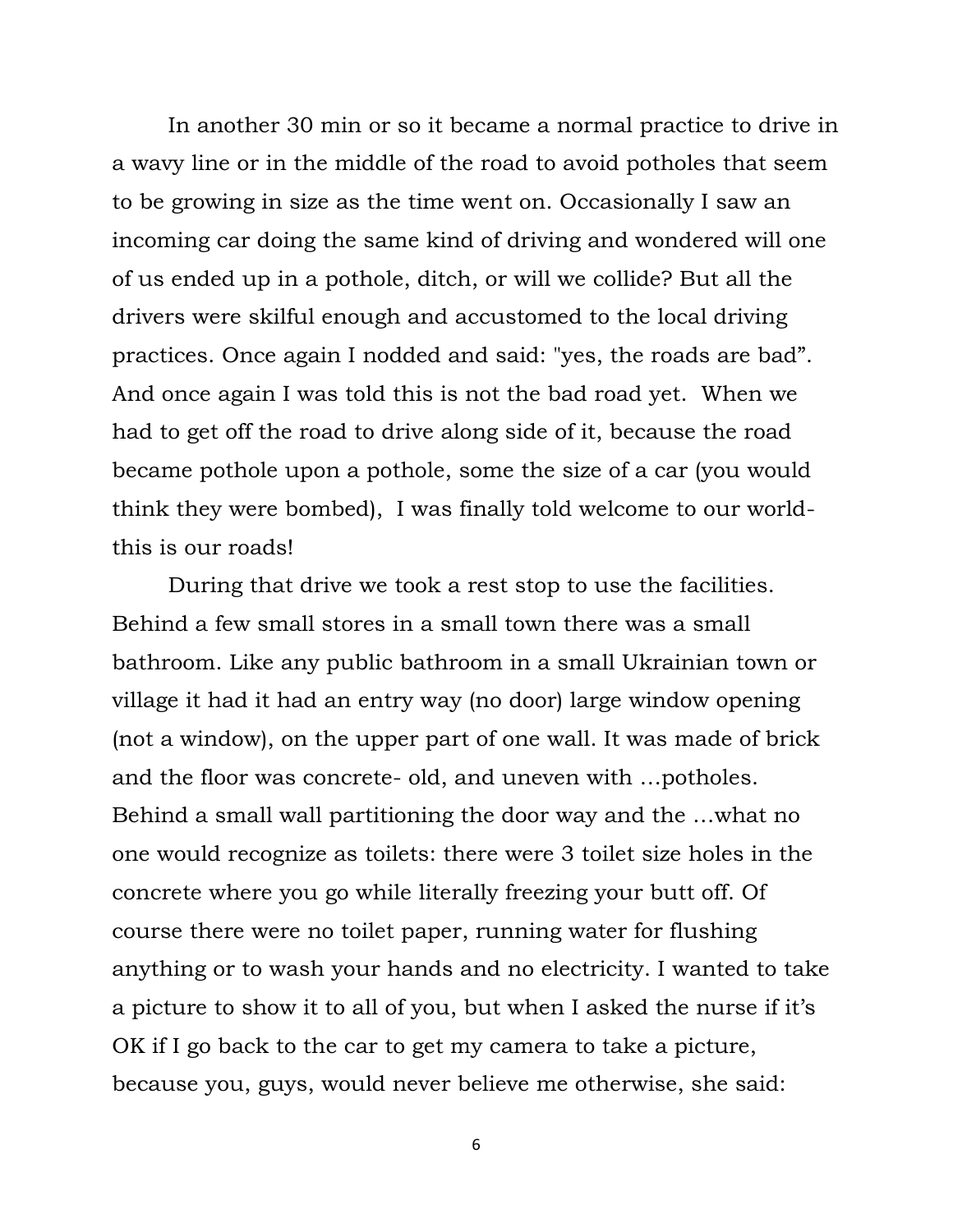"this bathroom is pretty good compared to some others, so you can take lots of pictures later. By the way, gaping window opening serves a good purpose of air circulation, and even though it is freezing; at least you do not pass out from the smell.

Our next stop was the closest supermarket to the village we were headed to- 60km away (about 30mi). With your help I brought enough money to get some things needed for the orphanage. It was a like a mini mall- a supermarket with a few small stores in the same building. The most important and expensive things were in the electric appliance store. They had what we needed: we picked out the largest chest freezer that they had (about 20cu. Ft) - for the kitchen and a smallest/ cheapest refrigerator- for the medical office: to keep the medicines in that needed refrigeration. We got a 3 year warrantee on both and a promised delivery on the same day. The total for that purchase was a bit more then the director quoted to me, but I assured him that there was still some money left to get other things for the kids. So we went to the supermarket part. I was pleasantly surprised because last time I was in Ukraine the shelves were bare. Now it looks like many stores I saw in other European countries. You can get anything there (if you have money) and I saw all the common brand names: Pantene shampoo, Gillette deodorants, Dove soap, etc. Of course brand names were more money so we filled 2 carts with no brand name stuff. For about \$150 we got 10 brooms, 200 notebooks, 100 pens, 4 bags of laundry detergent, 50 bars of hand soap, 15 bottles of shampoo, a Connect 4 game, chess, checkers, backgammon game, and few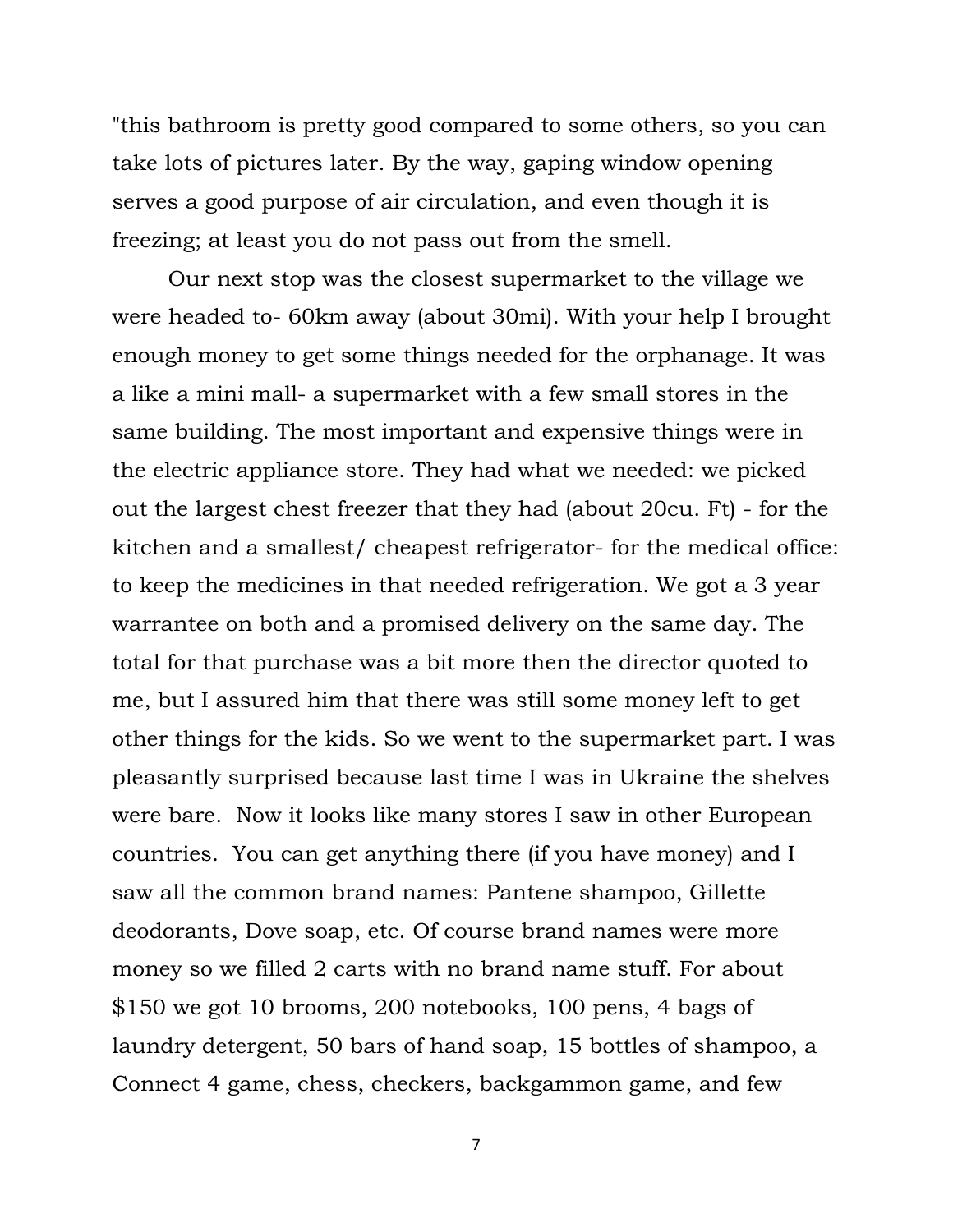other things. It might look like he prices there are so low, but consider the fact that the average salary in this region is \$100 a month - we just spent someone's month salary with over time (most work job and a half)! Electronics and clothing were about same as in Phila area, and appliances 20% more.

Appliances arrived at the orphanage just 10 min after us. Everyone was going "oh" and "ah" and "thank you, thank you". When the Head Caregiver ,Nina Ivanovna, saw the brooms, she just could not stop smiling.

Shortly after, all the staff headed to the teachers lunch room. It is just off the cafeteria for a welcome celebration meal. Apparently it is a custom to "pay" for the gifts by putting up alcohol to the table. The kitchen staff opened a bottle of champagne to "pay" for the freezer and the Head Nurse, Inna, brought a pitcher of home brewed wine for the small refrigerator. There were many toasts and thanks. I was asked if there anything that I need in my accommodations, and I asked if I could wash up/ take shower- at this point I have been on the road for about 40 hours. There were strange looks of…at that point I was not sure what the looks were- I thought maybe I said something that is culturally wrong to discuss at the table? The director put his head in to his hand, and then said I am not sure where we can give you a place to wash up. I still was not getting it: the director lives on the premises most of the week, the kids shower…right? So what is the problem?

"Can't I just was where the kids wash? " I asked.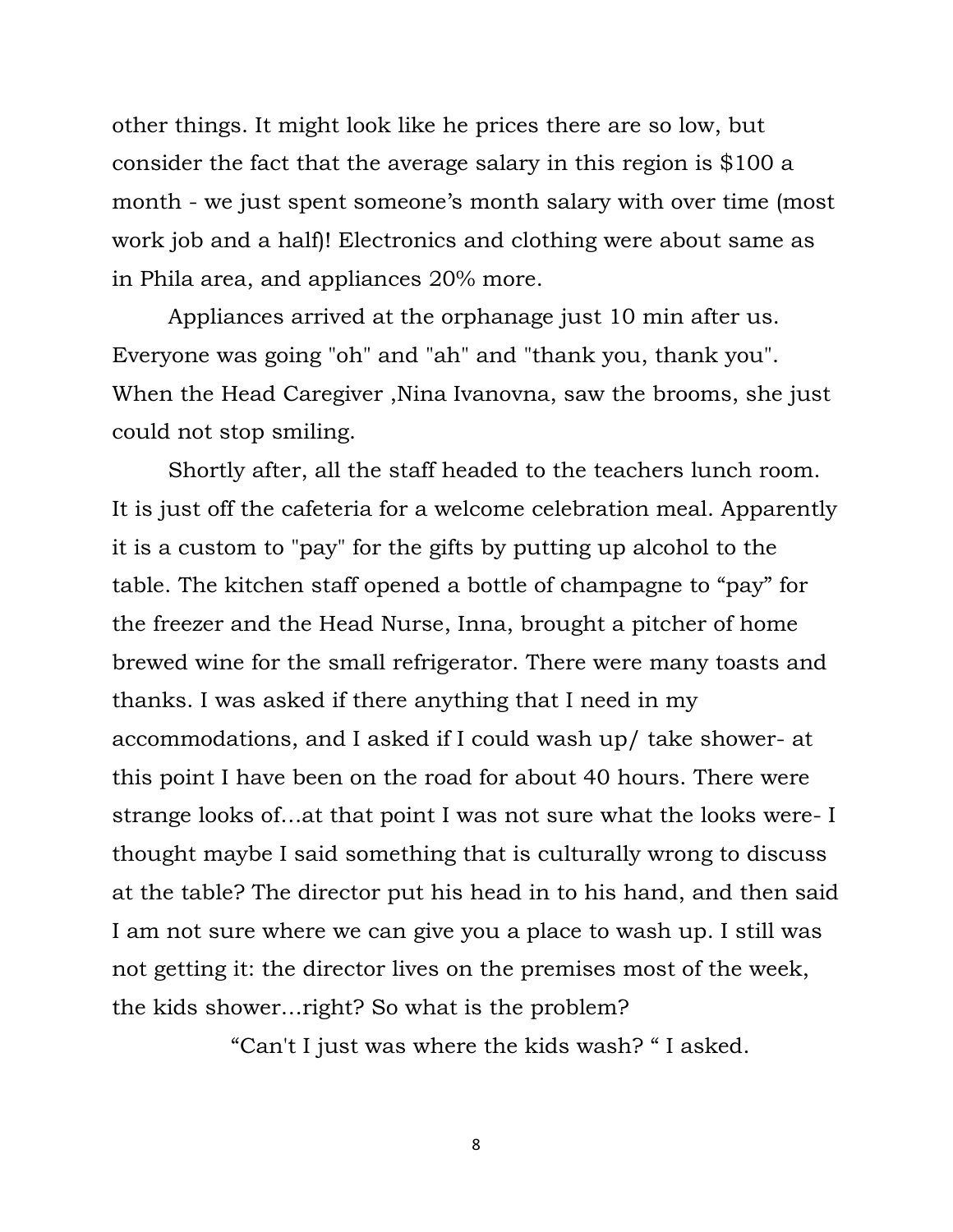After a long pause the Director said:" If that is your wish- but I apologize ahead of time- because what we can give you is the best that we have. Today is Thursday and that is when the kids take showers after school, we will get the bathhouse ready a bit earlier for you."

When I saw the bathhouse, I realized what all of the hesitations were about. The bath house is split into 2 parts: girl's side and the boys. Each side has 2 rooms. First room is where you wait your turn if it is raining; also on boys side is the opening in the wall where a grounds care taker would put in coal to heat the place: it called "pechka" the wall is thick and hollow inside to let the hot air circulate in it. That makes the joint wall warm, the heat then radiates out into the rooms. The second room is where kids can undress: there is a bench there, a few hooks and wooden boards- so they would not be standing barefoot on the concrete floor. The third room is where the showers are- a pipe runs most of the way of the room. In that pipe are the openings on which shower heads should be attached. I say should be- because most of the heads were missing. The head caregiver kept apologizing for the in adequate conditions for such an important guest as me. I learned later that I am a VIP - "a rich American lady who came to help". It is strange for me that this is what they think of me. To me I am just simple regular me. I explain when that came up that I am not at all "rich", and I came here on money of many friends who wanted to help the kids. I think then their opinion and gratefulness only went up. They told me to please tell everyone who helped me to come here and to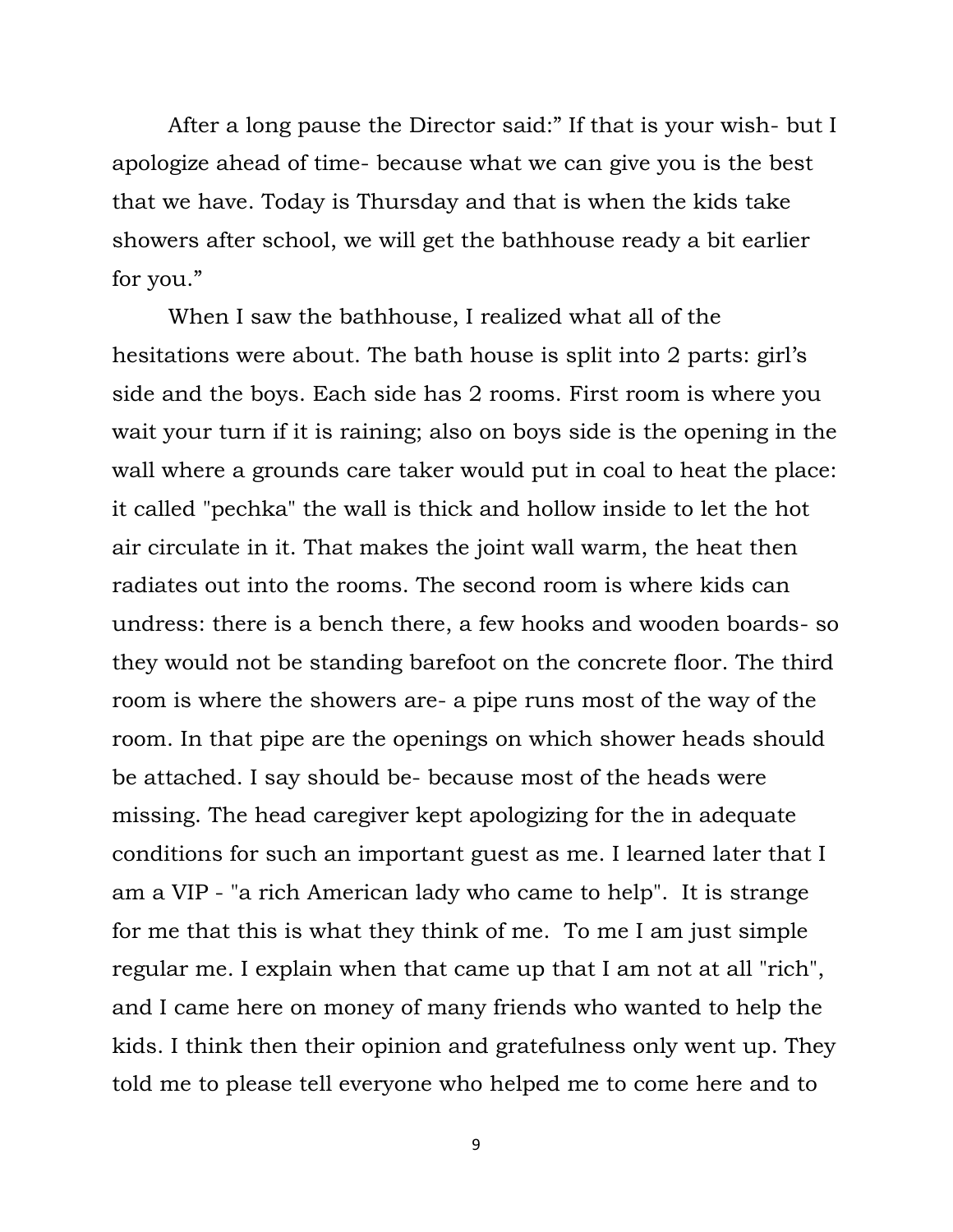get them all the wonderful things- thank you so much from the bottom of their heart and from the children.

#### \*\*\*\*\*\*\*\*\*\*\*\*\*\*\*\*\*\*\*\*\*\*\*\*\*\*\*\*\*\*\*\*\*\*\*\*\*\*\*\*\*\*\*\*\*\*\*\*\*\*\*\*\*\*\*\*\*\*\*\*\*\*\*\*\*\*\*\*\*\*

The first time I met Vladic in person was when I was going to the shower house. I walked out of the medical center (they housed me in the living room of the isolator). There were several boys sitting on the bench. School was not out yet, but some kids did not have later classes (and some were cutting school), one boy was looking directly at me- staring. I had my eye already out for a boy about 15 years old, but a bit size smaller than his age with rather protruding ears- I have only seen his picture taken last spring. I have made friends with him through letters and phone calls. All the kids had hats on, so that did not help. When I glanced at the children on the bench, most looked away, but one boy held my gaze, he had a thin freckled face and somewhat resembled the boy in the picture. I walked over and with a question in my voice said: "Vladic?" He nodded his head. I extended my hand and said: "Finally, we meet in person". He shook it and glanced down. I followed his gaze and realized that in his other hand was a small photo album opened to the picture I sent him of me. He look up and down few times, I asked if I look like my pictures, he nodded again. He seems shy, even though he seemed not to have problems talking to me about anything on the phone. I learned later that it very out of character of him- normally he and his sister Kristina are the first ones to greet any guest who comes to the orphanage. When I came back- he was gone. Kids said he went looking for Kristina.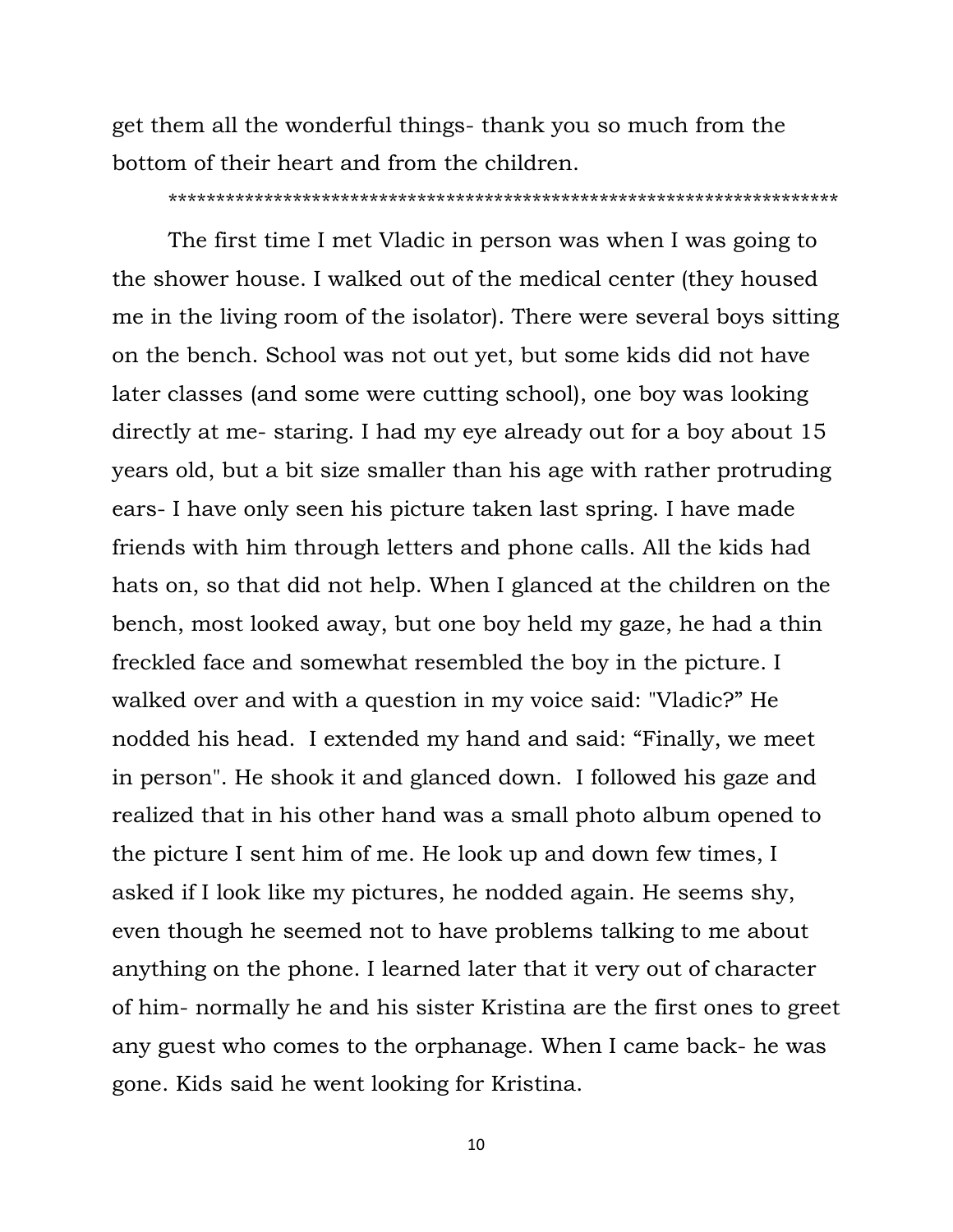I had a bit if time to settle in, but first I needed to know the basics. Anna Ivanovna, shoved me around a bit- explaining the" facilities" situation. There are 3 bathroom locations (there are none in the children's quarters). One- in the "club building"- it has an actual toilet, but no seat, with rusted pipe and water leaks. That toilet is only open during special programs at the club, and for the caregivers during other times who can find the key- because there are only 2 copies. That is also the bathroom director uses when he lives on premises- and he lives there 1/2 of every week.

Bathroom # 2 is near the medical center, but was deemed unsanitary by the inspectors. With 110 children using the facilities so close to living quarters, it just did not drain well. The bathroom was locked…but at night it was unlocked for the kids to use- it had …once again -squatting stalls, open window holes at the top, no water of any kind, and no lights. You might ask: "Why use the bathroom basically condemned by the inspector for sanitary reasons and not just use the bathroom #3?" Well…the bathroom # 3 is actually NOT on orphanage grounds, it is between the living quarters and the schools, it is also the public restroom of the village. And the caregivers do not want children to go there after dark. Imagine walking a 1/4 mile every time you need to go…but first you have to get dressed, find some sort of paper that is no longer needed, because the toilet paper... well it's not in the budget…as well as many other things like toothpaste, and other personal hygiene items. I am sure you do not understand how thing so essential, things we in America, take for granted, is not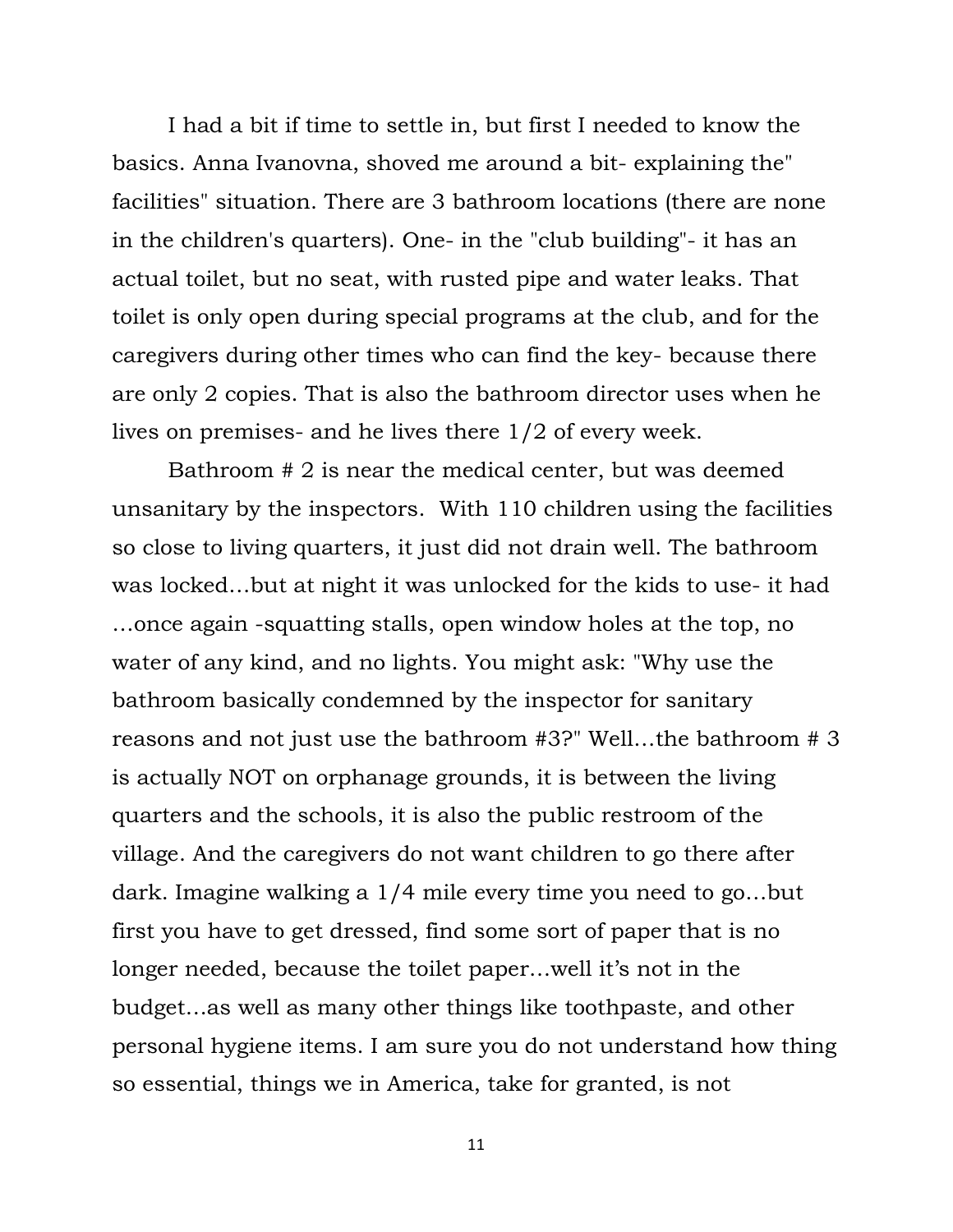budgeted. Well the care givers do not understand it either. But it is what it is, and they are just glad it's not worse. They rely on humanitarian aid for that, and it is sporadic. I hope to fix that, at least for that specific orphanage. Oh yes, there is also the option #4- and that is "in the middle of the night option only"- there is a bucket in every dorm .

The new director has managed in the short amount of time of being the director (1 yr) to get the government to give him some money to build a new bathrooms: They will be heated, with windows (not just holes), flushing toilets, heated showers with stalls, a boiler room to heat that building up, and laundry facilities, but…there always a but…there only enough money to get 1/2 job done. And there is a great hope…lots of hope, but not great chance, that…MAYBE…next year…maybe…in one year it will be complete…??? For now…(as they tell me)… "it is what it is". \*\*\*\*\*\*\*\*\*\*\*\*\*\*\*\*\*\*\*\*\*\*\*\*\*\*\*\*\*\*\*\*\*\*\*\*\*\*\*\*\*\*\*\*\*\*\*\*\*\*\*\*\*\*\*\*\*\*\*\*\*\*\*\*\*\*\*\*\*\*\*\*\*\*\*

# **Day 3 - Dec 10, 2010 (Friday)**

I got up today before the kids, but did not want to bother them while they were getting ready for school. As I mentioned, I am being housed in the medical building. When you walk into the med center there are 3 rooms off the hallway. On the left is the nurses' room with a very old wooden table, a bed, and a cabinet with no lock and broken doors, and also old tables on wheels, a wooden floor with some rotten spots (covered up by small rug as you walk in). Notice that there is no sink, and the room is not sterile in any way, and just yesterday they finally got, with your help, a small refrigerator to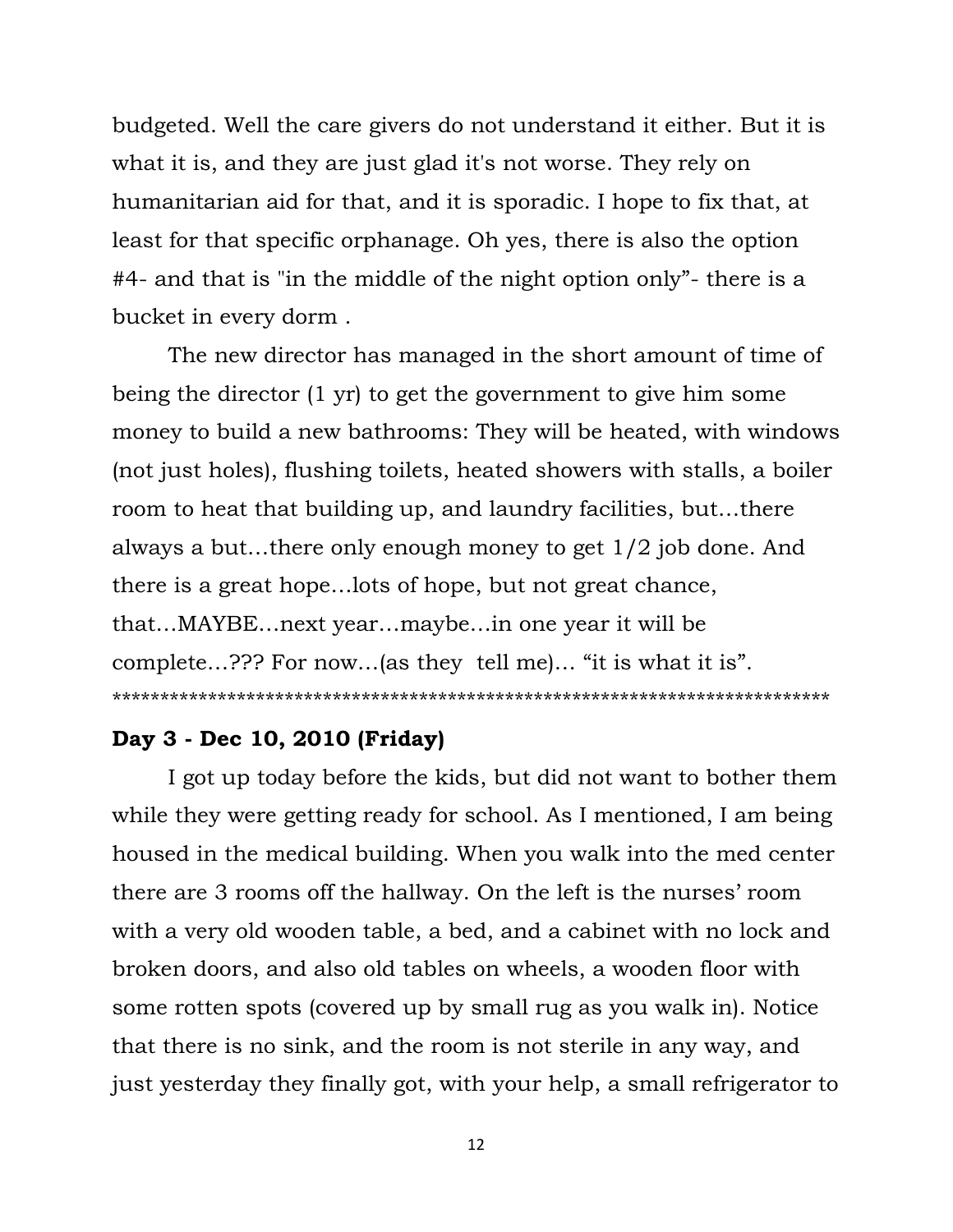store medicines in. Before that medicine needed refrigeration was stored in the local hospital, or if needed daily for some child, the head nurse had to beg kitchen staff to let them use some fridge space. On the right is the doctor's office. It has a table, a chair, 2 benches and a cabinet for storing files. The local doctor comes in almost every night for a few hours to see if anyone needs her care. Straight ahead is the isolator…which when you enter has like a small reception room with a couch, a chair, and a TV. The Head Nurse was very proud of that area, she painted it all and decorated it this past summer…with her own money. The couch they also just acquired, the new director somehow got them one…from somewhere. This "reception room" is going to be my "home" for the next week. On the opposite side of the entry door in a drape covering door to what is meant to be an isolator…but at present is not.

At present 4 rooms in the back are a temporary (about 5 mo and counting) living quarters to the group#6 : a small bedroom containing a dresser and 5 beds, a walk through room where the walls are lined up with 5 more beds; on the side of that room is a wash room. Straight through is a play/ living room. The washroom has 2 sinks, shelves for kid's clothes, and a closet where cleaning supplies and a small washing machine is stored. It also has a small table on which there is a tray with cups, one for each child, and a bucket of drinkable water. On the wall there is a place for soap, towels, and toothbrushes (notice- no mirror). That also is my washroom while am staying here. The play room has a caregiver's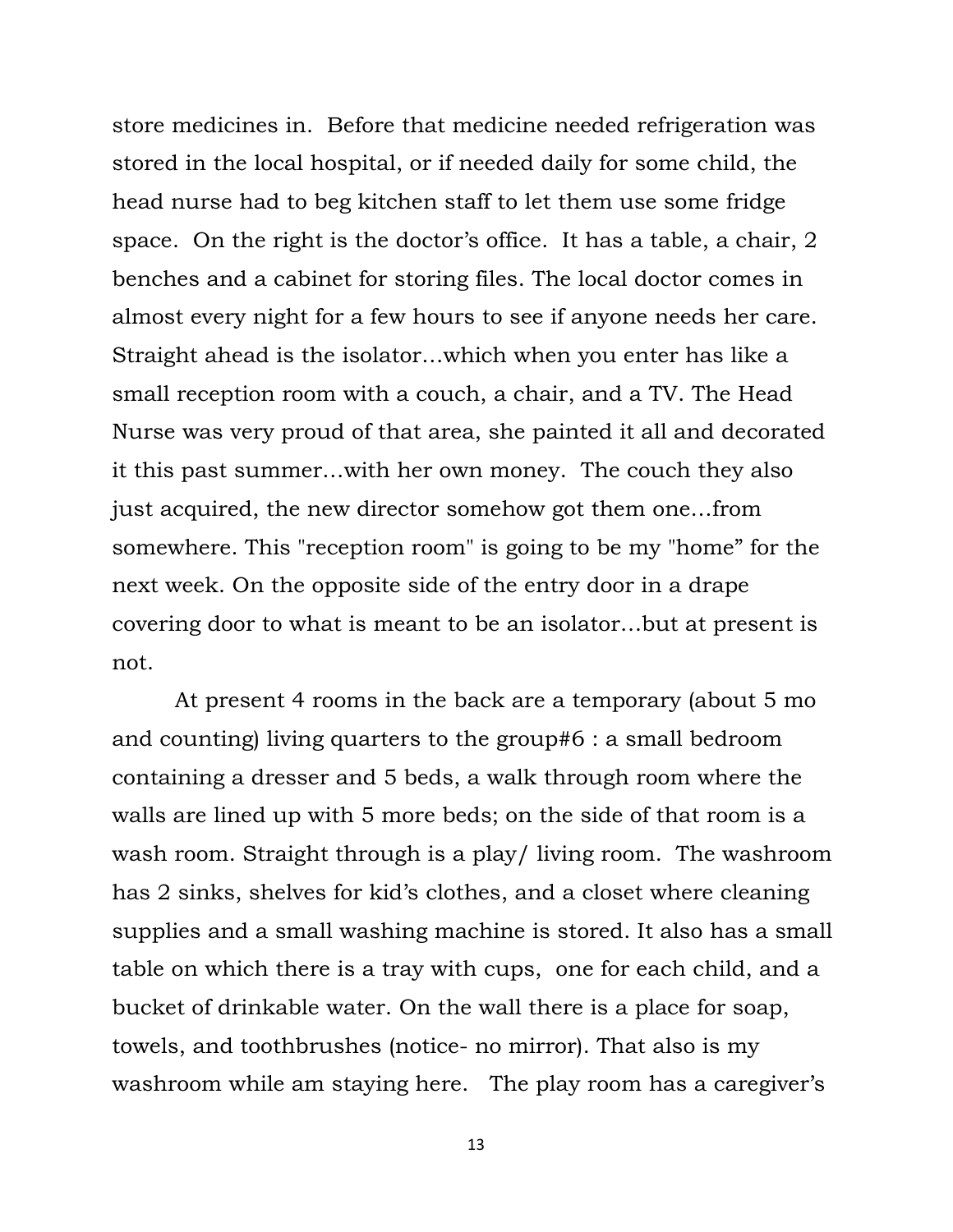desk, a couch and 2 arm chairs, a table with a TV. TV would work if they had an antenna or DVD player to hook up to it, which they have none at present. There is also a wardrobe where all of the school clothes are hanging. The wardrobe also serves as divider between play room and an entry way. In the back of it are shoe shelves and the only, small mirror. A blanket is hanging on the doorway to keep the cold out when the door is opened. Lighting is not too great. The heat is from radiators… there are only 4 of them in those quarters. The radiators are newly installed in the last year by the new director. Before the heat was from "pechka" a central wall in each building is hollow inside and you put coals there to warm it up, radiating the heat from the wall into the rooms. Now the heater room houses a burner for coal that heats up water running through radiators. There always has to be someone present in that room to keep an eye on the fire and to feed it.

After the kids went out to the dining hall I got to get ready for the day, just in time to be picked up by the Head Care Giver for breakfast. It was just 3 of us for breakfast this time: caregiver, director, and myself. The director wanted to know if all of my needs were taking care of, and to apologize, because he will have to leave for the weekend to be with his family. He lives about 1/2 of the week in the orphanage, and travels the rest of the time conducting orphanage business and stopping at his home on the weekends. He To get home, he travels 3 hours by car to Odessa plus several more hours on the train. That is his weekly commute. I asked him once, later why he ever took the job so far from home. He said the pay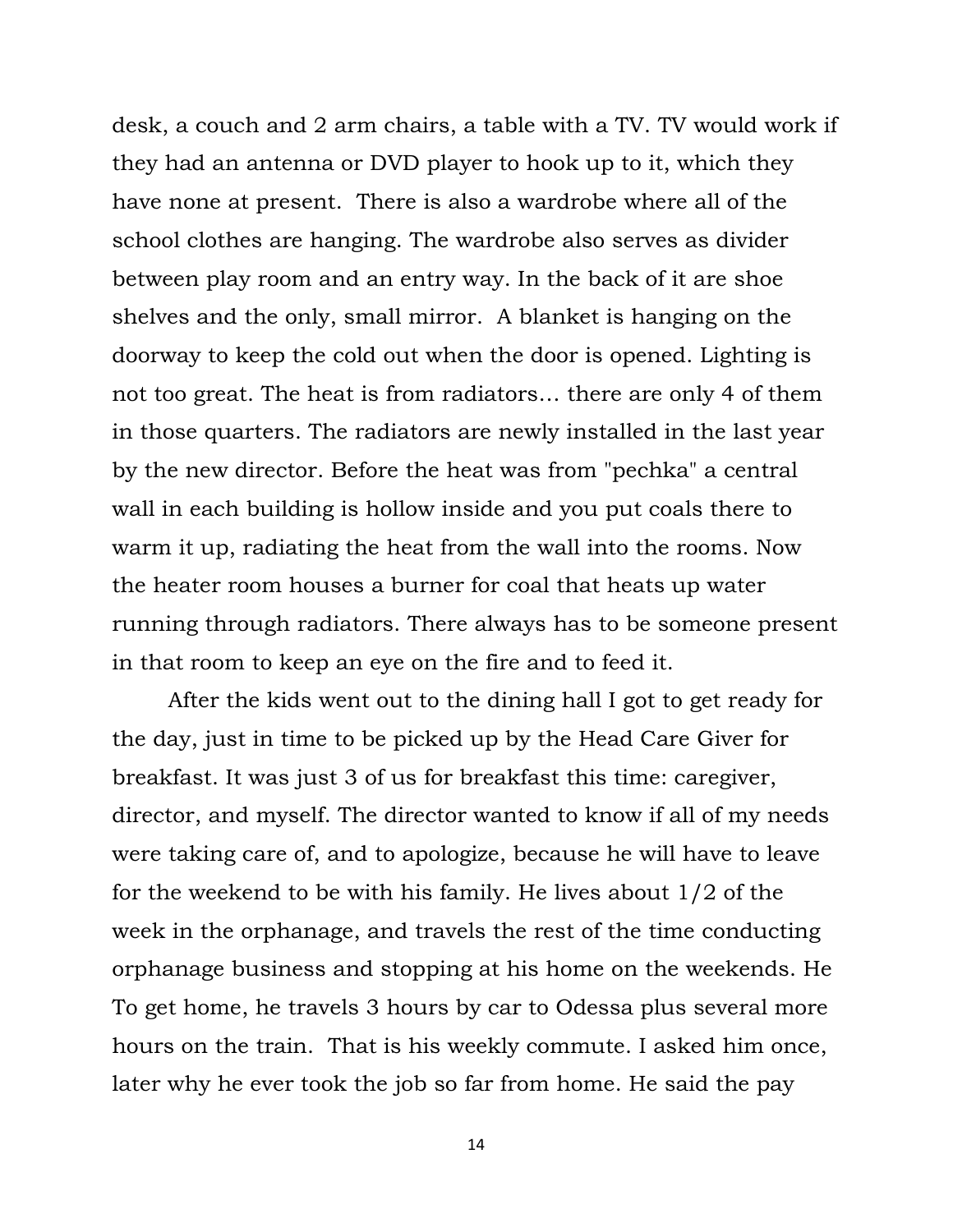was better, and they just needed a temporary director. He had no idea of how bad the shape of the orphanage was, and how much work needed to be put in. If he knew, he said, he would have thought twice over it. But now, that he took the job, he plans to see it till the end. I personally think that he is doing a great job with what he has. He has accomplished a lot in about a year. The staff and kids love him. They say life is much better now thanks to him. There are fruit, veggies, and meat every day, and butter served with breakfast and dinner. The head nurse said that kid"s immune systems are much better this year compared to the previous once due to the better nutrition. And the care givers say, the kids are finally not hungry. If they do not like what is served there always bread and butter to fill up on. Of course if you ask the kids, they will still complain about eating things like oatmeal.

Today I am being given a tour of all the living quarters. There are 110 kids living on campus of this school-orphanage. The campus is a series of one story buildings around a soccer field. Kids are divided into 7 groups that vary in size from 13 to 20 kids in a group. Each group has both boys and girls that are all different ages. They are organized so that siblings are placed in the same groups. In addition to housing for children, orphanage also has a kindergarten for children who live in a village, a club where all of the orphanage and school events take place; a med center for 110 kids; a few storage buildings where food is delivered and stored, and so is the wood for kitchen stove.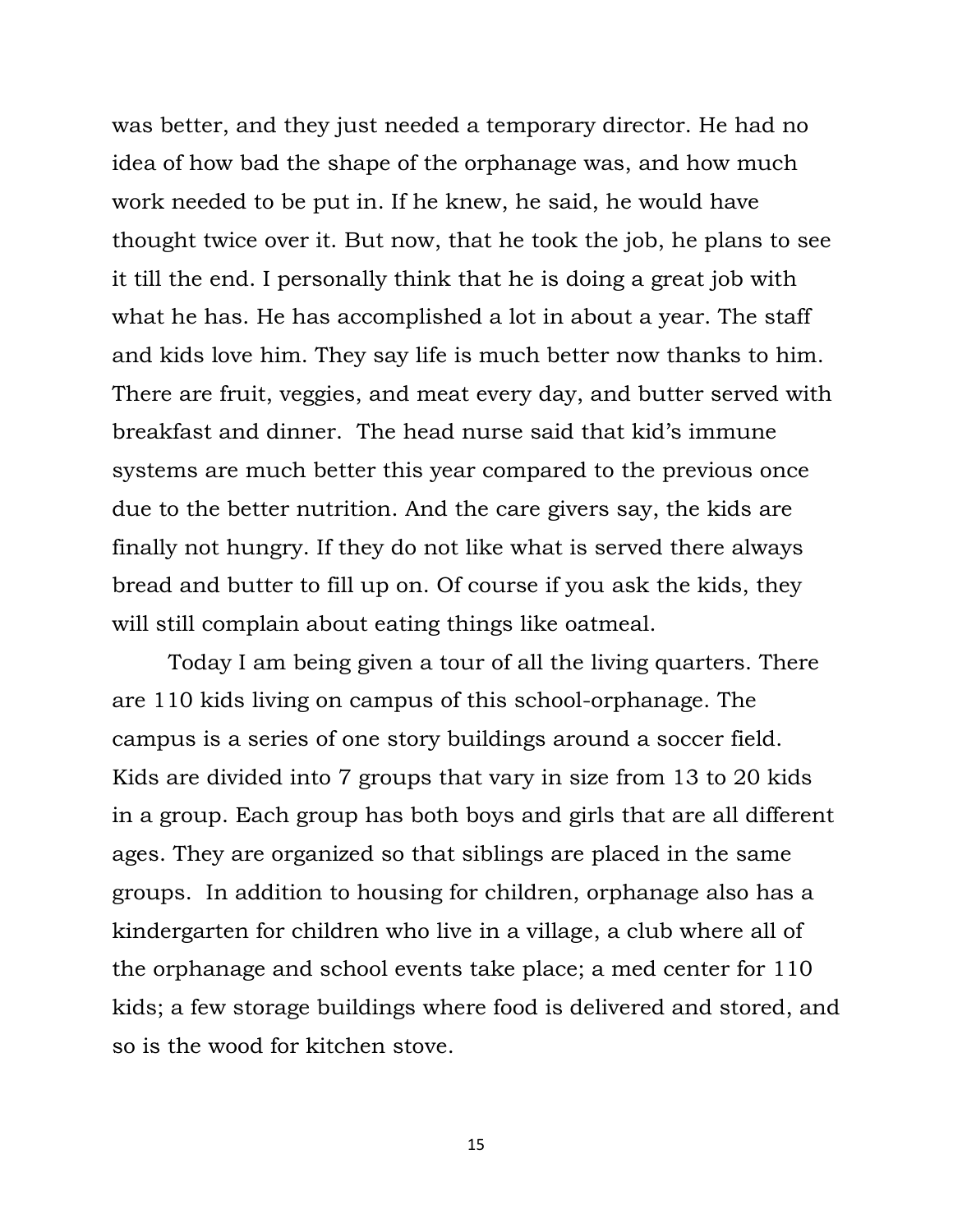Of course in the central location there is a dining hall with a kitchen which provides lunch to all of the elementary school kids during school lunch (orphan and village kids), and feeds 3 meals a day to kids from families in the village who cannot provide well for themselves. All of that is accomplished by a staff that consists of a head cook and 6 helpers. The helpers work in every other day shifts of 3"s. They cook majority of meals on a wood burning stove, wash dishes by hand in sinks that are really bathtubs on height legsheating water in large pots first. There are only enough dishes for 1/2 of the kids- so kids eat in shifts. Did I mention they have few very small antiquated refrigerators and a freezer with broken lid from some store that used to sell ice-cream? That freezer that is being replaced with a 20 cu. Ft. chest freezer with the money you all contributed. And I am to tell you all from the kitchen staff: *"Thank you, thank you very much. You do not even know how much it means to us. Thank you."*

*\*\*\*\*\*\*\*\*\*\*\*\*\*\*\*\*\*\*\*\*\*\*\*\*\*\*\*\*\*\*\*\*\*\*\*\*\*\*\*\*\*\*\*\*\*\*\*\*\*\*\*\*\*\*\*\*\*\*\*\*\*\*\*\*\*\*\*\*\**

When the kid"s school was out Kristina and Vladic took me to the "center" of the village. As we were walking through the campus the Head Caregiver introduced me to a woman who is , as she put it: "Not only a caregiver of one of the groups, but an orphanage hairdresser. And if there any money left in my budget, would I please consider getting hair buzzing machine, and possibly a hair dryer?" So we went into town (sorry, village) on a mission to scout prices for those 2 items and possibly even get them. The way they talked, I thought it would cost a fortune, and for them, as I learned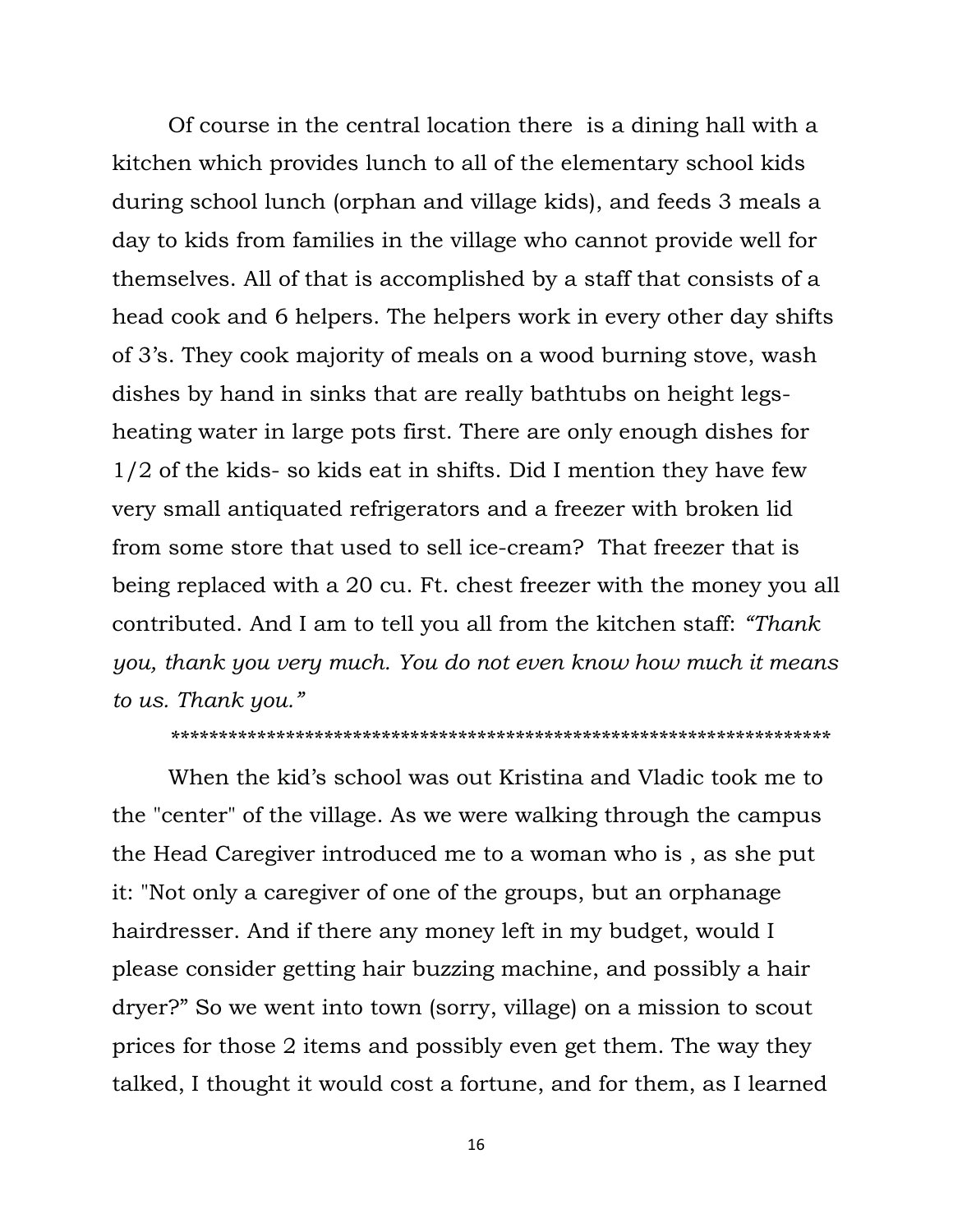later it was. For me however both items were … about \$30. As we were looking through a store the kids were telling me how much they wanted a DVD player, they have been saving up money for it. The older kids of group #6 when they get occasional jobs, like digging potatoes, throw money into a common pot for larger purchases for the group. At one point they were up to 60 Hryvnias, but then they all needed socks, because it got colder, now there are up to about 60Hryvnias again, but he DVD player costs over 350 Hryvnias.

Before heading back we stopped in the produce store and I had the kids pick out a snack for the group for later and something for us for now. Kristina picked the cheapest-"boobliki"-sweet pretzels, \$1 for a large bag. She told me that that is enough and that they personally do not need anything. As we walked outside I conveniently remembered that I forgot to get a bottle of seltzer water for myself and while picking it up got 3 frozen cheese cake bars. They are very delicious and I have not had them in years. So I gave one to each kid, and which they just brightened up, and Christine said, "Thank you, this is one of my favorites!" I said:" You could have just asked me for it" her answer was:" No, I could not do that".

Before heading to quarters of group # 6 we stopped in to deliver a hair cutting machine to the hair dresser. There were lots of "ooos" and "aaaaas" and "thank you's". When we got back we played board games and ate "boobliki" and talked. I asked what do the kids normally do on Fri nights. They said not much, before I came they did not even have board games. Sometimes they might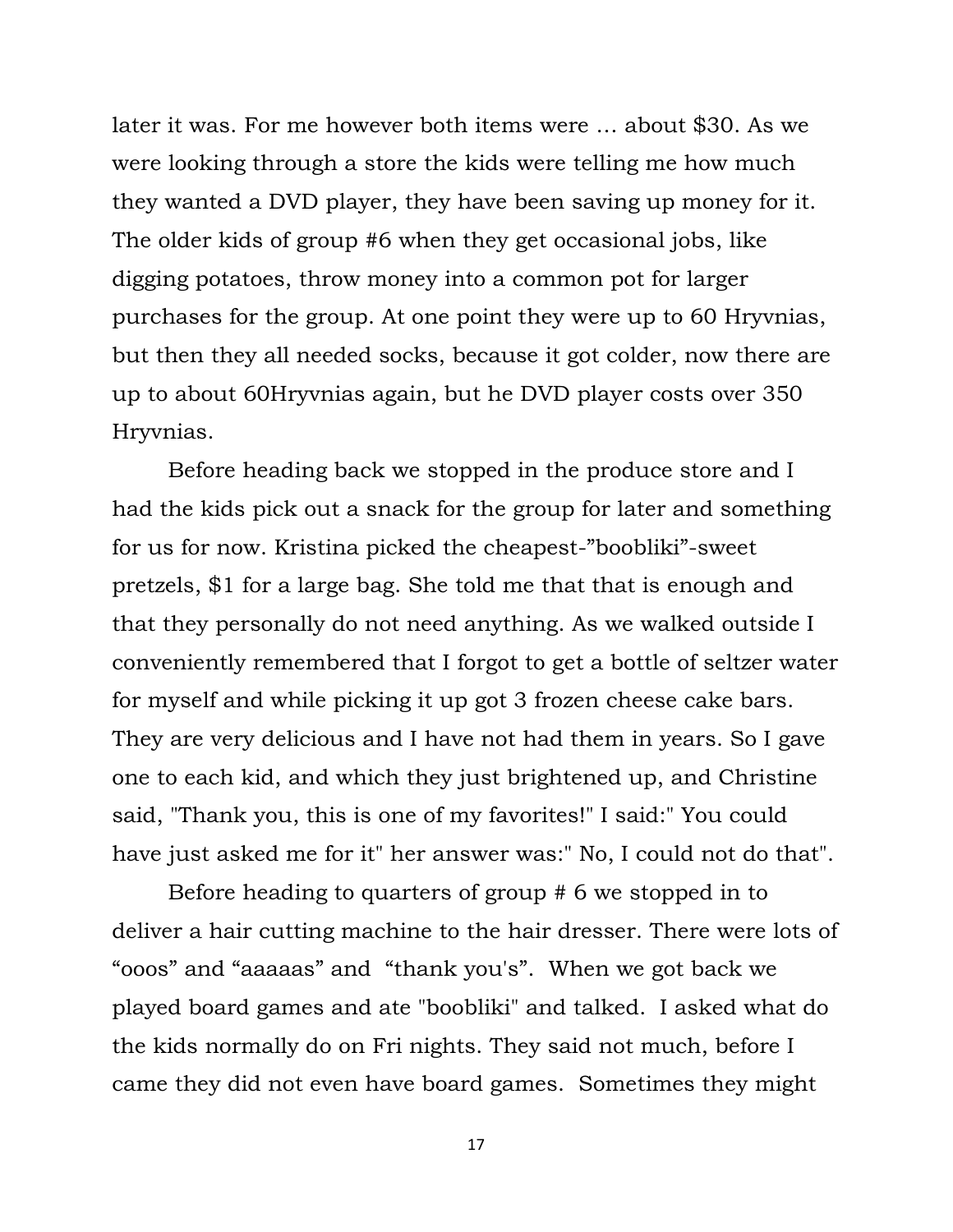do a craft, or homework, and in a nice weather play outside. Soccer balls are available only when the school is open. They are school property so at night they just run around, and hang out. My mind went to my families Friday night. We often have a family movie night on a Friday or Sat evening, and I just had the craziest idea… I said :" I'll be right back" and headed for the door. I asked Vladic and Cristina if they wanted to accompany back to the store before it closed at 7pm. I said that I wanted to get something else and did not want to walk in the dark myself.

They eagerly got on their boots and jackets and walked me to the grocery store. At that point I thought for sure the surprise I had planned will be guessed because I said:" no not this store, I need to go the one that has a DVD player in it". You, the reader have probably guessed it, I planned to get them a DVD player, but for them…it was totally over their heads. Vladic just said:" what do you need there?" I answered:" you 'll see". As I got closer to the shelf where the DVD player was...and then reached for it, Kristina's knees started to give out, she grabbed her brother with one hand on the shoulder and put her other hand on her heart, with a deep breath out of her mouth came out:" hhhha …for us???" Do not worry she recovered quickly, but for several days she kept saying" I will never forget the DVD player!".

That night most kids fell asleep while watching movies that we borrowed from their friends in the village.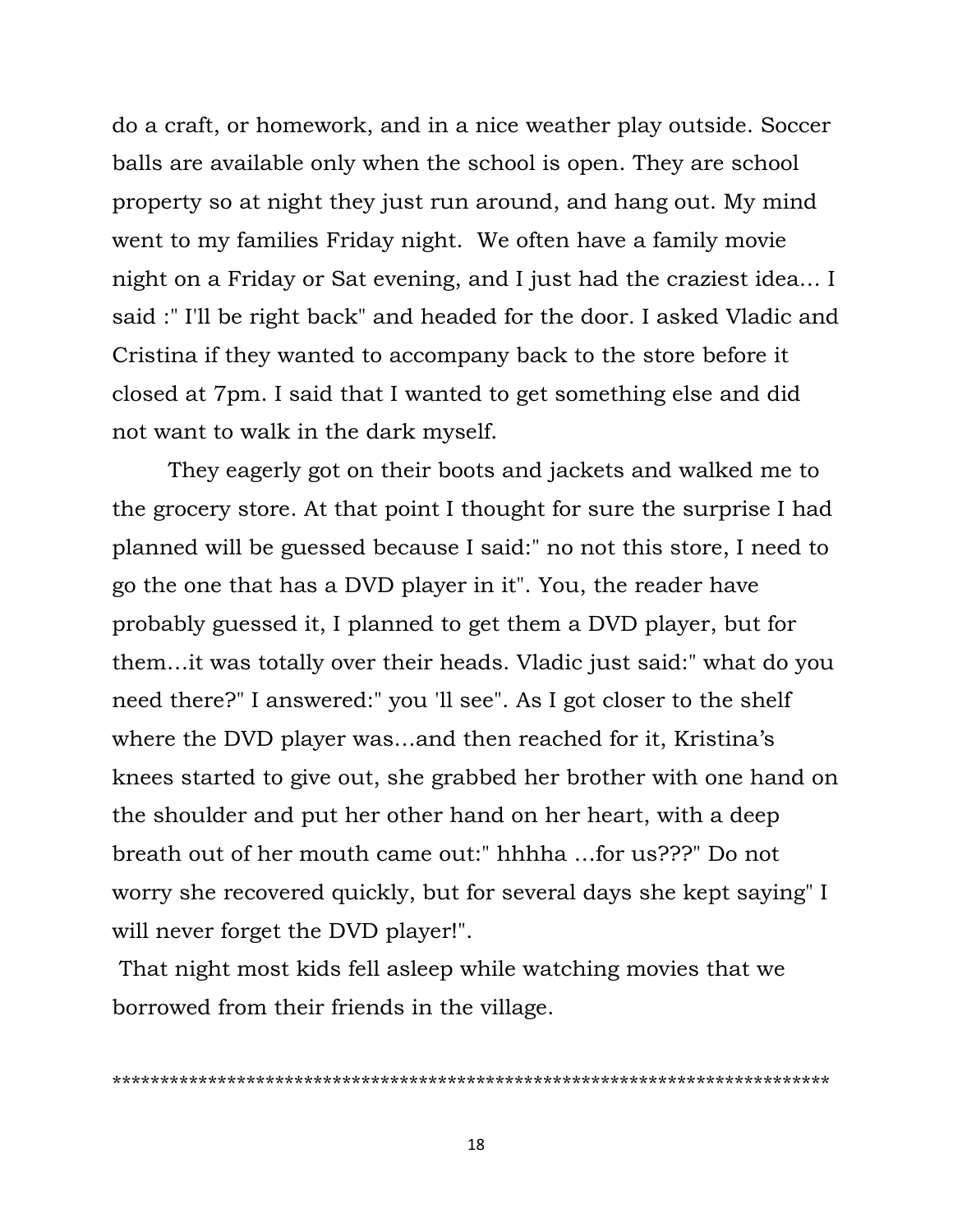# **Day 4- Dec 11, 2010 (Saturday)**

It s Saturday, and the kids were off school. This is the day they do general cleaning and have free time, and some help out in the kitchen with a special meal. Vladic and Kristina were going to take me to Lemoore. It's a body of water separated by a piece of land from the Black Sea. Apparently it is only 15 min from the center of village and the same amount if time from the orphanage, since the gates to the school / orphanage grounds end where center begins. I found Vladic, but Kristina was called to the kitchen with a few other older girls to make pilmeni. It's a national dish: stuffed dough pockets- something like raviolis. So instead I spend the morning with Vladic, talking about life America and Ukraine.

After lunch we tried once again,to get to gather to go on our excursion, but again Kristina was busy - this time giving a hair cut to one of the girls…with the pair of almost dull paper scissors, the kind you could get at a \$1 store. I mentioned to her the fact that those scissors were definitely not meant for hear cutting, she said: "What can I do? Anyway, I am used to it." I asked the other girl why she did not go for the hair cut to the hairdresser- she answered:" Kristina is really good at this, I"d rather she cut it" So we went without her. 2 other boys joined us- Pavlic and Nikita. Nikita is one of the kids who got one of the donated jackets, he was thankful for that.

It was windy and cold but we had fun walking down a few small streets, looking at houses- some were neatly kept. The smells in the fresh air from the coal burning fire places took me back to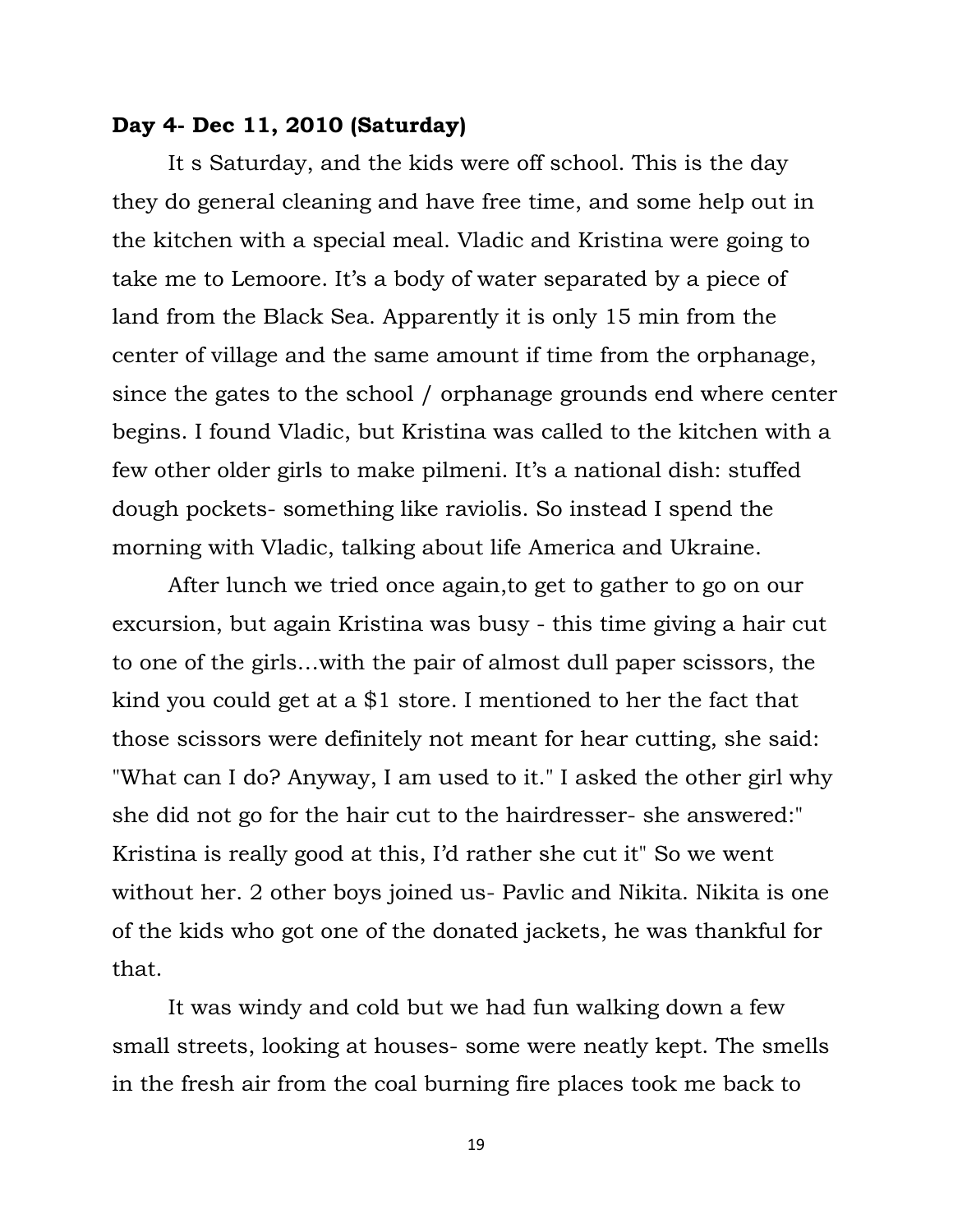the time I lived with my grandparent in a small Ukrainian town when I was 6 yrs old. The beauty of those small village streets and the Lemoore astounded me. The kids shoved of their somersaults skills. They jumped off the stone piles and asked me to make a movie of it. They ran up and down the hills to keep warm, and told me stories of some mischievous things that they have done. On the way back, even though we were frozen stiff, I decided to stop at the small grocery store and we all got ice cream- just like when I was a kid!. We got back to our rooms frozen from head to…tong …to toe, but with fun memories.

Yesterday Vladic complained that the jacket he had before was stolen, so now he does not have a good one. So as we were walking in this cold weather I realized- jacket he is wearing (it was not same one as the day before) looks fine. I mentioned that to him to which he answered:"This one is not mine, I borrowed it from a friend, because mine does not zip". Apparently it is very common there to borrow friends clothing or shoes when you do not have what you need, like jackets, boots, schools sneakers…etc. That night I had to make a decision.

You see I brought a jacket with me for a boy in another city, but there was no guarantee that he will be able to come to meet me. Should I give that jacket to Vladic? After a bit of thinking and praying I called Vladic in to my room and asked him if he needed a backpack because I had an extra one in my suitcase ( jacket was stuffed into that). He said, yes he could definitely use one. So I handed him the stuffed backpack. I am not sure how to describe his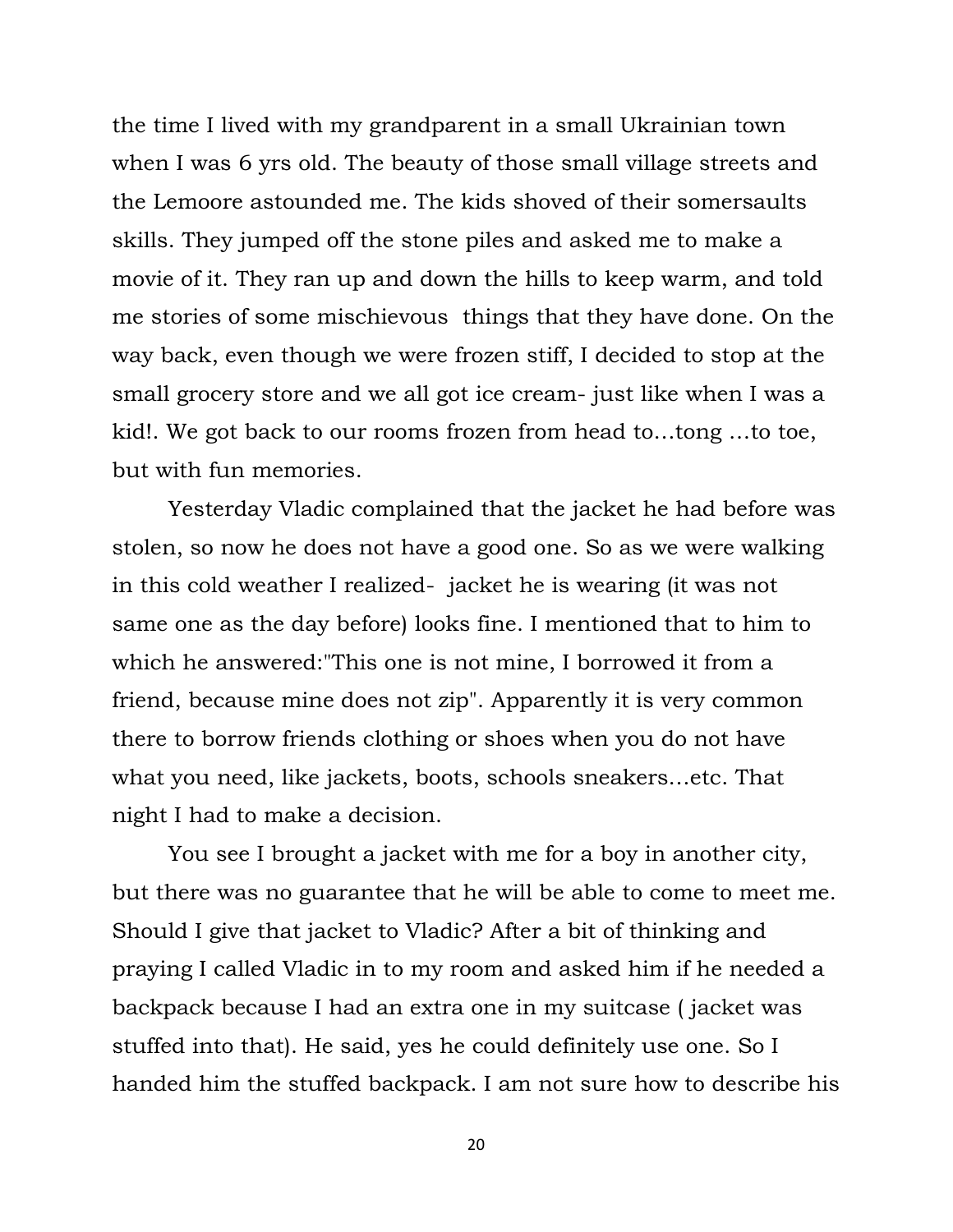reaction. He seemed a bit unsure on what to say and do when he looked inside the bag, I told him that what's inside is for him also, and to take it out and then to try it on. At this point I would expect a child to give me a hug. Maybe he wanted to, but was not sure how I would take it. So he just said thank you a few times with this unsure look in his eyes. I did not know if he liked it or not, especially when the next day we went outside to play- in his old jacket! I confronted him and he explained:"I went sliding and did not want to ruin it!" Also, the Head Caregiver told me at supper :" I came into the group#6 quarters earlier today, and Vladic was sitting on the couch in a new jacket looking very happy!". So he will wear it in inside where it is relatively warm, but not outside were he really needed it so that he would not ruin it. He did not just like it, he treasured it!

Then we spent some more time playing board games, listening to music, watching DVD's and when the electricity went outpracticed English. After supper we went to the club for an evening of dancing. Everyone in the village grades 7-11 invited to come there every Saturday night, there is not much social life here, so for young people it's the highlight of the week.

\*\*\*\*\*\*\*\*\*\*\*\*\*\*\*\*\*\*\*\*\*\*\*\*\*\*\*\*\*\*\*\*\*\*\*\*\*\*\*\*\*\*\*\*\*\*\*\*\*\*\*\*\*\*\*\*\*\*\*\*\*\*\*\*\*\*\*\*\*\*\*\*\*\*\*

# **Day 5- Dec 12, 2010 (Sunday)**

It is Sunday, but there is no church today since the local pastor"s wife has been ill. A few weeks ago he took her to the large city where specialists can give her treatments, and they are still there. I was told that the local church is a protestant church, and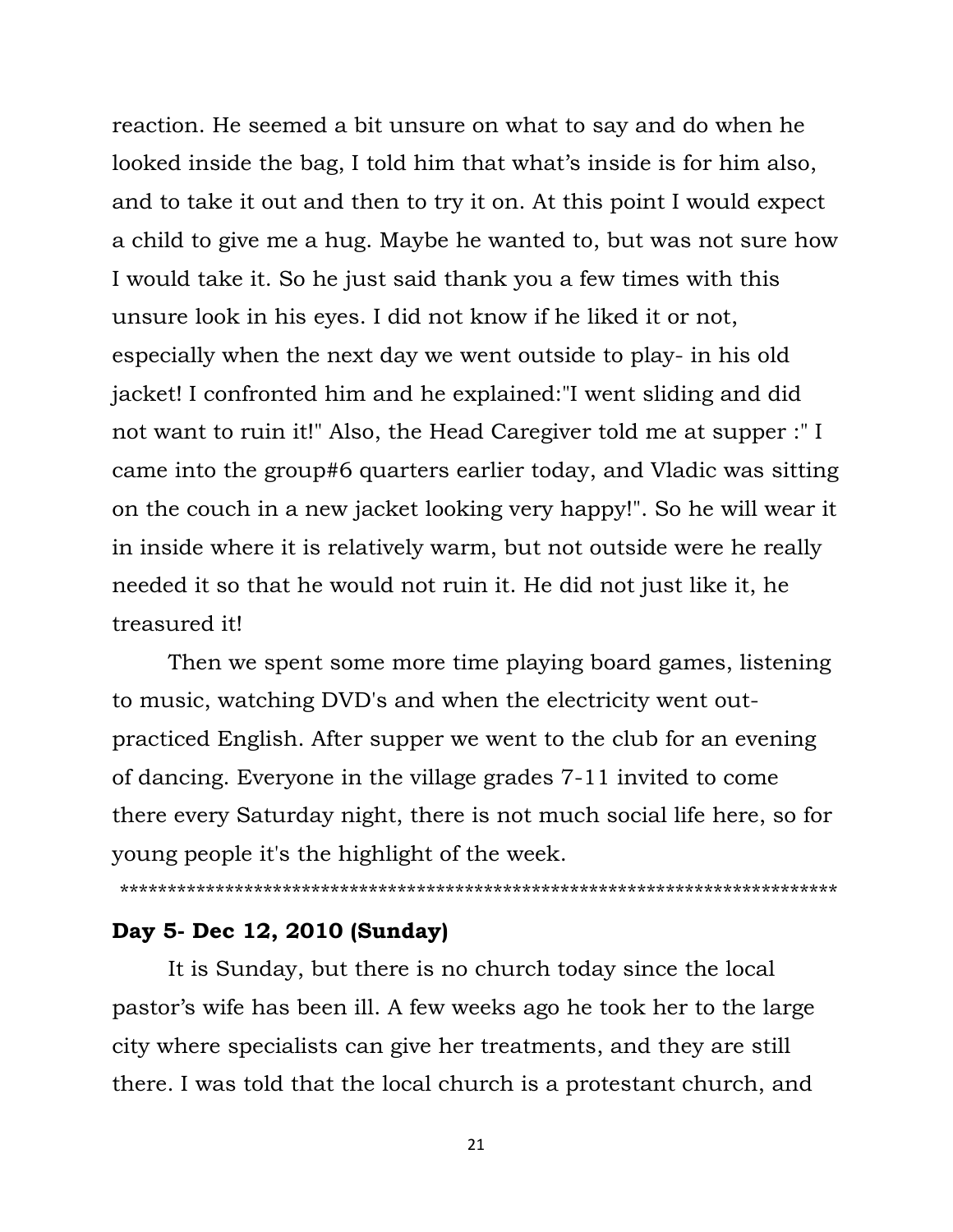even thou many locals believe in God, only few older people actually attend the services on Sundays.

Since Kristina was not able to take a walk with us the day before I offered to walk around the town with her this time and Pasha, Vladic"s best friend, asked to come along again. Vladic was nowhere to be seen. Apparently he and a few other boys got a job digging potatoes for someone in the village. Later when I saw him he was happy that he got to earn 10 Hryvnias= \$1.20.

While walking to the water front we saw lots of frozen puddles of water. Kids skated on them a bit. A goose was trying to get a drink of water from one of them, but without luck. When it walked away, Pasha decided to crack the ice, after stamping on the ice for a while and almost falling though he succeeded. As we walked away the flock of geese that was walking nearby went to the puddle with the broken ice for drinks. Pasha had so much fun cracking the ice that he continued doing that to every puddle we passed by, eventually he miscounted and his foot went straight into the water, soaking one of his feet! He said: "No big deal, am fine". On the way back we stopped at the store to get snacks: sweets for now and kefir (a yogurt drink), some cheese, and bread for a snack in the evening.

While in the store the head nurse, Inna, found me to tell me that today she will be taking me to her house for a visit. Her family wanted to meet me and her daughter is visiting for the weekend from Odessa. So as soon as I dropped off our purchases we headed out to a nearby village, an even smaller one that this one. Inna has a car now, but only for the last 4 yrs. She has worked in the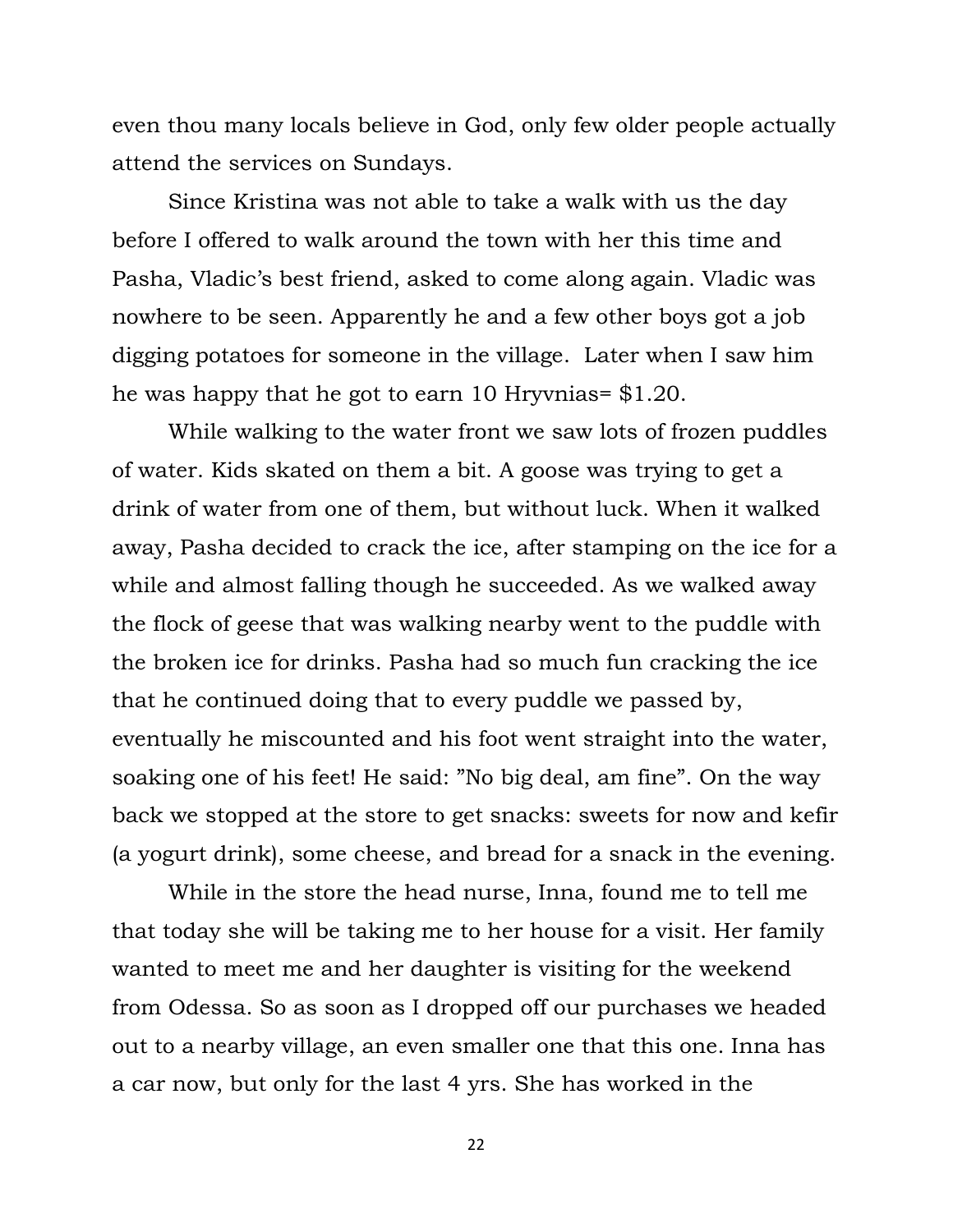orphanage if I recall correctly 8 yrs, and the first 4 she rode her bicycle to and from work every day 6 miles - snow or rain.

Her husband is at sea 9 month out of the year and that pays for her daughter"s college. She grows all her own veggies, has chickens which gives them eggs and …chicken. Her parents and her sister's family raise geese and pigs for meat that the whole family shares. She even collects her own mushrooms from the woods to can for winter and makes her own wine! She says that the only things out of produce she gets from the store are things like sugar and sometimes bread. I was very impressed with the care and pride she takes in her homemaking.

I was introduced to almost her whole family (except her husband, who was at sea). Her daughter, parents, sister, brotherin-law, and nephew all came for lunch. We spent time talking eating, looking at pictures, and trying to connect to the internet through her daughter"s phone service, but with no success. Before I left I was given a gifts: A jar of home canned mushrooms from Inna, and a 3 liter jug of peach preserves (also home canned) and a towel from her mother. This whole trip, so far has been an experience that I could never have imagined!

\*\*\*\*\*\*\*\*\*\*\*\*\*\*\*\*\*\*\*\*\*\*\*\*\*\*\*\*\*\*\*\*\*\*\*\*\*\*\*\*\*\*\*\*\*\*\*\*\*\*\*\*\*\*\*\*\*\*\*\*\*\*\*\*\*\*\*\*\*\*\*\*\*\*\*

# **Day 6- Dec 13, 2010 – (Monday)**

Last night I talked till late with my family, husband and kids- till midnight, and so it was hard to get up. After getting dressed I went outside …to use the facilities. As I opened the door I was blinded by the snow that fell out during the night. Some kids were sweeping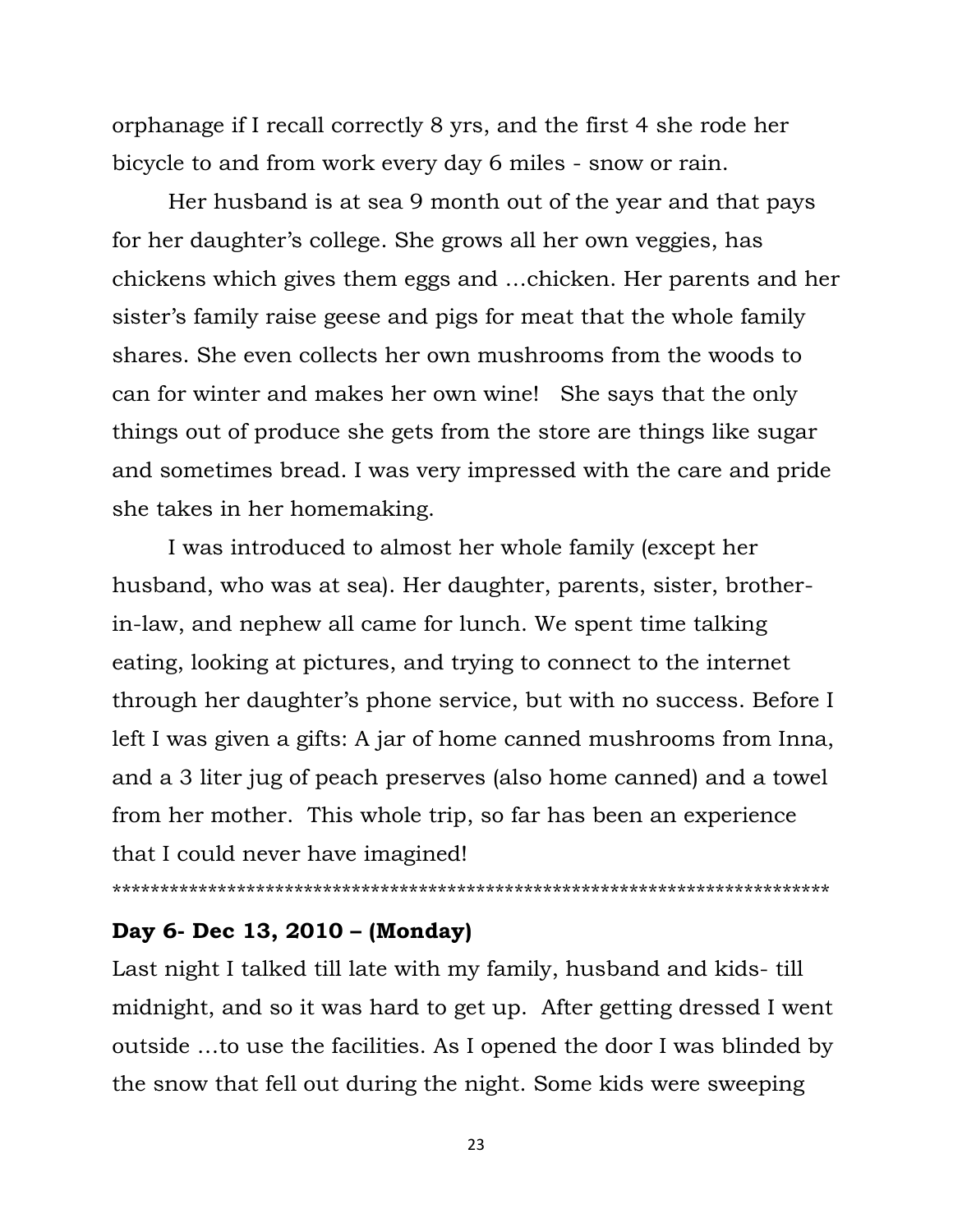walkways others were having fun sliding on their feet! Then someone yelled: breakfast is ready, and everyone ran towards the dining hall. By the time I went to use the wash room the kids were gone. Only the nanny was in their quarters, finishing straitening up. I went to turn on the water and …nothing came out. I tried another faucet- no water again. The nanny noticed that I am in the wash room and came in to apologize and tell me that the pipes froze and there is no running water. To wash up today the water had to be brought in from the well and then heated, and she poured me some from the bucket into a small dish with a spout. She told me that this is normal occurrence during the winter months in some buildings, but they get by.

After I got ready for the day, I was picked up by the Anna Ivanovna, the head caretaker, who took me for breakfast. We had sweet rice, tea, and bread with butter. I have been eating here the same food as the kids, only I have been given slightly bigger portions. Then she took me to school. There we talked with the English teacher of elementary school, I asked her what she could use for school and met the kids. I was then taken to every class grades 1-4 and was introduced to every teacher and student, many of which are from the village. They got to ask me questions about America and in one class the kids told me all the English words they already know. From grade one they learn Ukrainian as the first language and English and Russian as second. I was also taken to a village heritage museum, located in the upper grades school. I can tell of the high pride of this people from the stories and the pictures.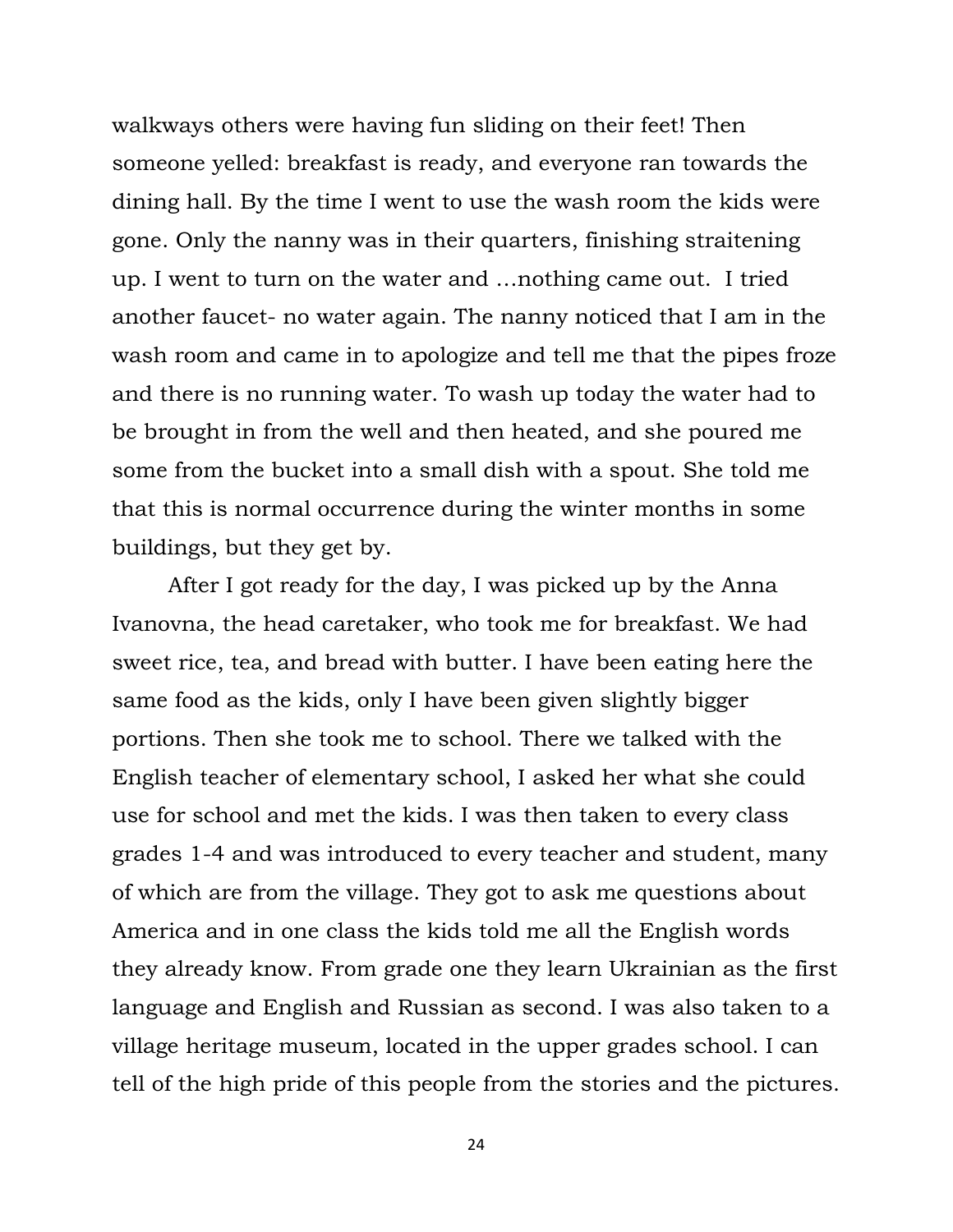Then I went to living room of group # 6, there I hang out for a while, chatting for a while with one of the caregivers and one of the nurses and we talked about life here and there. For some reason I felt colder and colder as time went on. Both women already had hats and scarves on, and one had a jacket on also. I ended up putting my jacket on also. After a while I excused myself and went to my room. There was a radiator on the way - it was cold to the touch.

After lunch I got a call from Sean and the kids, it was nice to talk to them, I miss them all.

The kids in group #6 invited me to watch them practice their performance for St. Nicolas day. In this country they celebrate St. Nicolas day (Santa) on Dec 17, this Friday, New Years, and Christmas, which is celebrated on January 7th. For St Nicolas day all of the groups are doing some sort of a skit or a dance. They all wanted me to stay till after the celebration, but I have to leave on Thursday in order to be at my next destination on Friday. So they invited me to their rehearsal, that way I will at least see some of it.

Kristina wrote the skit, and the actors in it are Vladic and Pasha. In it they are both old ladies, Pasha's role is an 81 yr old women who thinks if she flips her passport upside down so the numbers look 18- she can enter a beauty contest for ladies 18 and under. While waiting at the bus stop Vladic"s character shoves up and is asking why Pasha is dressed the way he is and tries to convince the "beauty" that the plan will not work. The kids in the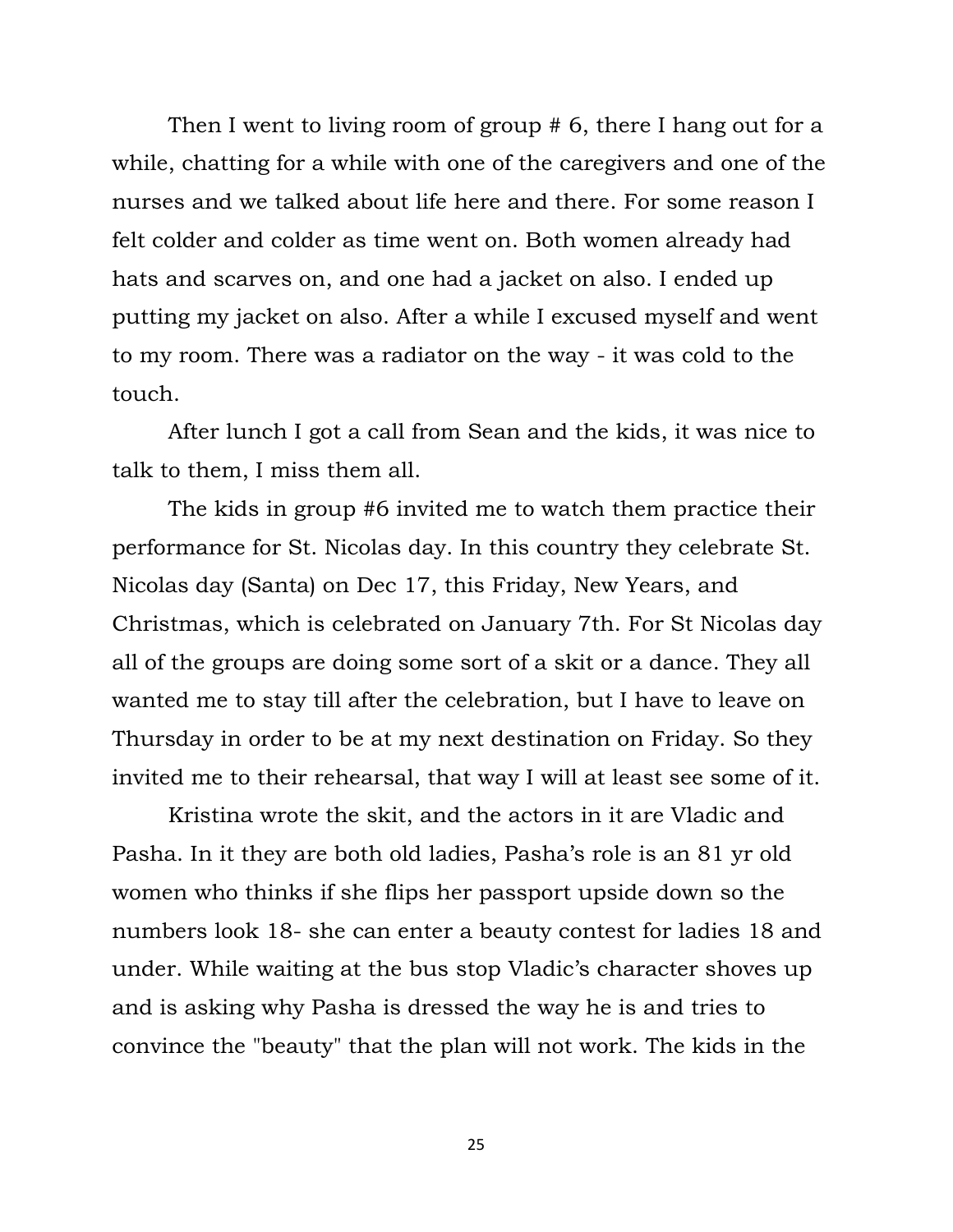group are very creative, they dressed up both guys in girl"s clothing with stuffed bras and boots with hills. The skit is pretty funny too.

After the skit we went to town to get warm hats for Vladic and Pasha, last night they told me their ears freeze in the hats they have now. And sure enough, the hats are pretty thin. It is south of the country, but the winter is still colder than in Phila area. It is very good that I can stay here this long with the kids and adults. As I get to know them and they get to know me, they are finally showing me what they need. During the practice I noticed pants on the boys" beds that they took off to get into their costumes. These are the only clothes I have seen them in since I got here. Both pants were pretty thin, worn out, with holes that are usually covered by sweaters, and a zipper on Vladic"s pants are broken. I asked Vladic where is the rest o his clothes and he pulled out a large bag from under his bed. It had a few sweaters, 1 or 2 summer outfits, a shirt, and gym pants. So I asked the caregiver if these 2 boys have clothes anywhere else. She said "no. In the last 2 years the only cloth that was given out- has been humanitarian aid, and for some reason it comes in sizes for small kids, or big ones, but not much in medium sizes".

The 3 boxes of clothes I sent were like a drop in the ocean, they barely made a splash. I recognize some of what I sent on kids, a jacket there or pants here, but most of them still live in just one outfit for school and one for after school. On the way to the store I asked Vladic and Kristina: " I have asked you on the phone before: What do you need? Why do you tell me you are fine, when you have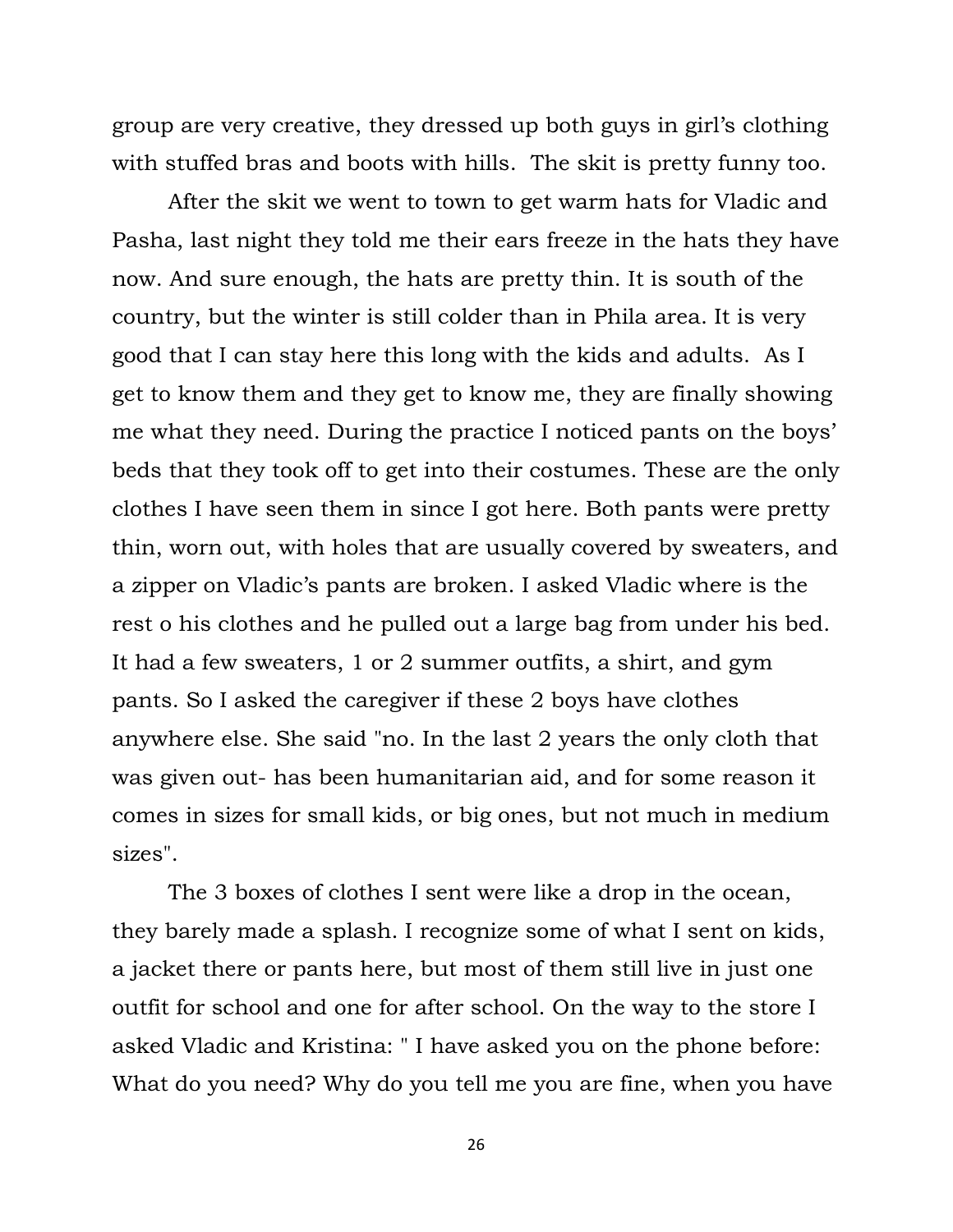barely anything to wear?" Christina answered for all of them: "We are embarrassed to ask". The boys just nodded.

On the way home we got cookies and candies for the group. While we waited for supper, we had tea and some of the goodies in my room, and chatted getting to know each other. After supper I shared snacks with the group, some kids are still too shy/ embarrassed to take things from me. It's now about 9pm, I checked on the kids, there are 10 of them on the floor in front of the movie, all wrapped in blankets, some already asleep. There is still no water in the pipes but the heat is back on.

#### \*\*\*\*\*\*\*\*\*\*\*\*\*\*\*\*\*\*\*\*\*\*\*\*\*\*\*\*\*\*\*\*\*\*\*\*\*\*\*\*\*\*\*\*\*\*\*\*\*\*\*\*\*\*\*\*\*\*\*\*\*\*\*\*\*\*\*\*\*\*\*\*\*\*\*

### **Day 7 - Dec 14, 2010 (Tuesday)**

I woke up about 5:30 and did some work on the computer in my room. At about 7 I heard the kids waking up and getting ready for the day. 30 min later it was all quiet, so I figured I'll check if the there is water to wash up with…still not in the pipes, but there was water left for me in the bucket. In the living room all the kids and the caregiver were doing morning stretching exercises. Kristina, group captain, was leading. I joined in, some kids were still in PJ's and half asleep. I have noticed, many got twinkles in their eye and started smiling when they saw me stretching with them.

Soon it was breakfast. As we were eating the lights went out. I was told that something is being repaired today and electricity will be out for several hours. The next stop was a dorm room into which the kids (group #6) living right now in back of nurses office are supposed to move in to.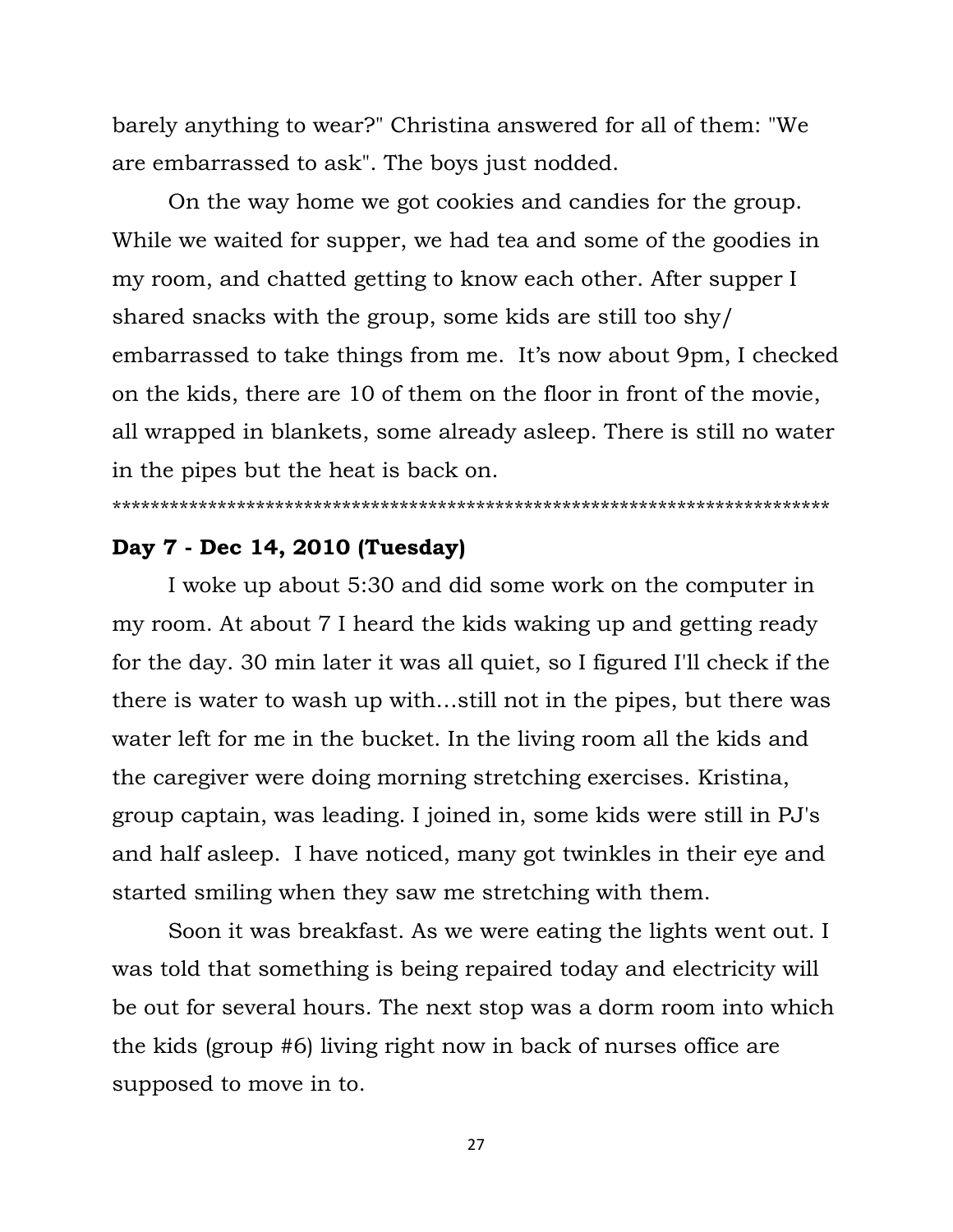Over the last few years group #6 had to be moved several times due to various reasons. At present they have the tiniest quarters for their size group in space per person. There is only room for 10 beds, smaller then twin size, for 13 kids. Some of the smaller girls have to share. There is no room for night stands that they used before to keep cloth in. At present 3 kids have clothes in nightstands, the rest keep their belongings in boxes and bags under their beds, and some on the shelves in the washroom. There is a wardrobe where the uniforms for school are kept. Heat is off in this building for a half a day almost every day. Consider the fact that the only way washed clothes will dry is if you bring it in after hanging it on the line outside, frozen stiff. Then put on the radiator to thaw and finish drying. That makes laundry rather difficult. And of course my favorite, pipes freeze for most of the winter in this building. You realize this is the Medical building servicing 110 kids? At present the isolator houses 13 kids and there in no water!

So back to the repairs: the idea was that few rooms will be taken away from another group, and 3 side rooms: wash room, an entry room, a hallway, and a room in the back will get repaired. I do not know how long those rooms have not been occupied, but I can tell you, they are in sad, sad shape. The Ceiling is crumbling in a few rooms because the roof in leaking and there is no money in the budget for roof sheeting. I am not sure what the plan was before I got here, the kids and their caregiver were telling me that probably the roof will not get repaired and will leak again in the spring. The 2 nannies, 2 caregivers, and the kids who are old enough to do add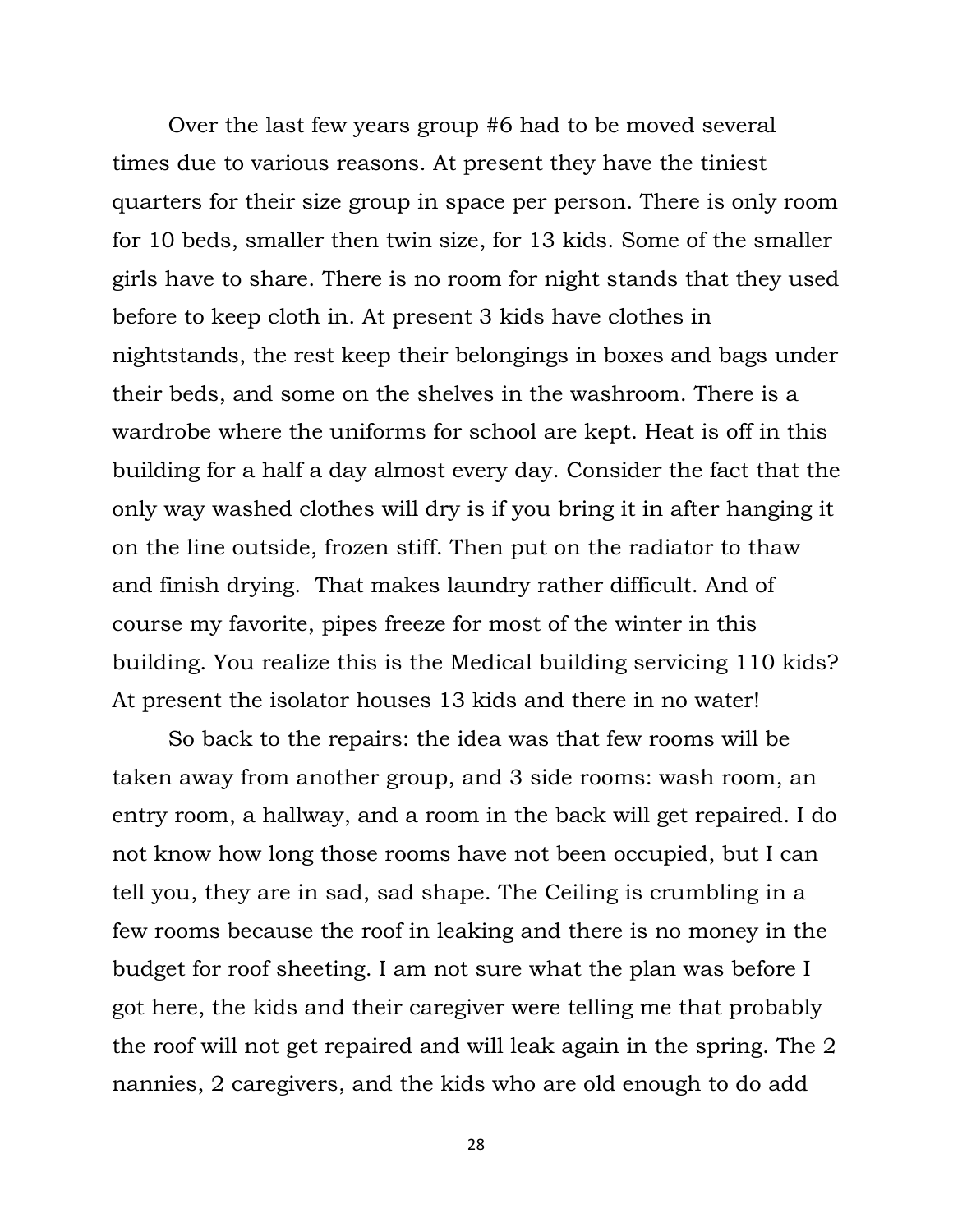jobs in the village were going to chip in for floor paint for the washroom. Even with that plan they were not sure how much longer it will take for them to be able to move into this more spacious and warmer rooms. So, I went in to look…and left deciding that I will order the materials needed for repairs and pay for it in the store with the money I will still need to find somewhere later. That way the kids could move in into their new quarters right after the Christmas holidays. They can all work on fixing it up during the winter break. I was thanked a million times by various staff and kids, and was promised pictures.

The Head Caregiver and I went to the bank and store so I could figure out my budget. We found out that the bank is closed due to the power outage, but the stores are open. That is because the stores only take cash, have windows to let light in, and everyone wears jackets and hats keep warm inside. We put in an inquiry on the price of all needed:

- Snow shovels since at present there are only 2 for the whole orphanage.
- Light bulbs –economical, with 1 yr warranty. If they are to burn out or they will be replaced for free. T he cheep ones burn out every 2 days in some cases.
- Kerosene lamp's glass covers for the nights when the light are out (ideally electric rechargeable lamps should be used- but the local store had no access to that- it's on my list to get for later)
- Some plates- there is just not enough for all the kids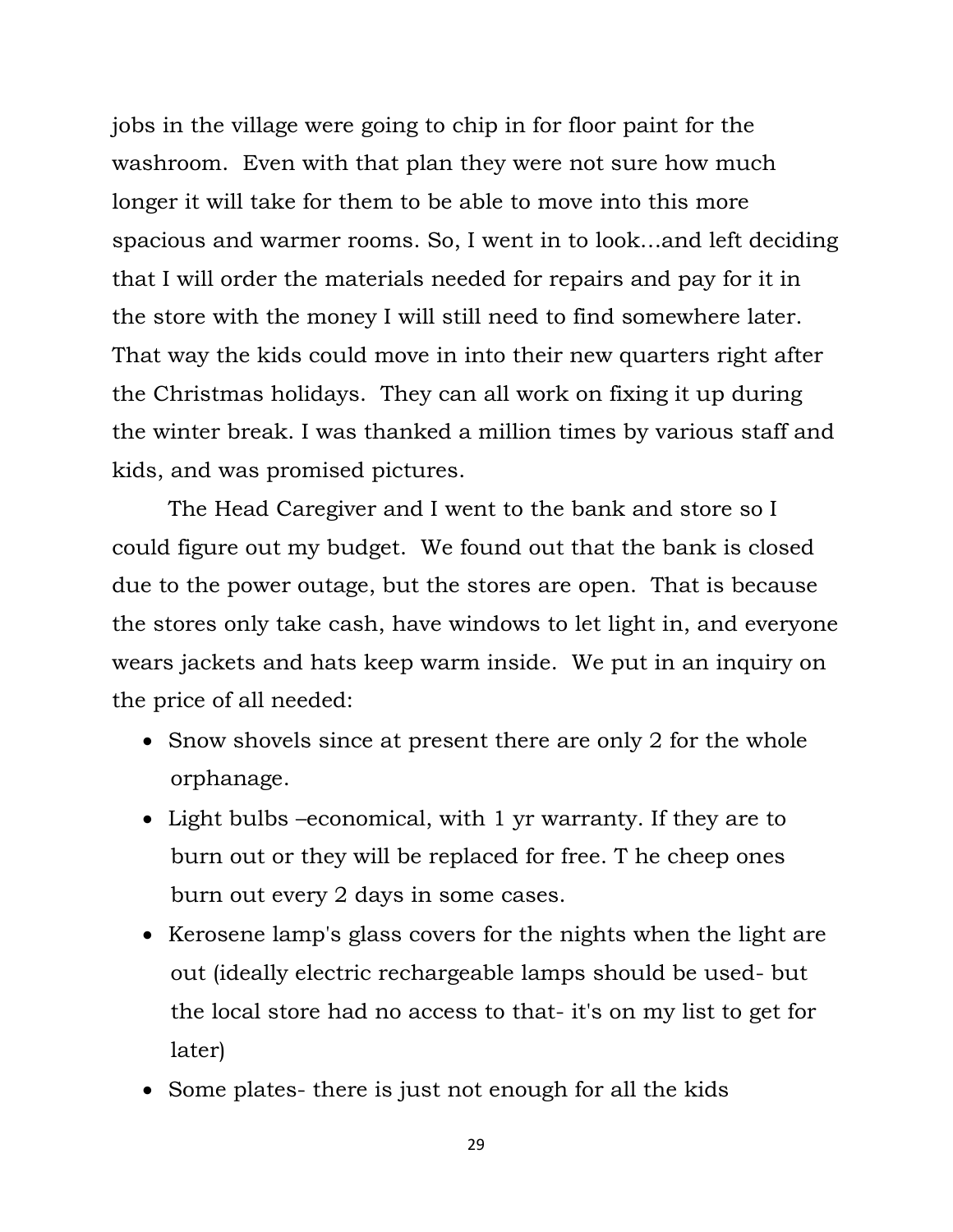- Spoons there are only enough spoons for  $1/2$  of the kids-so they have to eat in 2 shifts
- Forks- there are almost none- so kids eat with spoons, forks are reserved for staff.
- Pillows I do not know how old those are. Lets just say I still have 2 pillows from Ukraine, they are now 20 yrs old and have more down in them than the pillow kids have here. *Most of the pillows are 3/4 deflated from their original size* !(but that is last on my list, and probably will have to wait for later)

After that we had an appointment at 10:30 at the school's craft and arts room. It is normally locked so the kids do not go in and break thing, viewings are only by appointment, and 2 high school girls are trained in being the guides. Once again, I am amazed at the talent, pride, hard workings of the people of this village. The guides did great job showing and explaining everything to me, and I took lots of pictures.

When the tour was over electricity was still out, so no bank yet. I went to my room to work on the computer, but before I even got settled in Vladic came in telling me that he had a cancelled class and brought a friend to introduce to me. We listened to music and talked until they had to go back to school, which is when the electricity came on, and the head caregiver came to get me for an assembly. It is a book day, and the librarian had something special prepared. Older grades had a contest on book knowledge and creativity. Representatives from 3 different classes were judged in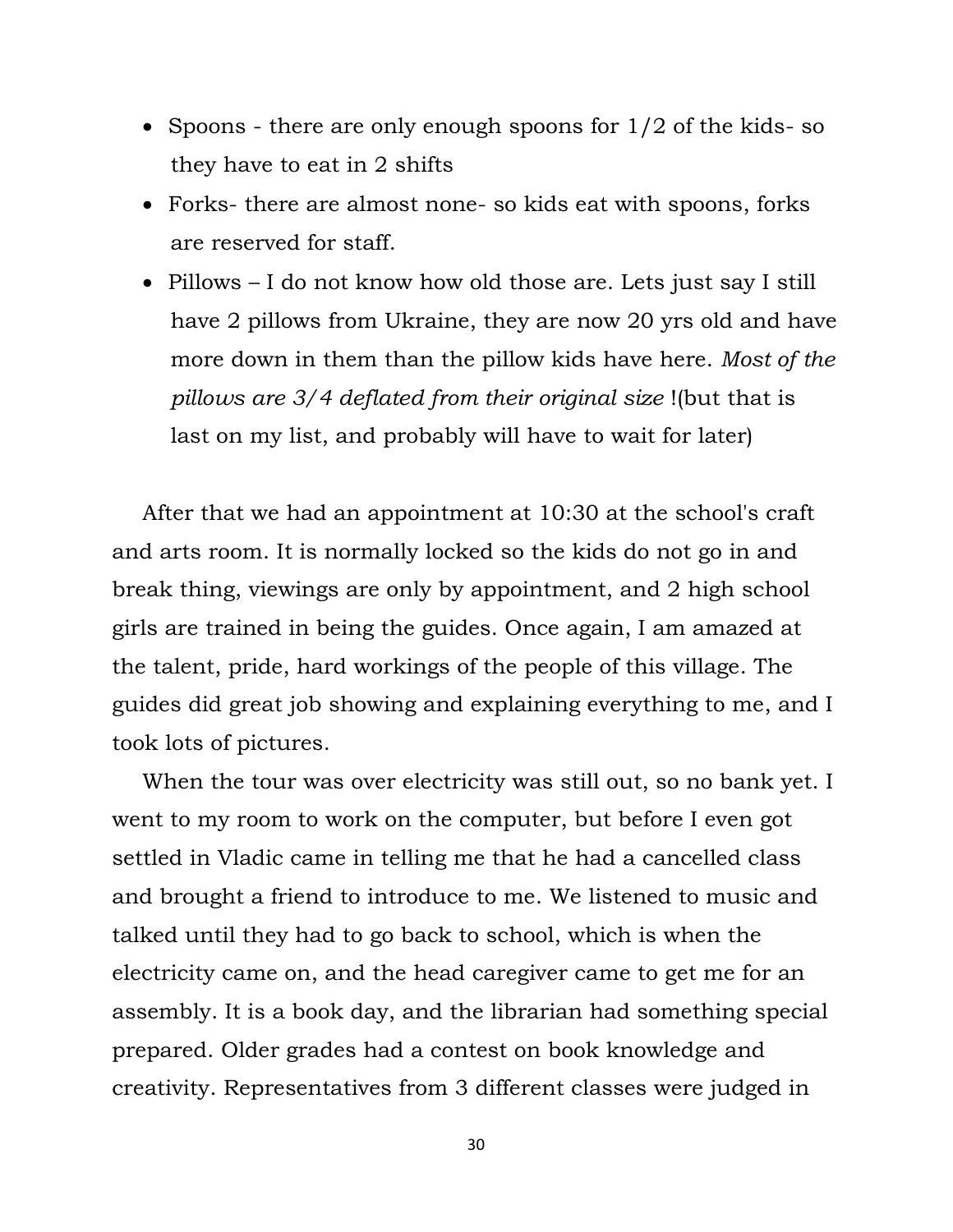categories of knowledge, Ukrainian proverbs, different literature books, ability in wrapping a book in a paper to preserve it while using it, and a creative number. For the last part one group did a skit, one told a poem, and one danced a national dance. The kids from grades 1-4 were the audience, and while groups were setting up their performance numbers they were given awards and coloring books for categories like reading the most books.

When I first walked in, seeing how I was already introduced on the previous day to all of the elementary grades, the kids were waving to me and smiling. I was taken to the judges table and was surprised to find that I was a guest judge. I did not do much judging. It was all in Ukrainian, and my Ukrainian is not as good as my Russian. So, I took lots of pictures during the contest. Head Caregiver asked my opinion on creative parts. I felt very welcomed. Now remember the electricity was out for several hours just before the assembly- that means no heat in that building. It was very cold inside that building and all the kids were fully dressed for the outside weather. I have no winter boots, or proper warm pants, so once again I was frozen.

Not much for the next few hours: a walk to the bank- since the bank was closed earlier there was a long line, I had to wait close to an hour. Apparently bank is also where you pay your utility bills, and with only one teller it takes a while. At some point someone walked in and seeing the long line asked if today was the day they were giving out free money. I also stopped at the store and got Christina a fashionable hat she was so admiring yesterday, but it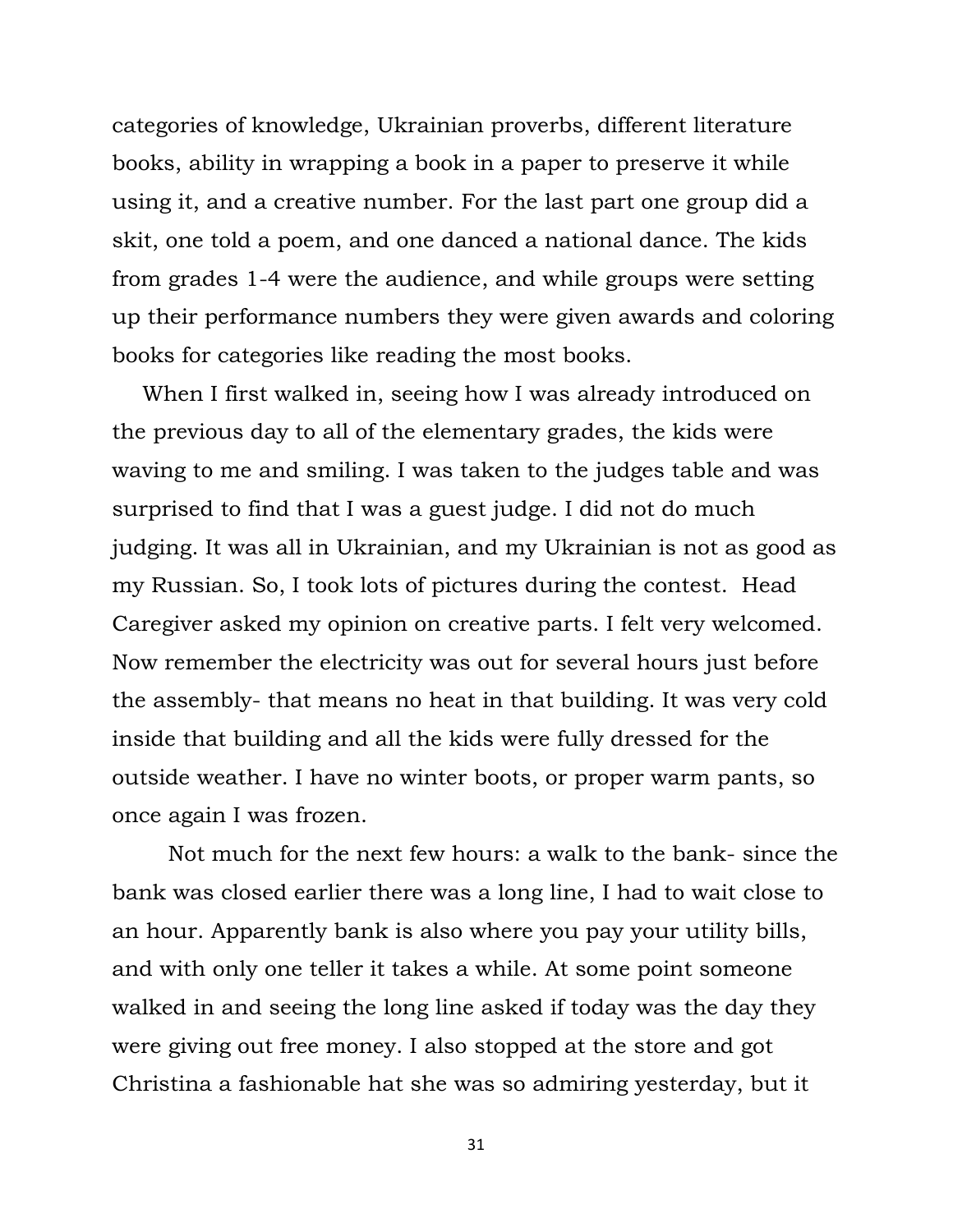was a lot more money than boy's hats (\$15 vs. \$3.25). So, she told me her old hat is just fine. Then I found the kids from group # 6 rehearsing again, this time in a club- on stage. When they were done I took Vladic, Pasha, and Christina back to the store (I have been walking quite a bit here- my legs are past soreness). We picked out pants for Vladic and Pasha. Kristina told me that her school pants are very thin and she is always cold in school. We looked but they did not have her size. And then she started looking for that beautiful hat she liked so much…but it was gone. The sales person played along and told us:"it was purchased". I did my best to not to give away the secret by smiling, but it was hard -I am not a very good actress.

While there we also got a pair of wool socks for each of the kids in the group. Then we went to one more small store- they had more shoes. I found out that Christina has no sneakers (I confirmed it with a caregiver)and has been borrowing someone else"s for gym. Vladic' s gym shoes are falling apart, and Pasha "s shoes he has onare not his either. As the kids were trying on shoes, the sales person asked me if I was Marina, she said she guessed who I was by the description someone had given her of me. I thought it was amusing – but I guess in small village news travels fast. We left with 3 new pairs of shoes and 3 were happy kids. The old clothes were in bags, as well as 2 loaves of bread and some candy for the evening treat for the group. The plan is to eat it with a jar of peach preserves, gifted to me on Sunday.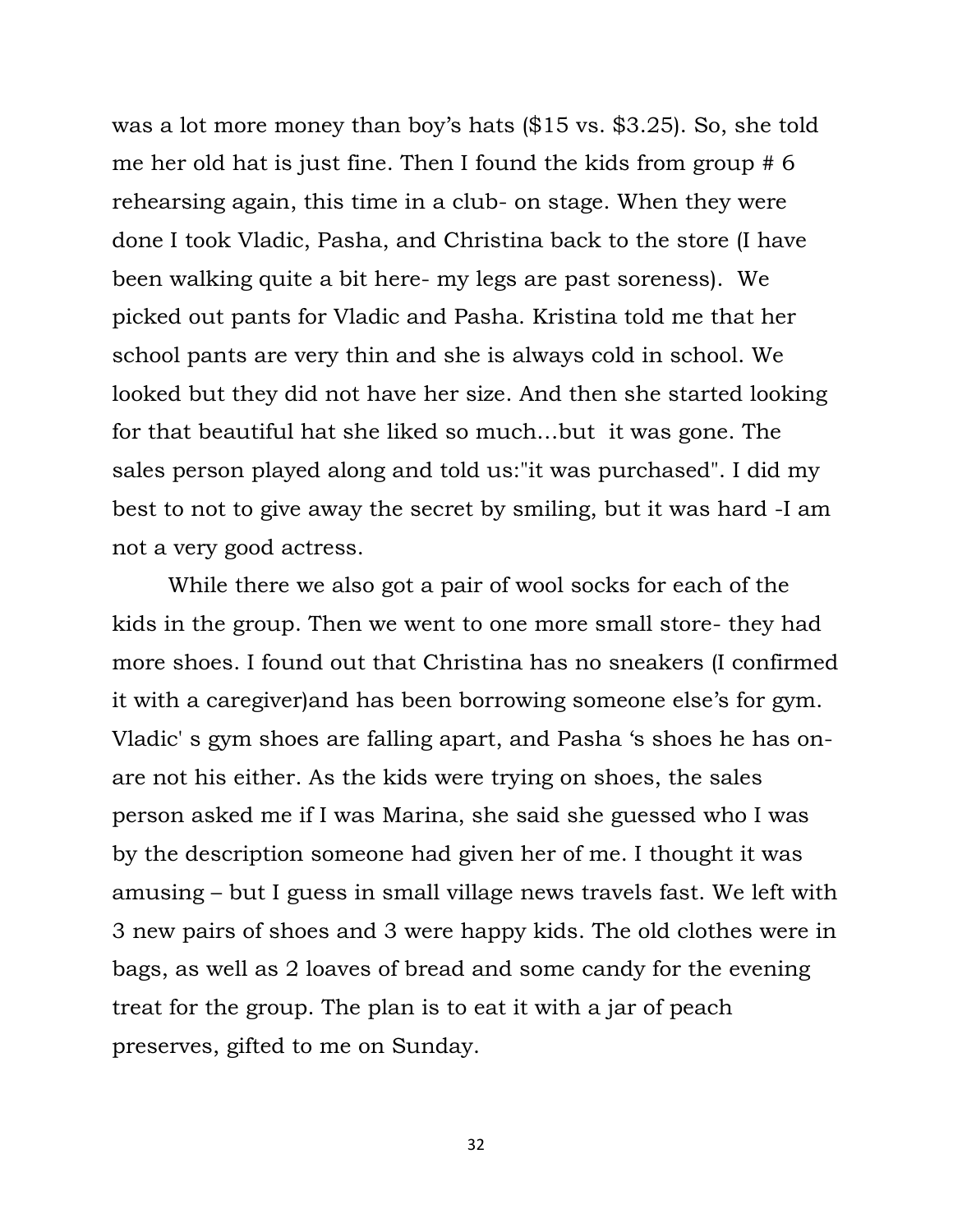On the way to my room we stopped to give Nikita a hat we got for him, he left his in a shower house, and has been without it since Thursday. I do not know why he just does not ask someone to open the door for him. I told him to do that few days before, but decided that he would appreciate a new warm hat, which he did. He put it on right away, and shyly smiled at me.

In my room the kids got ready to pose for pictures with their new belonging. But first I got my camera ready…casually turning on the record button. I told Kristina that I will be missing her b-day this winter and wanted to give her a present earlier. I handed her a bag, when she opened it…she jumped up, ran to me and have me a hug and a kiss. The boys were sitting there stupefied. In a bit Vladic said: "I was wondering why the sales person was smiling with a strange smile when she told us the hat was gone?" After pictures, Kristina offered to give me a massage on my back and shoulders. What she lack in skill she made up for with enthusiasm. Then I gave Kristina a back, shoulders, and ears massage. She was just melting at that. The boys asked for one also. They both loved it. The Head Care giver came in to get me just as we were finishing up, on the way to the dining hall she told me that I am totally spoiling the children. I apologized, but she said: "No, no it's a good thing".

After supper I gave out socks to the kids in the group. The main caregiver for the group, Svetlana Ivanovna, was at the end of her shift, and was not going to be back before I left on Thursday. It was my last chance to talk with her. I had many talks with her before, she is a very loving woman who loves kids and has none on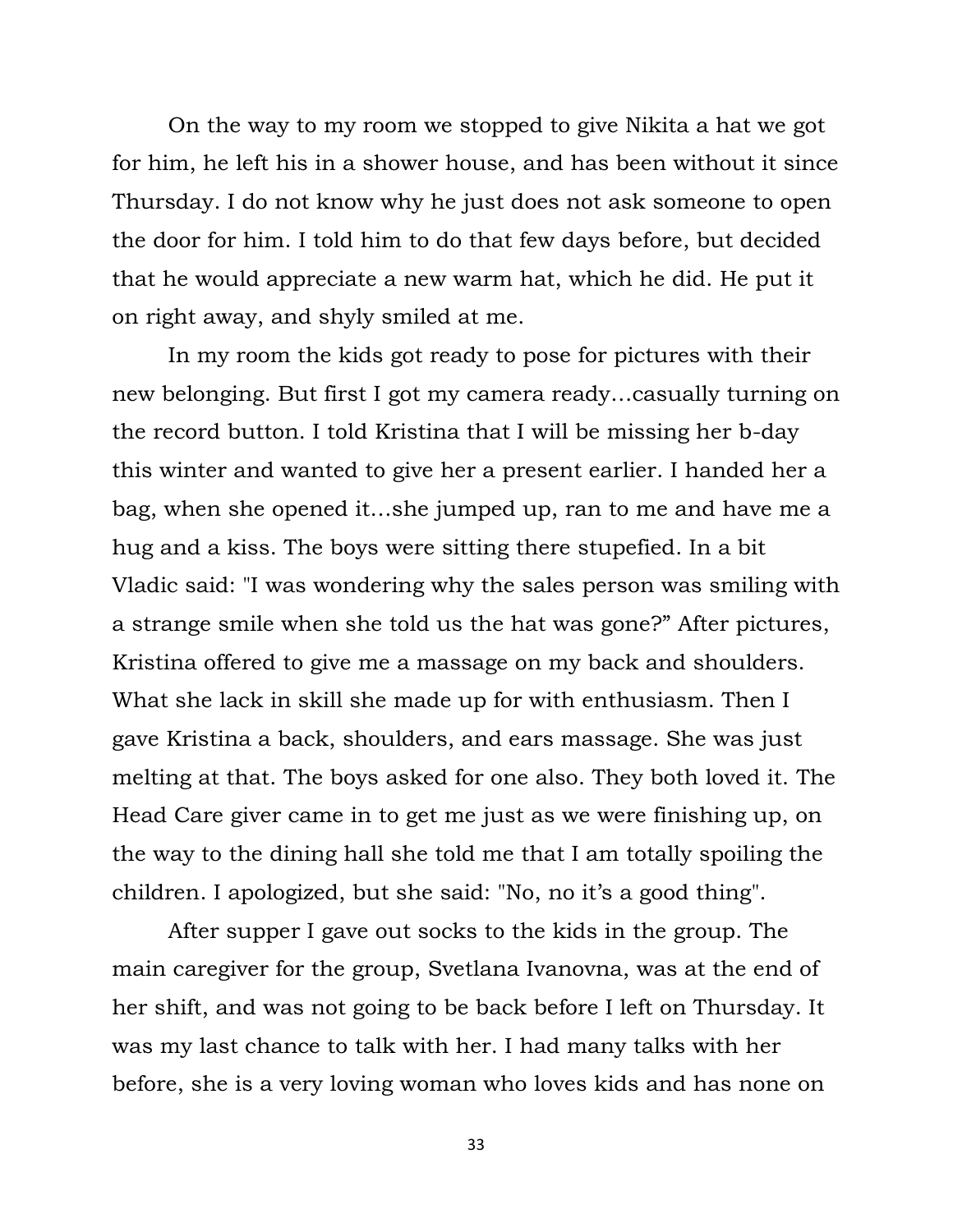her own. She is a Christian, what they call here a "believer". At the end of our conversation I mentioned that during lunch, when kids were away, I came into their entry way area where the shoes are kept and attached a shoelace to each boot that was missing one (I got them on same trip as the hat). I was wondering if anyone has noticed that shoes now had laces on them. So she made a serious face went to the room where the kids were. She told the kids: "Why are you watching TV? Do you have everything ready for school? I will be checking your shoes. Are they all properly laced?" Of course there was a lot of "you must be kidding!" and "we have no shoe laces to tie!" So she says: "Everyone, show me your boots right now!" Some kids came over right away- the ones whose boots zipped, or had laces in previously. Two boys ran to get their shoes and when they saw shoe laces quickly started lacing them- they did not even question where the laces came from. Some kids started to wonder: "But wait a second, I thought these boots did not have shoelaces?" One girl, Marina, started to walk from one pair of shoes to another examining and comparing them. The caregiver said: "Of course you have shoe laces, what do you think they fell out of the sky?" I said: "Santa came and delivered them?" Vladic was the first one to catch on, he answered: "I don't think it was Santa, I think it was Marina?" And then caregiver told them: "are you not going to say thank you?"- Most of the kids were still confused or were only paying attention to tying their shoes, so they could get back to watching TV. They had to be told in plain Ukrainian what happened and where the shoe laces came from.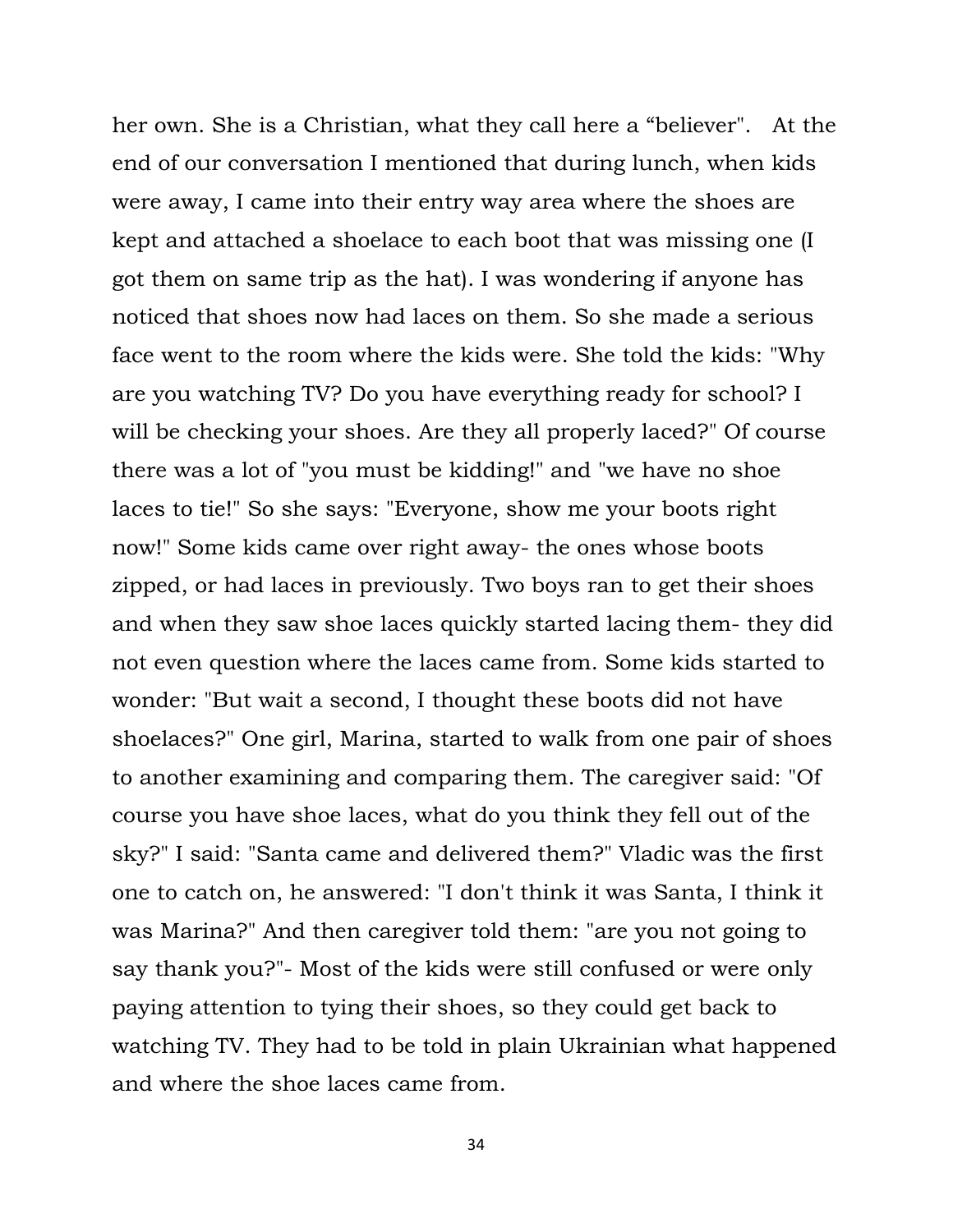It was 8:30 when I finally remembered about the planned snack. I asked Kristina, Vladic and Pasha to help me get the snack from my room, and that is when I realized, I forgot to ask kitchen staff for a can opener. Pasha said: "No problem, we do not need a can opener to open a jar of preserves!" I was a bit puzzled- it is sealed, not the twist kind, but canned! Pasha explained:" We have done it many times before: you need to hit the lid in the center with your elbow, and then finish the job with your teeth." And he followed that speech by a demonstration. I looked with unbelief and shock, as in 30 sec Pasha managed to open the jar, while being cheered on by the other two. This time the kids, about 13 of themsome from group #6, some from other groups were not shy at all, finally. They kept asking for seconds…and 3rds…and 4th…and...The preserves were great on slices of bread and within about 30 min both loaves of bread and a large portion of peaches were gone. Then everyone, in a new tradition of the group, settled in with blankets in front of the TV.

I later asked the Head Caregiver if getting them a DVD player was really such a good gift- it might have completely ruined their routine. But she said that it is a great present, because now the care givers can motivate kids by threatening to take TV time away!

As in the past few nights Vladic, Pasha, and this time an 8yr old, Pashas brother, Rikki (short for Ricardo) came to my room and asked to play electronic games on my ipod and computer. We took turns playing different games, at some point I told Vladic about a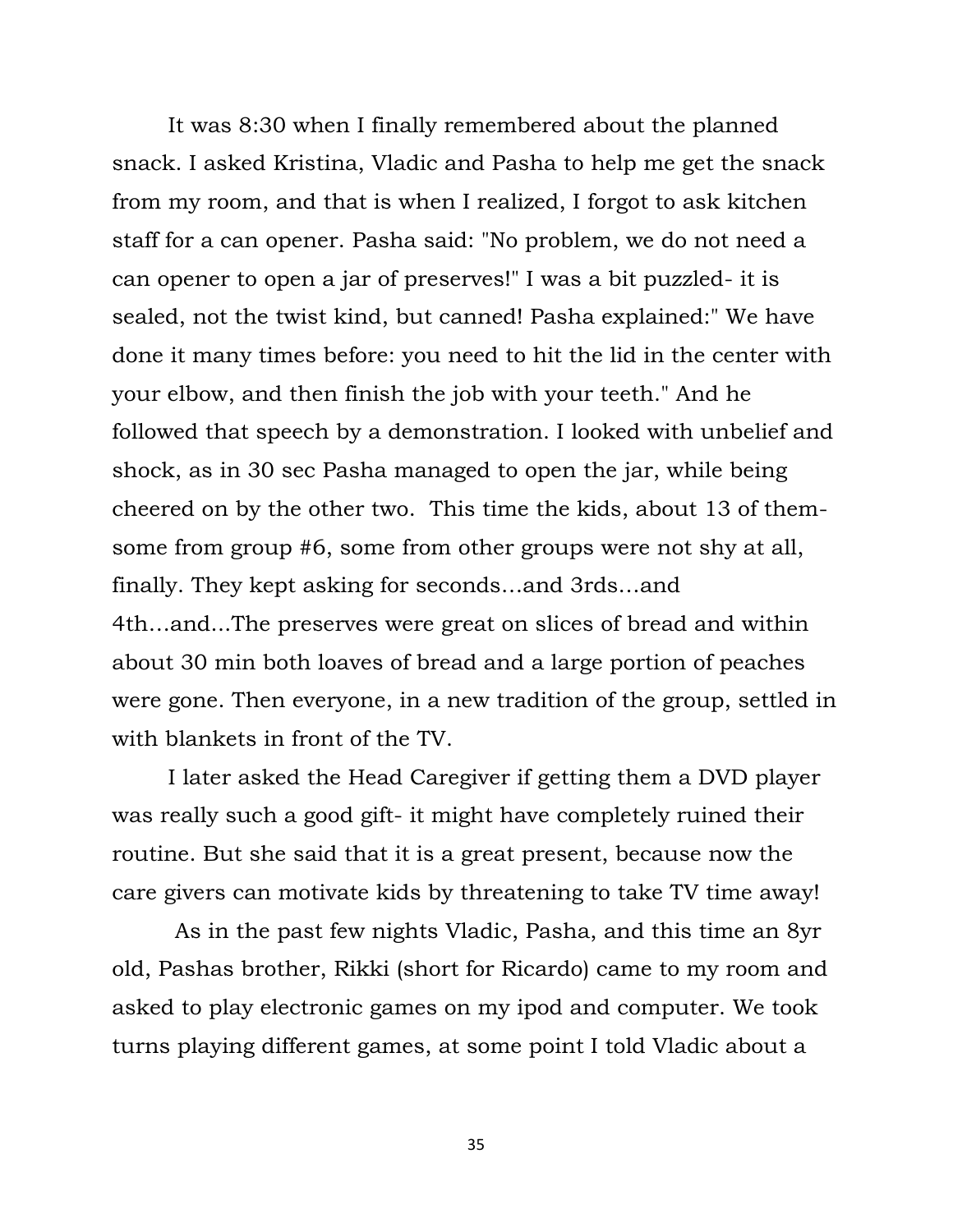conversation I had with one of my kids on the phone few night before.

I was talking to Angel, my 9 yr old daughter, when the following topic came up. I told her:" The things I miss most about not being home are hugs. At home every night I get a good night hug and a kiss from my kids, but here I have not got any yet!" Angel was shocked:" Why do they not give you good night hugs???" " Maybe they do not know I like them" was my answer. It did not take her any time at all to come up with this wisdom:" Well, you just need to tell them".

When it was time for boys to leave, Vladic asked me if I wanted a good night hug. I smiled and happily accepted, the other 2 were not far behind. They happily gave me good night hugs also! \*\*\*\*\*\*\*\*\*\*\*\*\*\*\*\*\*\*\*\*\*\*\*\*\*\*\*\*\*\*\*\*\*\*\*\*\*\*\*\*\*\*\*\*\*\*\*\*\*\*\*\*\*\*\*\*\*\*\*\*\*\*\*\*\*\*\*\*\*\*\*\*\*\*\*

### **Day 8- Dec 15, 20 (Wednesday)**

I was up at 3am- just could not sleep. So I did some writing till about 7am, that is the time the kids are supposed to be getting up, and then decided to check on the kids. As I walked in to the boys bedroom, which is actually a wide hallway, I realized that there should be 5 boys sleeping in 5 beds, but 2 of the beds were not touched during the night- only pillows were gone. I thought: "wow, they must have fallen asleep in front of TV, and no one told them to move. I went to the "TV room"- no kids there. I went back to the hallway- "boy's bedroom". After looking closer realized that there are 2 boys in one bed, 2 in the other, and one in 3rd- leaving 2 beds empty.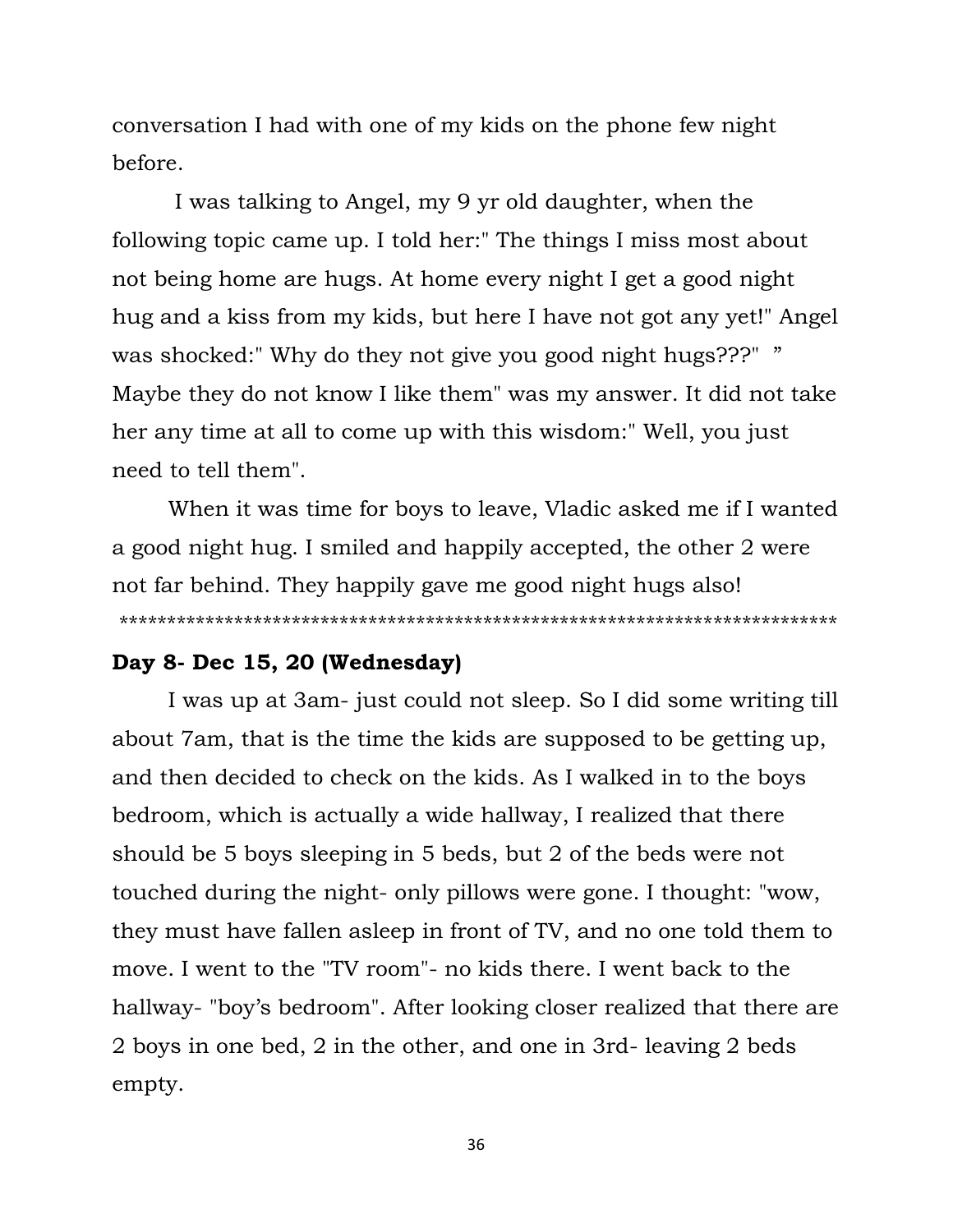Puzzled I asked them: "Why, when they have enough beds do you prefer to squeeze into such a small beds by twos? " The answer was simple enough:" It's too cold to sleep alone, we have done it for years, and are used to it". Still puzzled I asked:" Why would you not put on some warm cloth to sleep in?" With shock that I would even suggest such a thing someone answered: "Warm clothes are for outside, we cannot wear it to bed!" I tried to explain:" I mean PJ'sspecial warm outfit to sleep in?" "Oh, we do not have that!" OK, that was in interesting discovery that could only be revealed in a present situation. Would you have ever assumed that in a freezing climate in the winter, where heat is often not working, the children would not have warm clothing for sleeping? I turned to Stepa, the only boy sleeping alone in his bed, and asked:" Aren't you cold?"- He smiled and said: "I am next to the radiator!!!"

#### \*\*\*\*\*\*\*\*\*\*\*\*\*\*\*\*\*\*\*\*\*\*\*\*\*\*\*\*\*\*\*\*\*\*\*\*\*\*\*\*\*\*\*\*\*\*\*\*\*\*\*\*\*\*\*\*\*\*\*\*\*\*\*\*\*\*\*\*\*\*

Today the prices were supposed to come in for things I wanted to order for the orphanage. After breakfast I went to take care of actually placing the order and paying for it. I had some \$\$ that I needed to change to local currency and I also needed to take some money out of the bank through my debit card. When I got to the bank I had to wait a while again, this time the banker (did I mention that there only one woman working that bank?) was working as typist on a computer as a paid service for someone. I was first in line when she finished that task, and there were several people behind me. The banker asked the woman behind me if she is there to make a withdrawal or check balance, because if she needed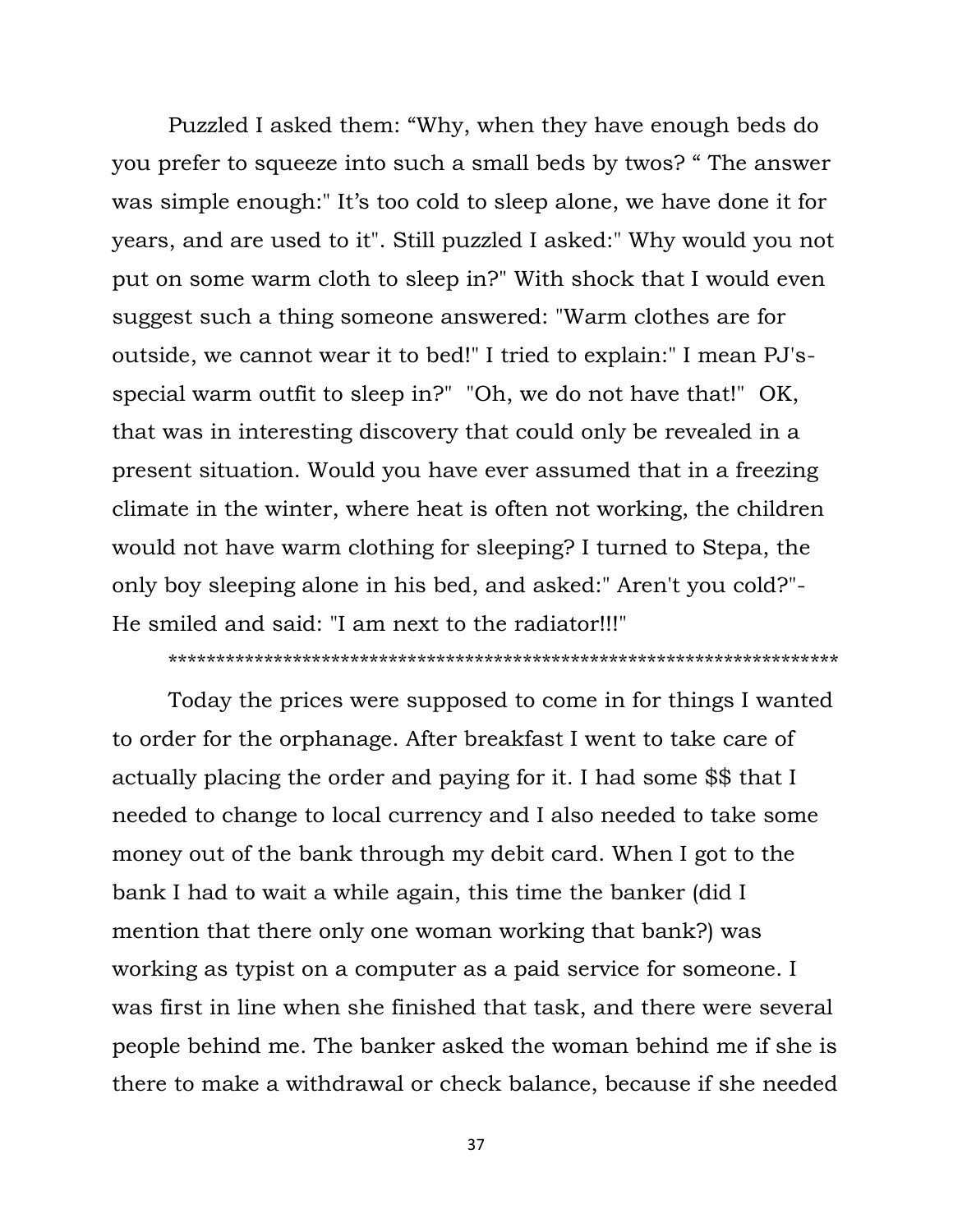money she would have to come back tomorrow. The bank ran out of cash! Probably thanks to me- I most likely broke their records of amount drawn in a single week. I think it gave quite a boost to the village economy all the way around while helping the orphans, with all of your help! After the initial shock of that news, I asked if they had \$\$ and run out of Hryvnias? The banker said- yes, they had \$\$, so I took that out and went to the store to complete the transaction. I confirmed the order, downsized it a bit, and spoke to the owner about the cash situation, she was willing to take \$\$ for the purchase. I tell you, so far I have not had a dull day yet!

At lunch the Head Caregiver confided in me another problem, there was a brief mention of that problem yesterday, and today it was officially brought to my attention. That problem was named Rooslan, a 15 years old boy who continuously runs away. He, once again, has been found by the police and needed to be collected by the orphanage. If he is not picked up by the orphanage in timely manner- the orphanage will have to pay fines, which they do not have money for. However there is no money in the budget for gas to go get him either, but it is cheaper then to pay fines, so all the caregivers are expected to take up a collection in order to pay for the gas to get this child, who most likely will run away again rather soon. Rooslan was brought back to the orphanage cold and hungry last night, with no winter clothes. This time he was gone for about 5 month! The Head Caregiver asked me if I could please do anything with that child. Maybe get him some warm clothes and have a talk with him, to somehow influence him to stay till June. That is when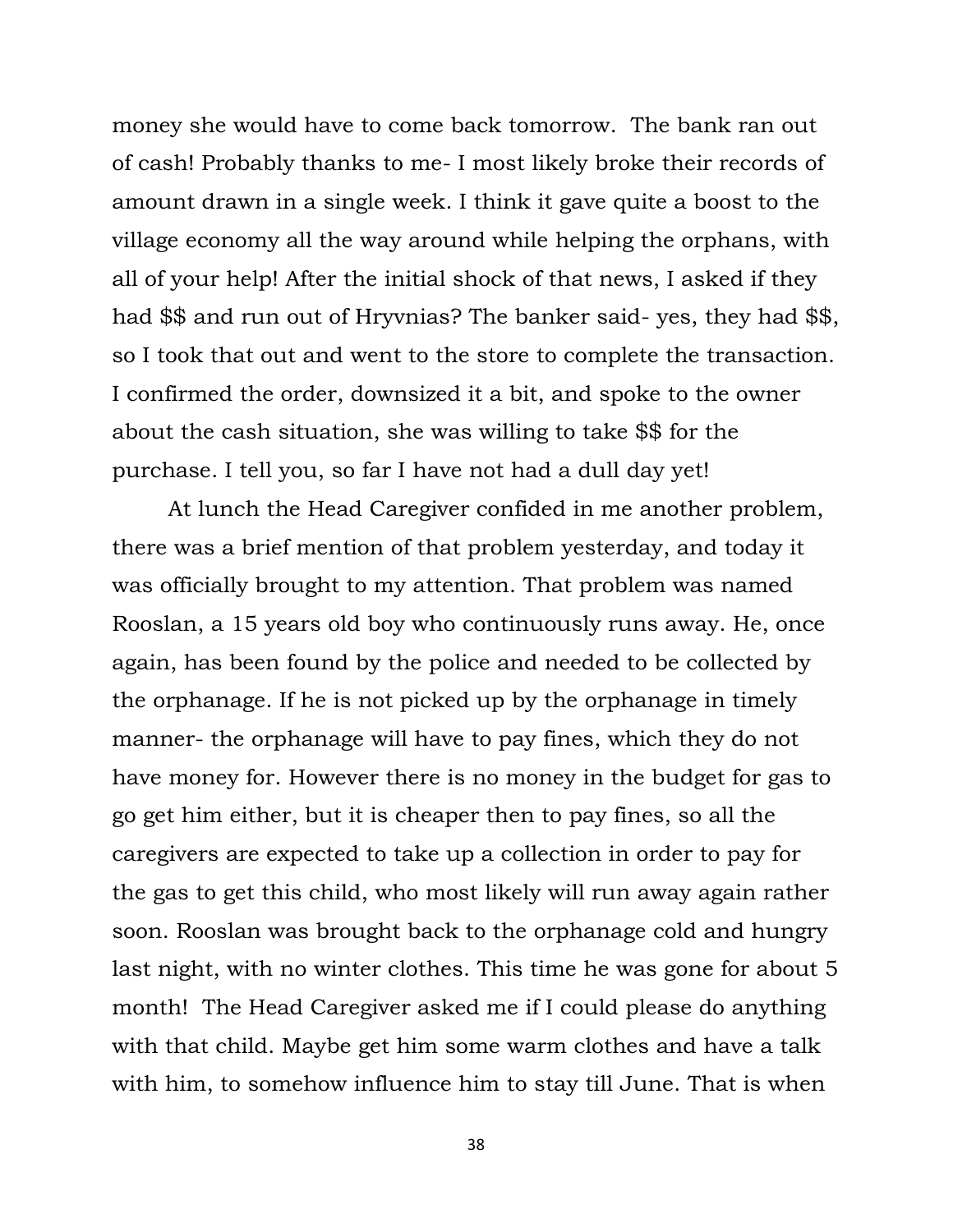he will technically finish grade 9, and will no longer be liability to the orphanage. As to actually turning his life around, so that he will not end up in jail in a few years, and dead soon after…she said there is little hope, basically-it will take a miracle.

Rooslan was brought to the living room of group #6 to wait for me. He had an escort assigned to him at all times who is responsible for him not to run away. He had straight light color hair, a bit too long, is about 5 ft tall...and had on jeans and a jacket, and good boots. I was surprised and confused. I thought he had nothing to wear? The caregiver explained that there was some things in storage that he had last year, but he has absolutely nothing to wear to school. He needs dark pants, gym shoes, and maybe a few more things. So after introducing myself to him, and telling him that I would like to get to know him it was arranged for us meet up right after dinner, to go to the stores. My escorts this evening were Vladic, Kristina, Rooslan, and his guard- Jenia (that is a boys name, shot for Eugenie). Our first stop - the clothing store where we picked out black pants. I told Rooslan to try them on, and realized as he took off his jacket that even though it is a warm jacket you can only take it on and off by unzipping it 2/3 of the way and then stepping in and out of it. The sweater he was wearing... let's just say it has seen better days. I picked out a sweater for him while he was in the changing room, and gave it for him to try on also. Pants were too long but good in the waist, so he changed out of those, but the sweater he kept on and asked if he could just keep wearing it. We also picked out hat, gloves and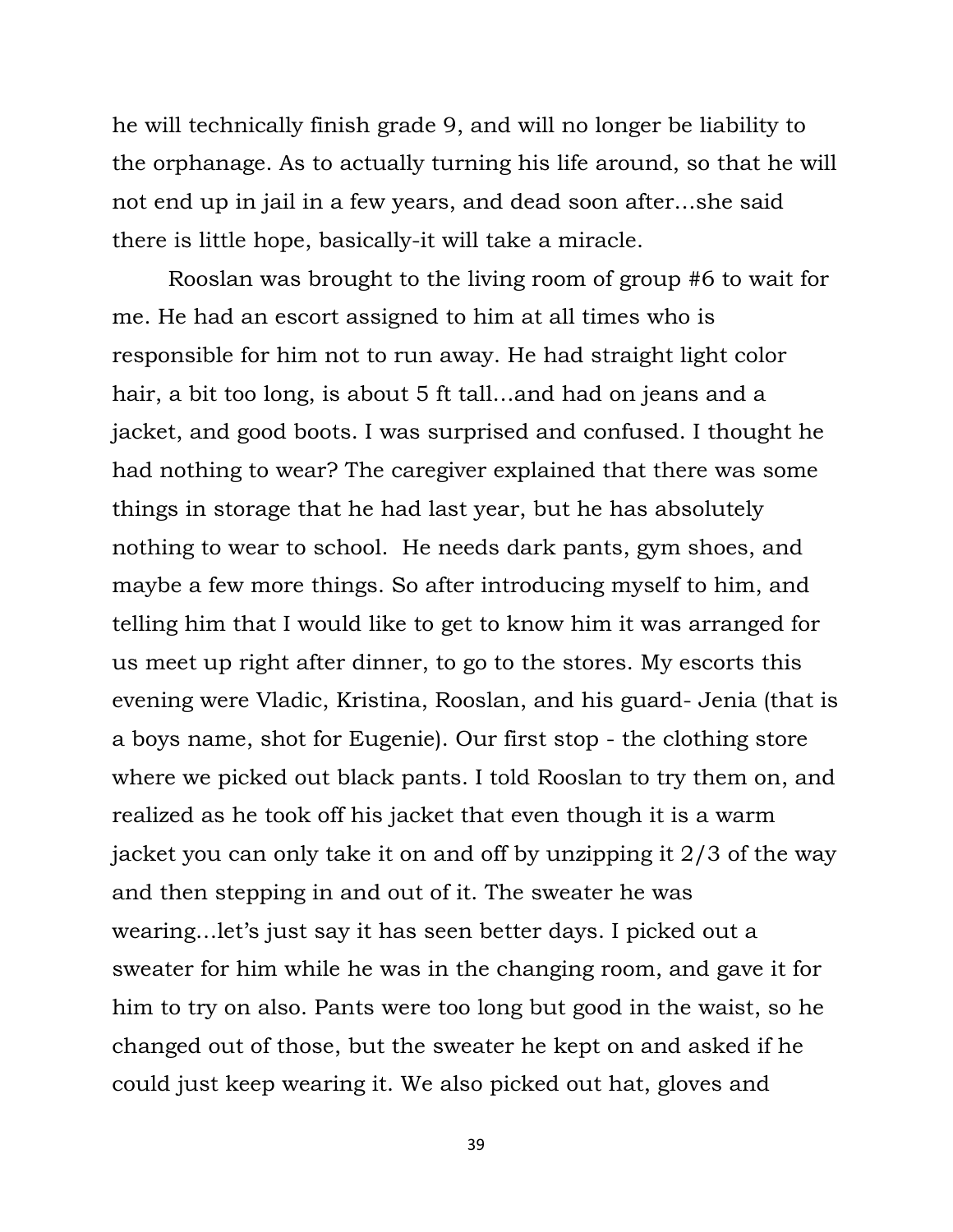socks. Rooslan was not shy at all, and had absolutely no problem accepting the fact that a strange woman was buying him things, unlike Vladic and Kristina who were embarrassed to let me know what they needed the first several days. So, I asked:" how is your underwear?"

"I have 2 pairs"

"Are they "underwear" or "rags"?"

"100yrs old!"

"so rags?"

"well, I guess so"

So I had him pick out 2 new pairs. Then we went to another store that had better selection of shoes, and got him school sneakers. I looked for a better jacket, but there was none his size so told him (to give him some incentive to stay in school) that I will send him a jacket from America, but to get it he has to stay in school and wait for it. This evening I had Rooslan pick out snacks for the group at the grocery store. As we headed back Vladic remembered that he needed to stop by the music teacher"s house to get some music for the skit they were doing, Rooslan wanted to accompany him, but both his "guard" and Kristina said they do not want to walk with bags and in cold weather any extra length of time. So I took responsibility for Rooslan not to run away, and we split up. That gave me extra time to talk with Rooslan and get to know him a bit more.

It was about 7:30 pm when we returned the school grounds. There are almost no street lights and it was very cold, but there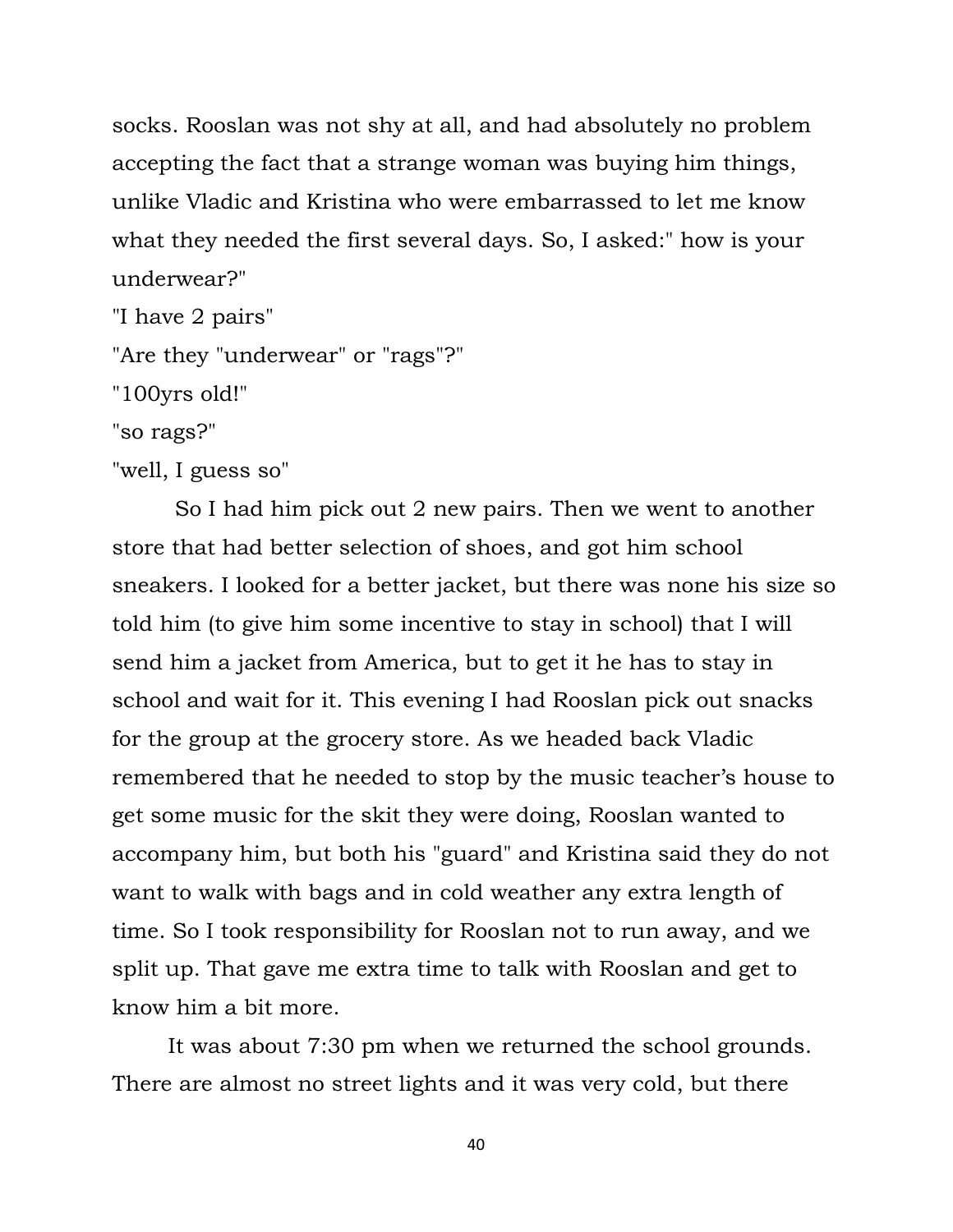were still a good number of kids outside. They were sliding on their feet. Sliding is defiantly a learned, fun skill: see what you do is you run and then suddenly stop at an icy or slippery spot and momentum will carry you forward. The roads are not treated for snow removal so the whole street is a playground. As we walked closer and closer towards the building I stayed at, kids just kind of skeet around us. Leaving their past location and following us like we were a magnet. As I got to the top of the steps and turned around I realized that about 10-15 kids joined us during this walk and now were all standing around us and looking at me. It was like in some movie! I was did not know what to do…so I said : "Do you want a cookie? " There were approving nods. I quickly ran inside to get a bag as snacks and gave them out. As the kids got their snacks they smiled and thanked me, and went back to skiing on their feet. \*\*\*\*\*\*\*\*\*\*\*\*\*\*\*\*\*\*\*\*\*\*\*\*\*\*\*\*\*\*\*\*\*\*\*\*\*\*\*\*\*\*\*\*\*\*\*\*\*\*\*\*\*\*\*\*\*\*\*\*\*\*\*\*\*\*\*\*\*\*\*\*\*\*\*

This was my last night here and I brought with me face painting supplies that I still had no chance to use, so that evening about 8:00 I set up a face painting station in the living room and was pleasantly surprised at how much the kids loved the activity. I painted and stenciled probably 30- 40 different designs. They kept coming back for more, I told them that they could not wash it off until they had a picture taken with it, and entrusted Kristina with my camera. She did a great job at photo shooting. At which point many run to wash of their faces, only to come back for "one more pleeeease!!!" Some were starting to be concerned that I was getting to tired, and can they use my brushes to do it themselves? I let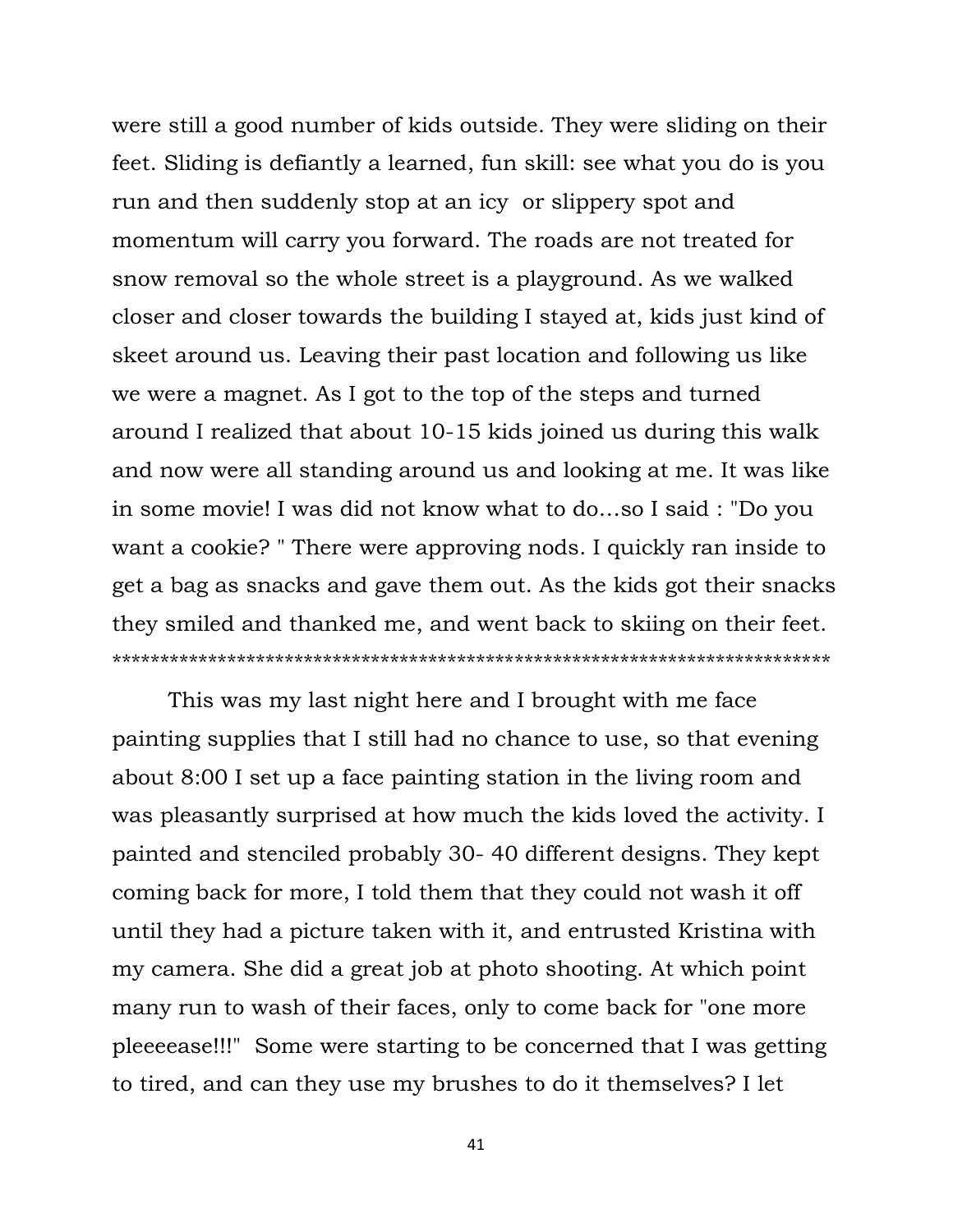them use the stencils. Face painting turned into "tattooing" in their backs and other places where the caregivers will not make them wash it away.

I'd say by 10:30pm I realized I was getting tired. The clue was when I started occasionally speaking English to the kids without realizing it and getting funny looks from them. Many helped me to clean up. As the clean up was done, Vladic asked me if I was going to bed now. I said: "Yes, I am pretty tired". He immediately stretched out his arms to give me a hug! Of course I accepted it with a happy heart! I asked if anyone else would like a good night hug, and immediately a line was formed. I think they all gave me hugs that night, and some even more than once!

It was a long, tiring, satisfying, wonderful day! And tomorrow I am leaving. This week went by very fast.

\*\*\*\*\*\*\*\*\*\*\*\*\*\*\*\*\*\*\*\*\*\*\*\*\*\*\*\*\*\*\*\*\*\*\*\*\*\*\*\*\*\*\*\*\*\*\*\*\*\*\*\*\*\*\*\*\*\*\*\*\*\*\*\*\*\*\*\*\*\*\*\*\*\*\*

# **Day 9- Dec 16, 2010 (Thursday)**

Last day here, I am up at 7:00am. Kids ended up watching a movie after face painting and are still in bed. I did not see the nanny, I think she went to get water from the well for morning washing. I decided to wake up the kids myself and took some pictures of the morning routines. I have been here only one week, but it feels like home. I enjoy spending time with all of the kids and getting to know them. I am sad to leave them.

Remember I bought Pasha and Vladic warm pants because the old once had holes in them? Well those 2 decided that those pants make great school uniforms! The other school pants are very thin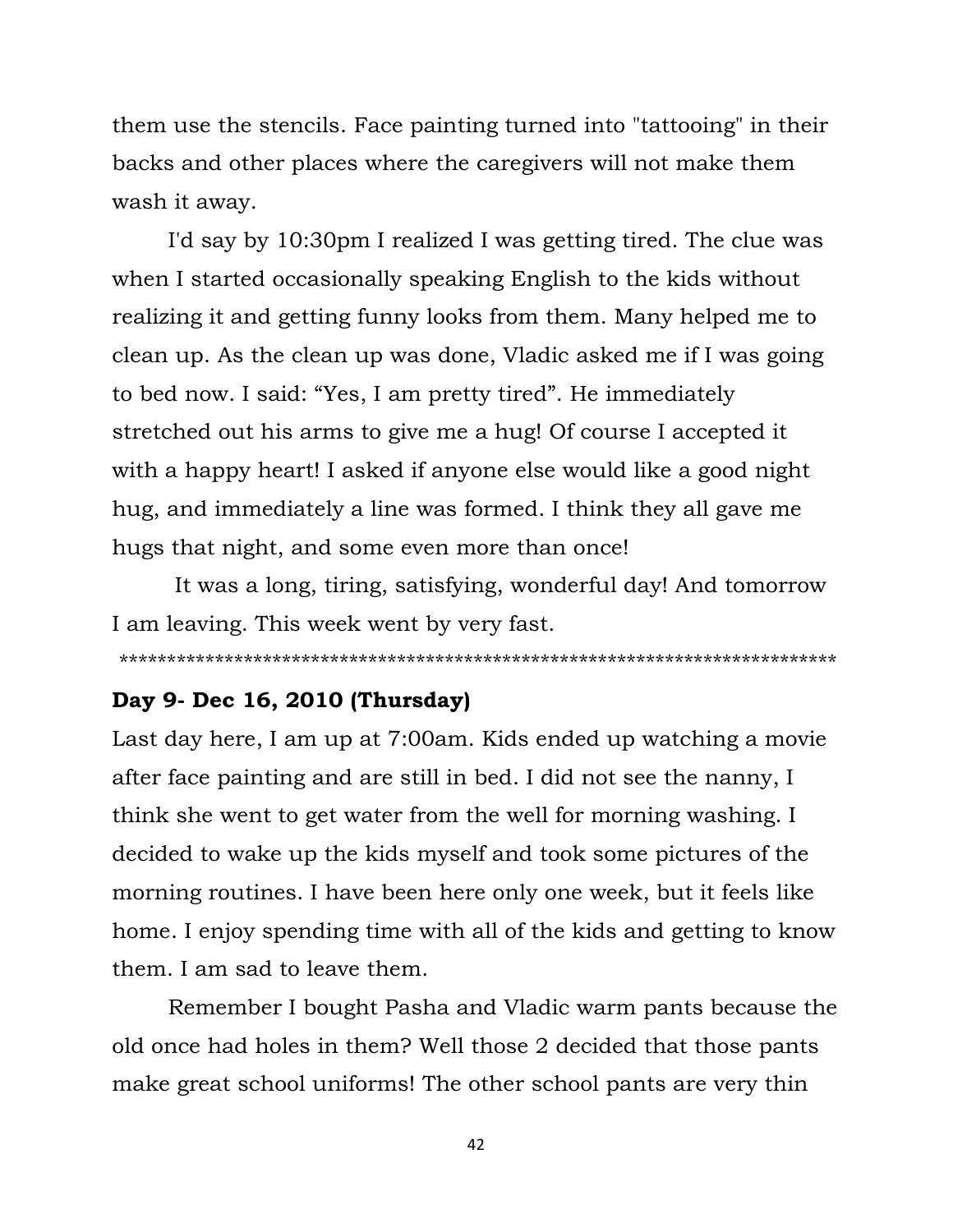and it is colder to sit in them in school, then it is to run outside in pants that have holes! I was not sure what to do. My dilemma is that I did not want to single out any children…too much. But I got to know those two and it hurts to know that they are cold, while I can potentially do something about it. While still undecided I asked Vladic to give me his jeans so I could mend them when he is in school, time permitting of course.

After breakfast I headed back to the stores for a last minute shopping spree. I wanted to get the kids from the group #6 something individual, not just socks. For Rikki (8yrs) and Kolia (11)- I got sweat pants- to sleep in. For Valeria- special shampoo for oily hair: just for her. For 5 other kids: Karina, Marina, Sveta, Tania, and Stepa- large towels of different colors. I asked Kristina ahead of time if they could use new towels. She said:" Well I guess. Several girls use mine, after am done drying of course". While in the store I was told hair scissors that I ordered came in- that was supposed to be for Kristina, so she could cut other kids hair…more professionally. And of course I could not resist…I took Vladics pants to the store and used them as a measuring guide for getting him and Pasha new pairs- two boys are virtually the same size.

Vladic, Pasha, and Kristina came to my room after school to see when I was leaving, to sigh a bit and tell me how much they will miss me. I told them it is very soon, and I have presents for those kids in their group whom I did not get many as many things as for this 3 kids. So all of the kids were called into the living room and I gave out gift to them one by one, till only 3 kids- my daily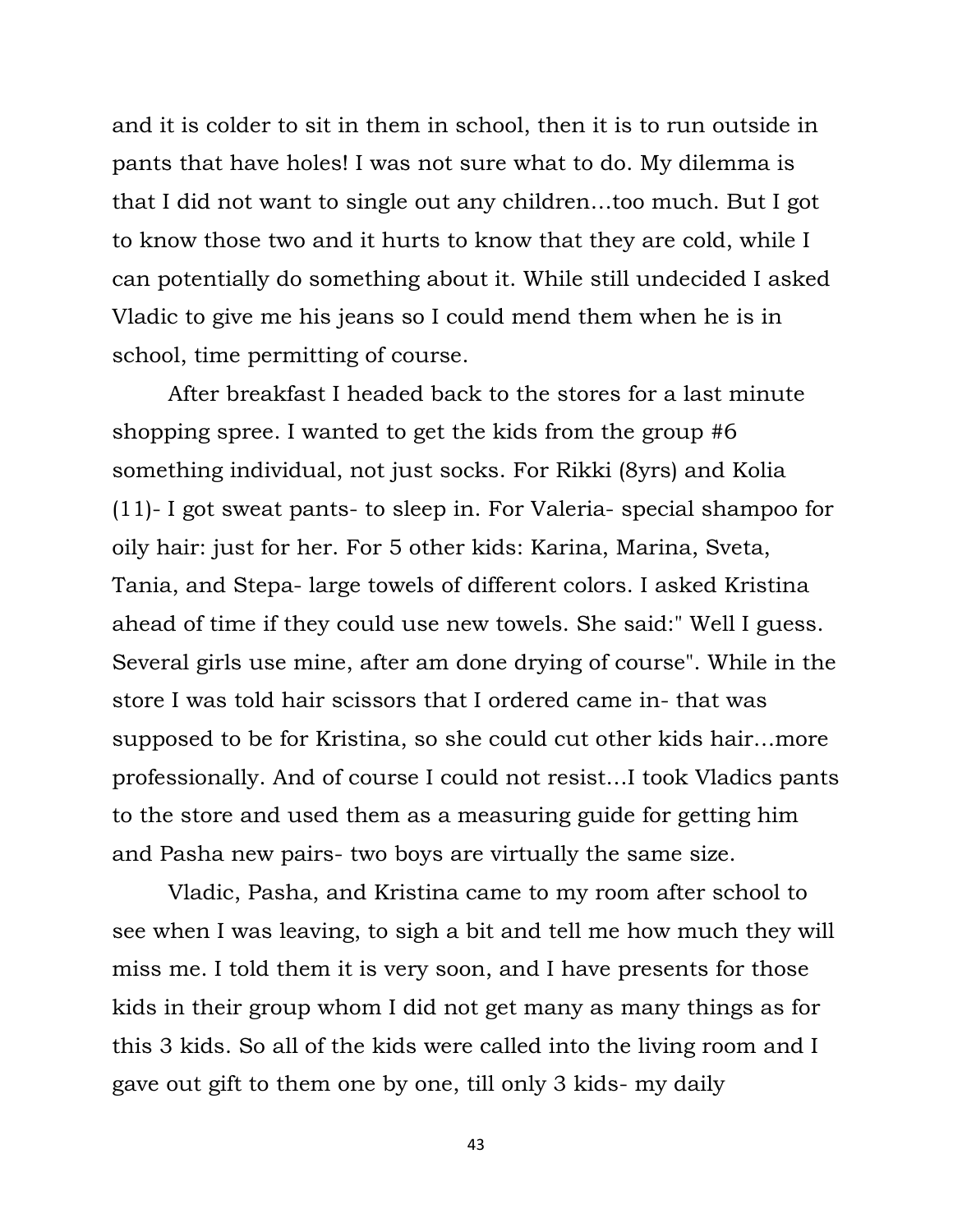companions were left without something in their hands. Then I said:" well I guess this is it, I did not forget anyone?" Then looked into my bag and "remembered" scissors for Kristina, she happily accepted and posed for a picture. Then I asked again if I got gifts for all and once again … pulled something from a bag- this time jeans and gave them to Pasha. He face was so happy, but from a corner of my eye I was watching Vladic, who at that point was the only one without a gift. I said:"that is it, I think I got everyone" This time I looked straight at Vladic who nodded his head in agreement, but with a look…sadness, disappointment, but content with this fate...I wish I videotaped it, because I am not a good enough writer to describe it on paper. Then I promptly handed him the bag and said:" Oh yea, almost forgot…I fixed your pants!" He just stood there holding the bag. "Aren't you going to open it?" I asked him. He did, looking very confused. I asked : "Did you really think I forgot about you?" He nodded. I thought this trick I played on him was going to be funny for him, like: "Ha, ha… did you forget about me?" But instead what I learned that after all the time we spent together this week, and all the calls and letters I sent to him prior to this trip, in his heart he still believes that he is not important to be loved and remembered! How sad is that?

I was originally told to be ready at 5pm, but as director told me the car will be ready one hour earlier. I rushed to my room to finish packing, as I was standing by the door to the kids room, stuffing things into my suitcase…this moment will always be imprinted in my memory…Vladic stepped in to my room, he was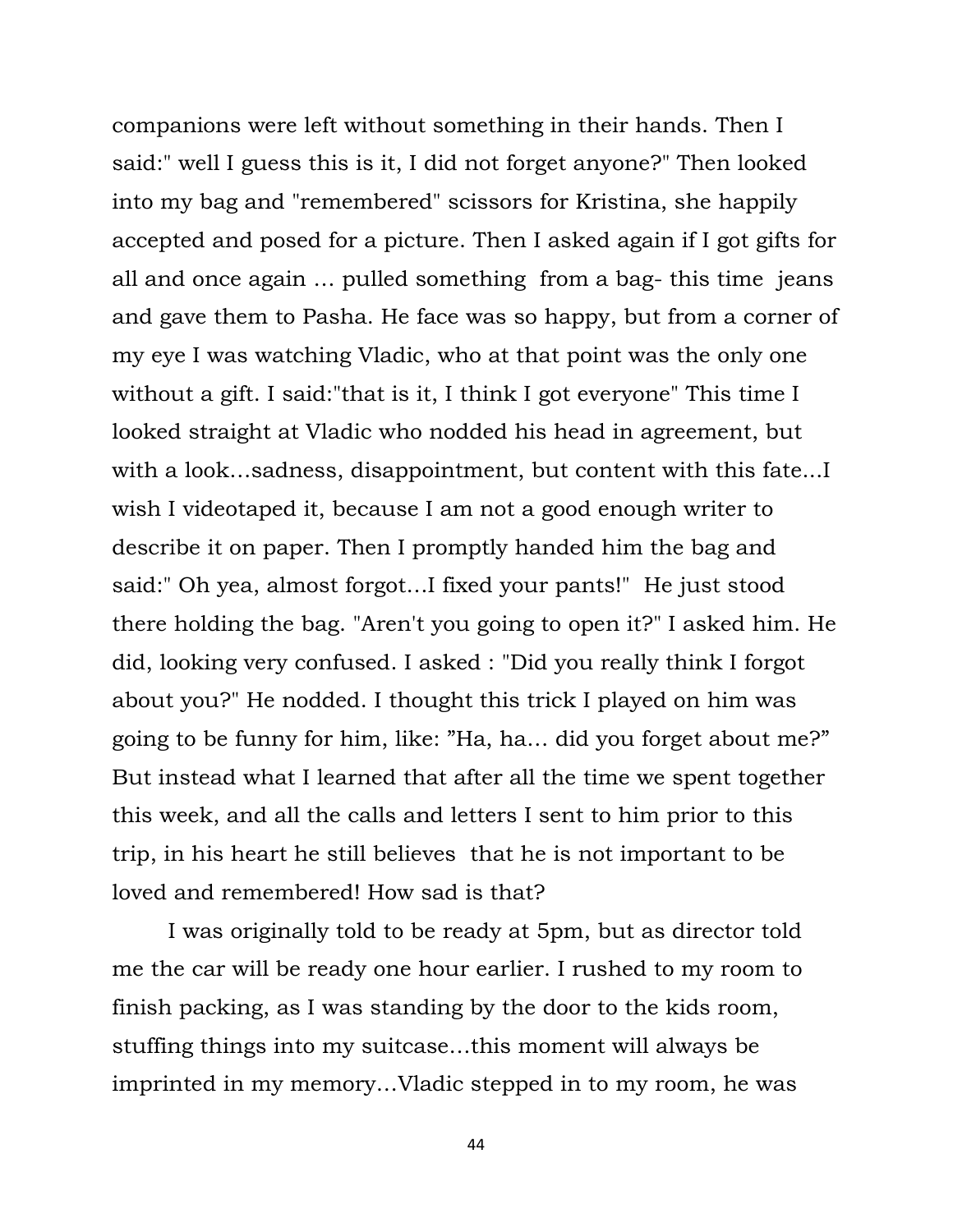just inches away from me…he asked:" may I?" , as he did many times before, when he wanted to come in. I said:" Of course you may". He looked me in straight in the eyes with this sadness in his. Raised his hands and hung on my neck hugging me. I hugged him back for what seemed like an eternity…how can you forget something like that? Things like that change your life forever.

When I finished packing and started to say good bye. Over the course of the next 30 min or so there were many hugs, as kids, some with tears on many faces, asked me not to forget them, to come back again, and soon. At the end of each line ...there was Vladic…I must have given him 10 hugs! Every time it was his turn he would just smile, raise his arm and look at me with a question in his eyes:" One more for me?"

As some kids lugged my suitcases to the car that was waiting at the gate, I realized that I did not say bye to Rooslan,I also had another gift for him. Someone went to get him, when he arrived I gave him a school backpack, I told him it is not for backpacking, but for school- to put his books in. And once again he promised to stay put…and not to smoke anymore. Few more hugs and…kids remembered that I promised something else and never got it for them. Off they ran to the store to meet me there as I got to the car, just to get out shortly. I paid for the purchases: 10 rolls of toilet paper (about \$1) and a set of rackets for table tennis (\$3). …few more hugs. Vladic was the last one…again. And off I went.

A 3 hour drive to the train station got me there by 8pm. My train was at 10:40pm, but in order to get the director and the driver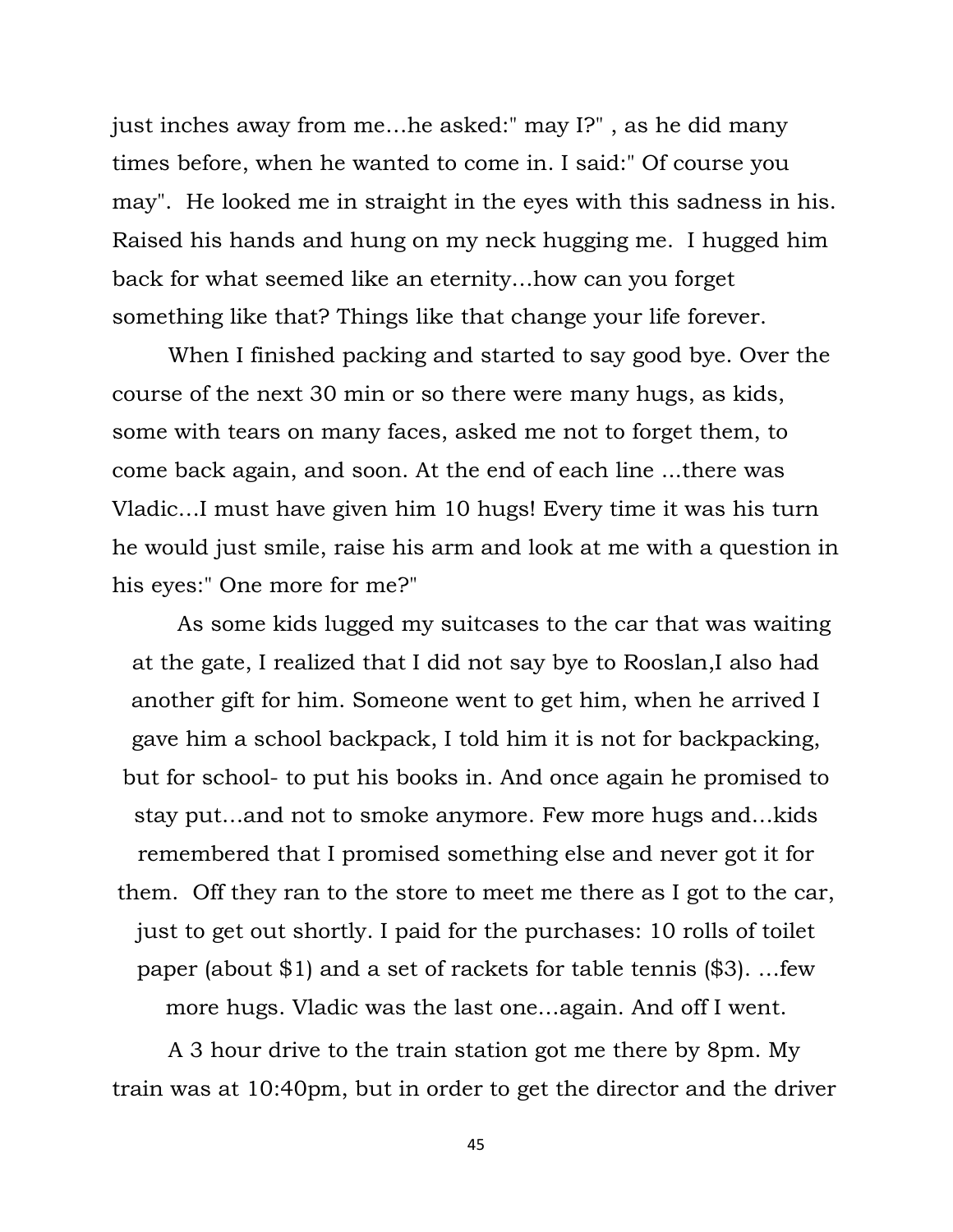back to the orphanage by the expected snowfall it was necessary to get to Odessa earlier. The director helped me to get my suitcases to the second floor where the waiting room was. From there I was on my own. Train platform was on the first floor, and there were only stairs to get your stuff up and down on! In addition it was not heated and the stone floors and walls. That I am sure did a fine job at keeping the place cool in the summer, but did not help any in the winter! I ate my supper; the kitchen staff gave me enough food to feed an army! I jumped up and down to keep warm for a while. (You really need a good winter boots here!)

I decided to call the kids. I talked to Kolia and Sergey, two boys, brothers that we hosted last summer. They still had no clue that I am coming to see them! Then I called Kristina's phone, which was passed around from kid to kid. When I talked to Vladic, he said "Marina, I love you" (in English!), and then asked Pasha if he had something to say, I heard another (English)"I love you", and then a few more from around the room they were in- they were all together watching DVD again! Then my husband called me and I got to talk to my family till I had to board the train.

3 ladies shearing a 4 bunk sleeping "room" with me. All were on different business ventures. It was fun listening to them talk about their lives, about local politics and taxes. One lady asked me if I was traveling from afar. I said:" Yes from Philadelphia, America". She said:" I thought I detected and accent." I thought it was funny, this is what people tell me in America! I told them a bit about my trip, and then we all passed around pictures of our kids. As we were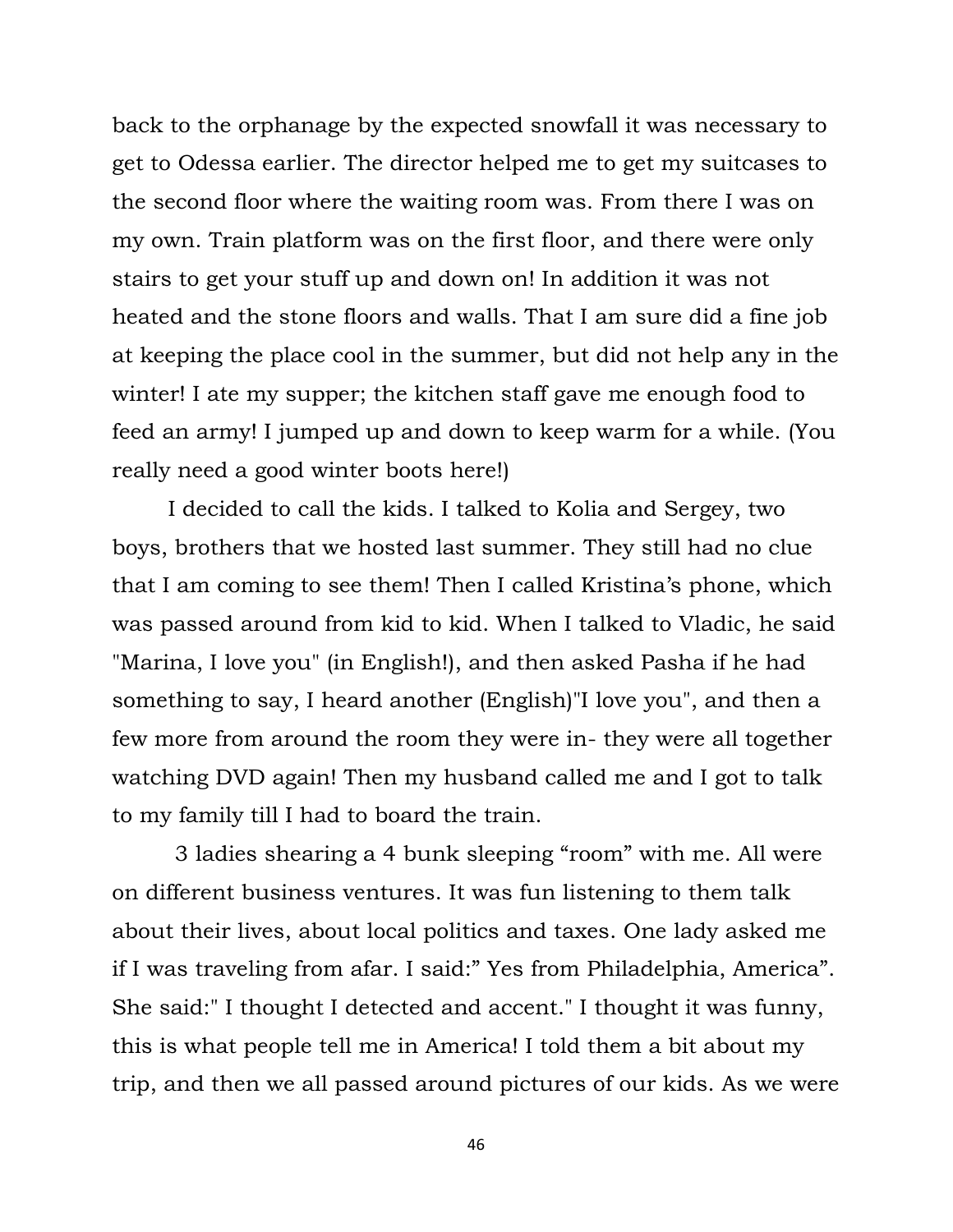settling into bed, I apologized ahead of time in case I woke them at 3:30am when I had to get off the train, and goodbye in case I didn't. I fell asleep rather quickly, fully clothed but my shoes, and my jacket under my head for ease of getting ready in the morning. \*\*\*\*\*\*\*\*\*\*\*\*\*\*\*\*\*\*\*\*\*\*\*\*\*\*\*\*\*\*\*\*\*\*\*\*\*\*\*\*\*\*\*\*\*\*\*\*\*\*\*\*\*\*\*\*\*\*\*\*\*\*\*\*\*\*\*\*\*\*

# **Day 10- Dec 17, 2010 (Friday)**

I was Kirovograd by 4 am. During this trip to manage my suitcases rather well, if I may say so myself! I settled in at the hotel, took a nap, and then waited for my first visitor…who never came. I called him, but his phone was not working. Maybe he had no money for the transport? Snow started falling…a lot! Then electricity went out. I was told it was due to the snow, there was also no internet, which I expected to have here. I was told that it happens rare. Later we found out that there was a fire nearby, and several stores burned down, and that was the reason for power and internet outage. So I typed till the battery run out of juice.

I have to tell you about my room. I thought I ordered the cheapest, smallest room. But somehow it was medium and a bit more money. There is nothing I could do at a time, but to enjoy itall the smaller rooms were taken.

Sometime in the afternoon, a desk clerk came to my room and asked me if I they could please move me to another room, because a family with a small child was coming in. The room they ordered had a separate entrance and because of the snow the stairs were slippery. I agreed and started packing my things back into the suit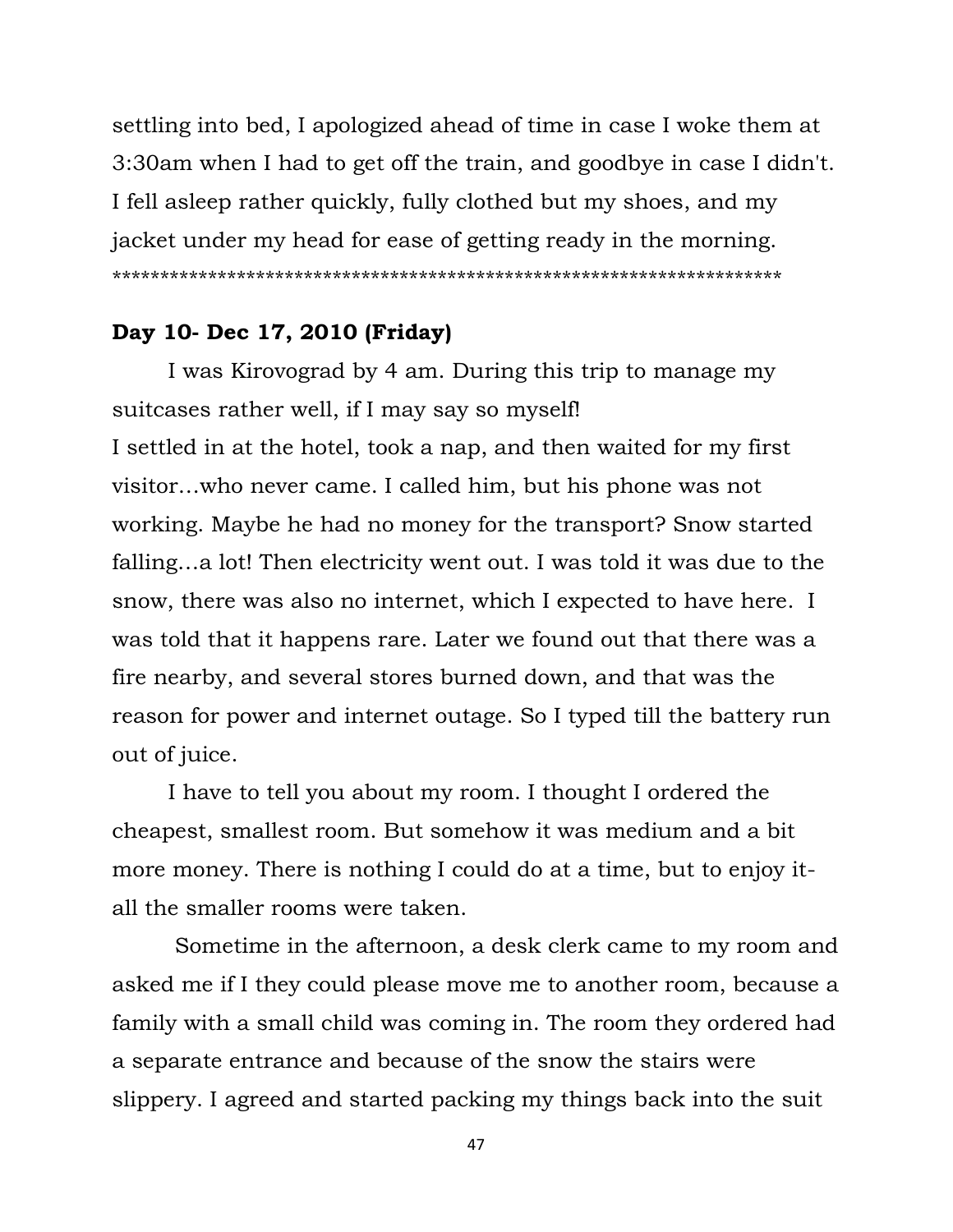case. When I got to the room I could not believe my eyes. The room was a suite with a refrigerator, living room with leather couches and armchairs, and a table for 4. In a separate room was the bed. I have never, ever, in my life expected to stay in a room like that! The décor, the lighting, the separate entrance- believe me- it was like in some magazine.

#### \*\*\*\*\*\*\*\*\*\*\*\*\*\*\*\*\*\*\*\*\*\*\*\*\*\*\*\*\*\*\*\*\*\*\*\*\*\*\*\*\*\*\*\*\*\*\*\*\*\*\*\*\*\*\*\*\*\*\*\*\*\*\*\*\*\*\*\*\*\*\*\*\*\*

After moving into my new "luxury quarters " I just could not sit still. I decided to go explore the neighborhood. It was snowing and cold, and here I am walking the winter city in snickers. Vikki, a girl I met during hosting program last summer, called me to tell me that she is done school for the weekend and can she meet me to hang out. I met her at the train station- she only has lived in Kirovograd four months and could not figure out how to get to my hotel. She realized later that her dorms are only few miles from my hotel. Vikki became my guide, we took a minibus to the center to shop and eat. The family that hosted Vikki last summer passed some money through me to get her a present. But first things first, boots for me! We found a pair that worked in a store a small store. I paid for the purchase, put my sneakers in a bag and walked out in my new boots. We did not find what Vikki wanted, the market was already closed and the stores were closing also. It was about 6pm. After eating at some cafe we went to my gorgeous room to have a tea for two and some candies we picked up on the way.

The owner of the hotel has been trained in Paris in hair care and haircuts, so I took that opportunity to get a haircut- now I look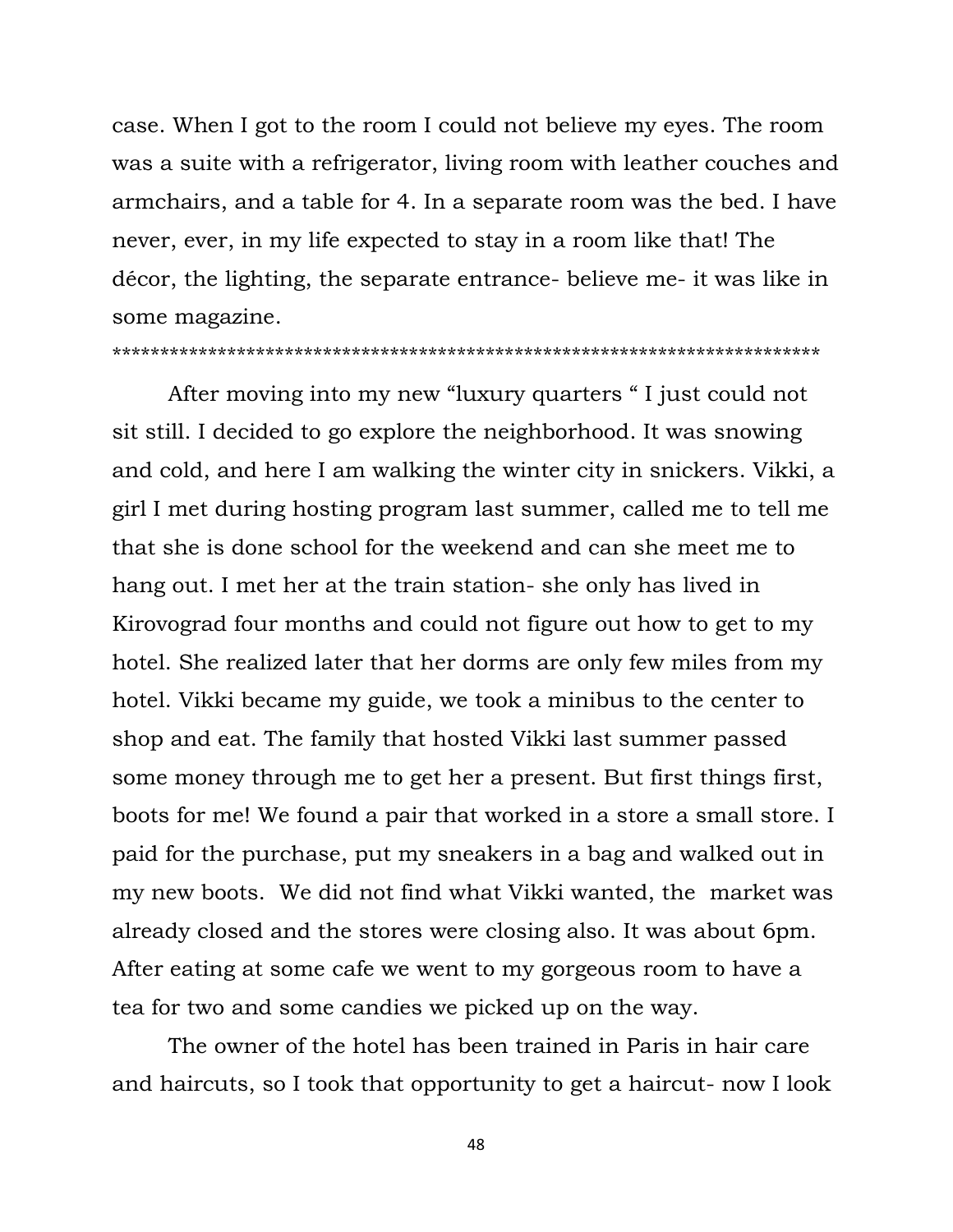like a local, boot and hair cut! I just need a fashionable hat. It was nice spending time with Vikki. By nine she had to be back at her dorm, it was mandatory, so I walked her to the bus stop and turned in early myself.

\*\*\*\*\*\*\*\*\*\*\*\*\*\*\*\*\*\*\*\*\*\*\*\*\*\*\*\*\*\*\*\*\*\*\*\*\*\*\*\*\*\*\*\*\*\*\*\*\*\*\*\*\*\*\*\*\*\*\*\*\*\*\*\*\*\*\*\*\*\*\*\*\*\*

# **Day 11 -Dec 18, 2010 (Saturday)**

Today I finally will see Kolia and Sergey. They stayed with us for a month this past summer. During that time I have attached to them so much. Of course the fact that Sergey decided on the third day that my name was "Mama" did not help- I did not ask him to call me that, he just did. Also, my philosophy about kids is different than many others have: for me children are…God's children, on loan to us. Some are born to us, and others come to us other ways. For me it is not just a theory, but a reality. I love Kolia and Sergey the same way, with the same intensity as I love my biological children, and as I love my foster children. I have told Kolia and Sergey, that in my heart they are now mine, and they cannot escape it. No matter what happens in life, no matter if legally we ever be able adopt them- I am theirs and they are mine. And they know it is true. People ask me how many kids I have, and I do not know how to answer them anymore. I start with:" The answer is not as easy as you think. I have birthed 5, but 7 live with me at present; about 12-15 call me "mom"; and in my heart, at present I have …about 25 or so".

So, back to the happenings: Kolia"s Birthday is this Sundaytomorrow and Sergey's on Thursday. They will be turning 13 and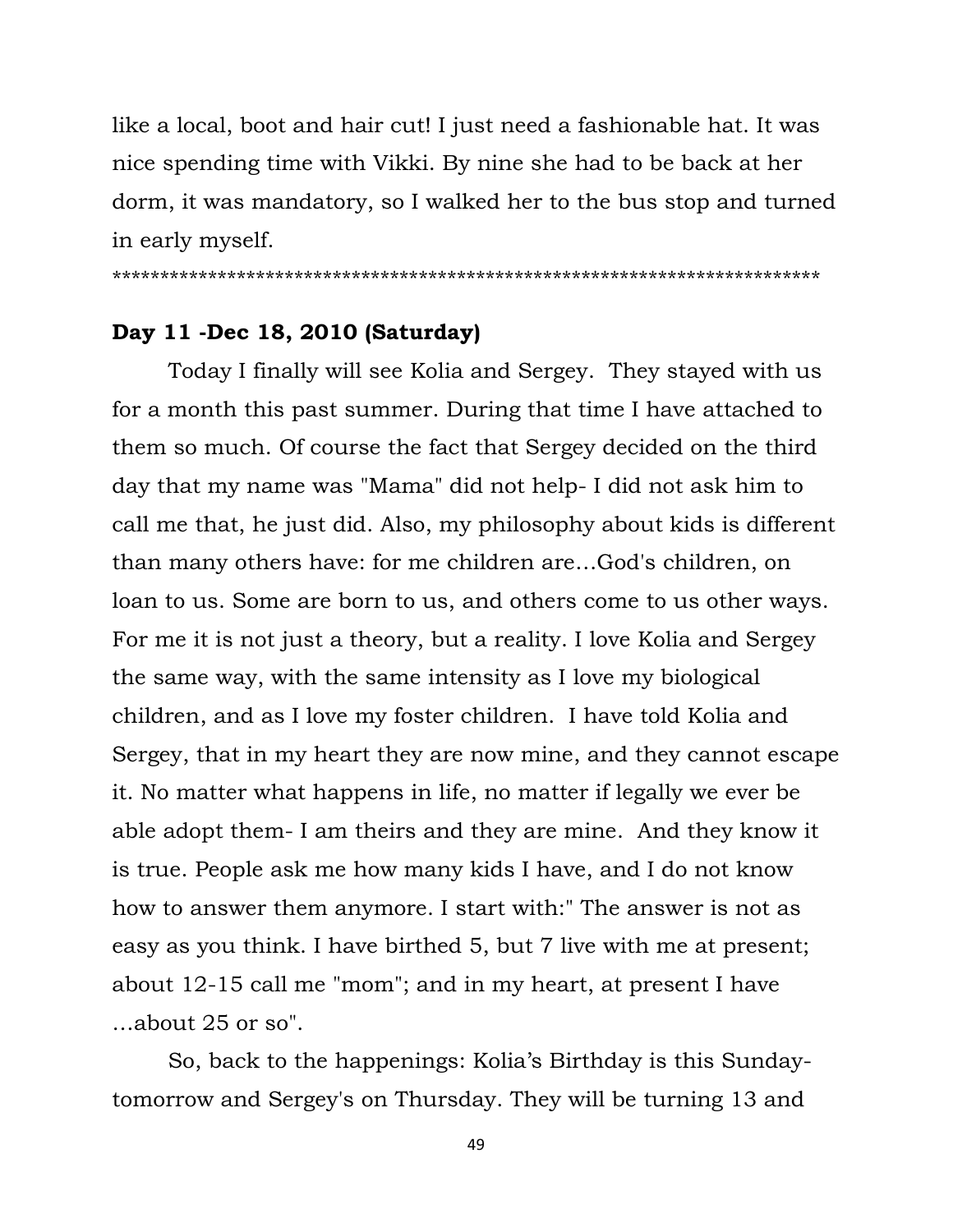10. They know that there will be a surprise for their b-day, but not what. I never told them I am coming just in case something went wrong, and I could not meet them. I call them every week, sometimes more than once. So last week, while already here, in Ukraine, I was not sure what to do. I miss talking to them and they will know something is not right if I do not call. At the same time if I call with my Ukrainian phone number, it might give me away. What to do? I took a risk- I called. Right away Kolia said: "Your number, its same company as mine! I can call you back on my friend"s phone! How can it be?"

I never lie, but I have decided ahead of time, that in this case I will have to abandon my principal. So I lied.

Me: "Oh, really? I got a new phone. Are you sure you can call me back?

Kolia:" Yes, I am sure. Do they have phone numbers like this in America?"

Me: "Well, maybe. I am not really sure. It came with a new phone."

He called me every day. On Thursday he told me:" I know what the surprise is" (I thought for sure he figured it out somehow) "Our head caregiver told me that she will be taking us to Kirovograd to "Didro park" where the carousels are." Whew. Me:" Yes, do you like what I arranged for your b-day? There will be someone there to give you your b-day present." Sergey called me every day also. And every tenth word at least 10 times in a conversation he would say:" I miss you" in a very sad voice.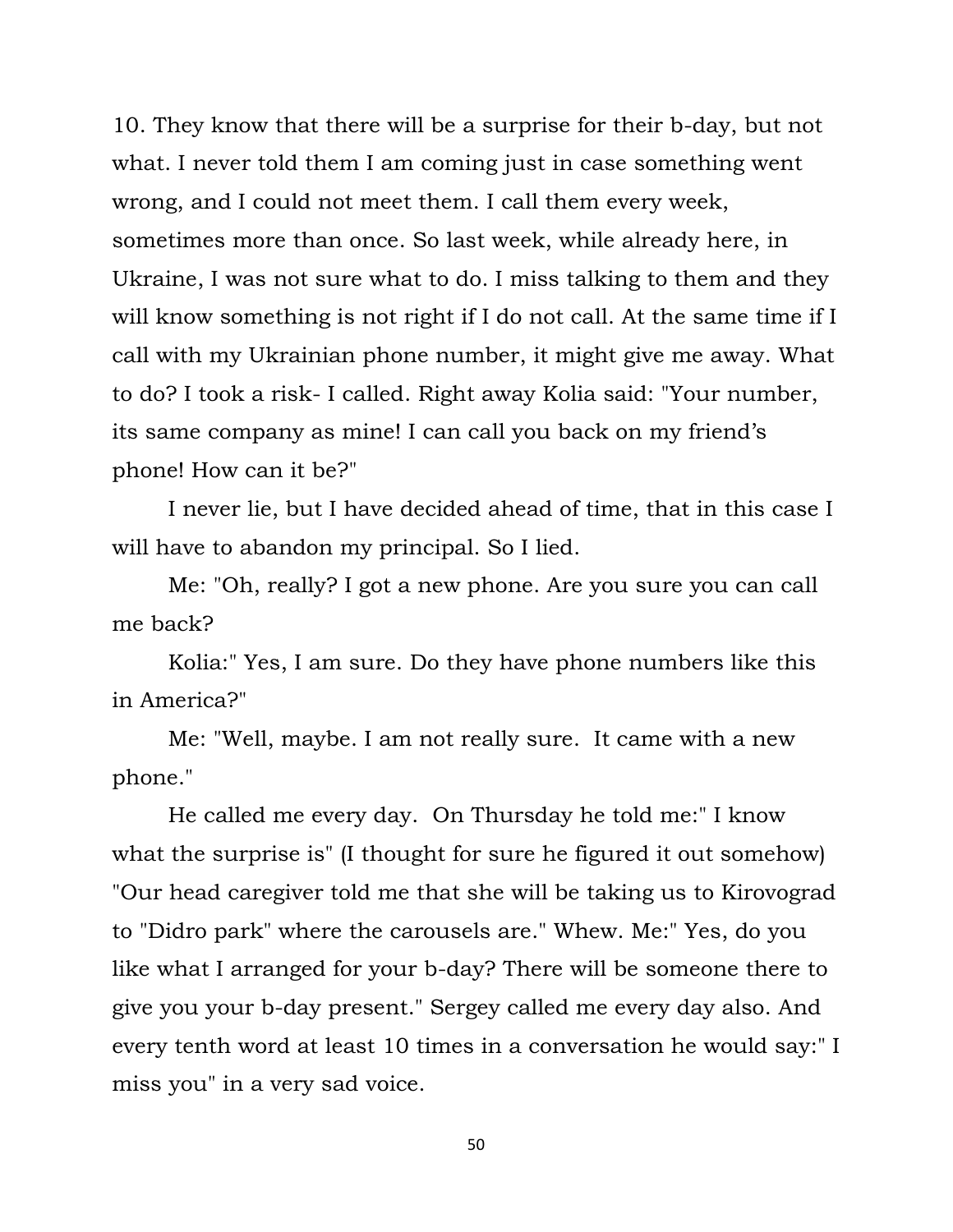So now it is Saturday, the boys think they are going to "Didro Park", and so they are, but not just with a caregiver! I had to get their presents ready. I got them each in USA a phone that is also an MP3 player and a camera that would work in Ukraine. They both have been asking for that, and only that. I still had to run to the store before they got here. I got them some candies, a gift bag, SIM cards and a cake for their b-day to eat later. I ran "home" to set up the phones as fast I as could. And on the way back stopped at the hotel lobby desk to ask for a favor- I gave a clerk my camera to videotape our reunion. When they arrived at the hotel, I got a call and went o meet them in the lobby…

I thought I prepared myself for this, but when I saw them…I felt weak in my knees. They were sitting in chairs. Kolia was facing me, Sergey was not. As I walked in…it felt like as eternity…he rose with wide eyes, slowly smile spreading on his face. He did not say much, just:" OH…Hi". Sergey turned around and without any delay or any words run to me, moving much faster them his brother. Kolia, definitely in shock followed soon after.

We ordered breakfast to be brought in to the room. While waiting for breakfast, we sat on the couch in my room. I could not put Sergey down he sat on my lap I hugged him tight, he was facing away from me and our cheeks touched, it felt so good to hold him again. He had a tight grip on my arm in front of him and we just sat like that for a while. Kiolia sat next to me, he was still in shock. I offered to give him his presents, but he said: "No, not now". I asked if my coming was the beast present of all. He nodded and just kept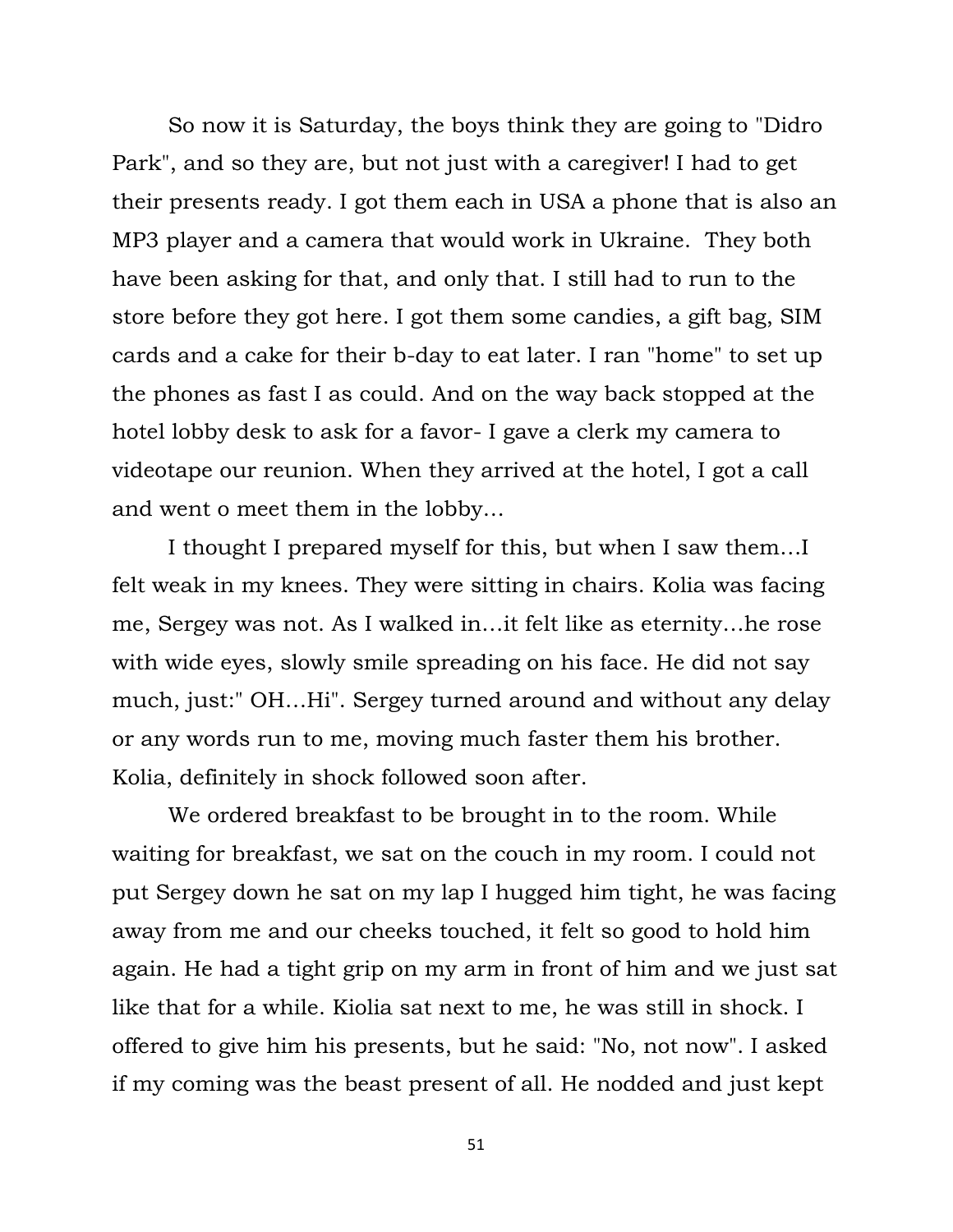looking straight ahead, constantly glancing at me and giving me huge grins. It took him, I think, good 4 hours to get over the shock; he would not even eat breakfast. I offered him one of the bananas that I got for them this morning, knowing how much they both love bananas. In the summer, in one day they would have 3-6 of them each, I could not buy enough! "Ah, banana", he said with a smile and a twinkle in his eye," That I will eat!"

I gave them bags with presents, and of course could not resist casually playing with the phone and pushing a button so something in the bag would ring! They loved the presents! Then we went walking in down town of Kirovograd. The care giver who brought the boys knew the city well. Slowly we made out way to the "Didro park" which was closed due to the snow, even the covered exhibits that are open year around. The caregiver said: "Well I promised Didro Park, and here we are. I delivered what I promised, even if it is all closed!" Then we went shopping in the market, got some warm socks for the boys and for me. I also got a fashionable hat, that the boys help me pick out!

We also got some other things, like toy guns with bullets, a must for boys like Kolia and Sergey! We had lunch at a pizza shop "Chilintano", I must say, pizza was good! And so were the salads. After that we went to the bus stop to get me a ticket to travel back to Kiev on the following evening. That is where Vikki met up with us. We must have walked for 5 hours that day, my feet were killing me and my legs were ready to fall off. I said so to the caregiver, she only laughed:" it only been 1/2 a day, you are already tired?" Last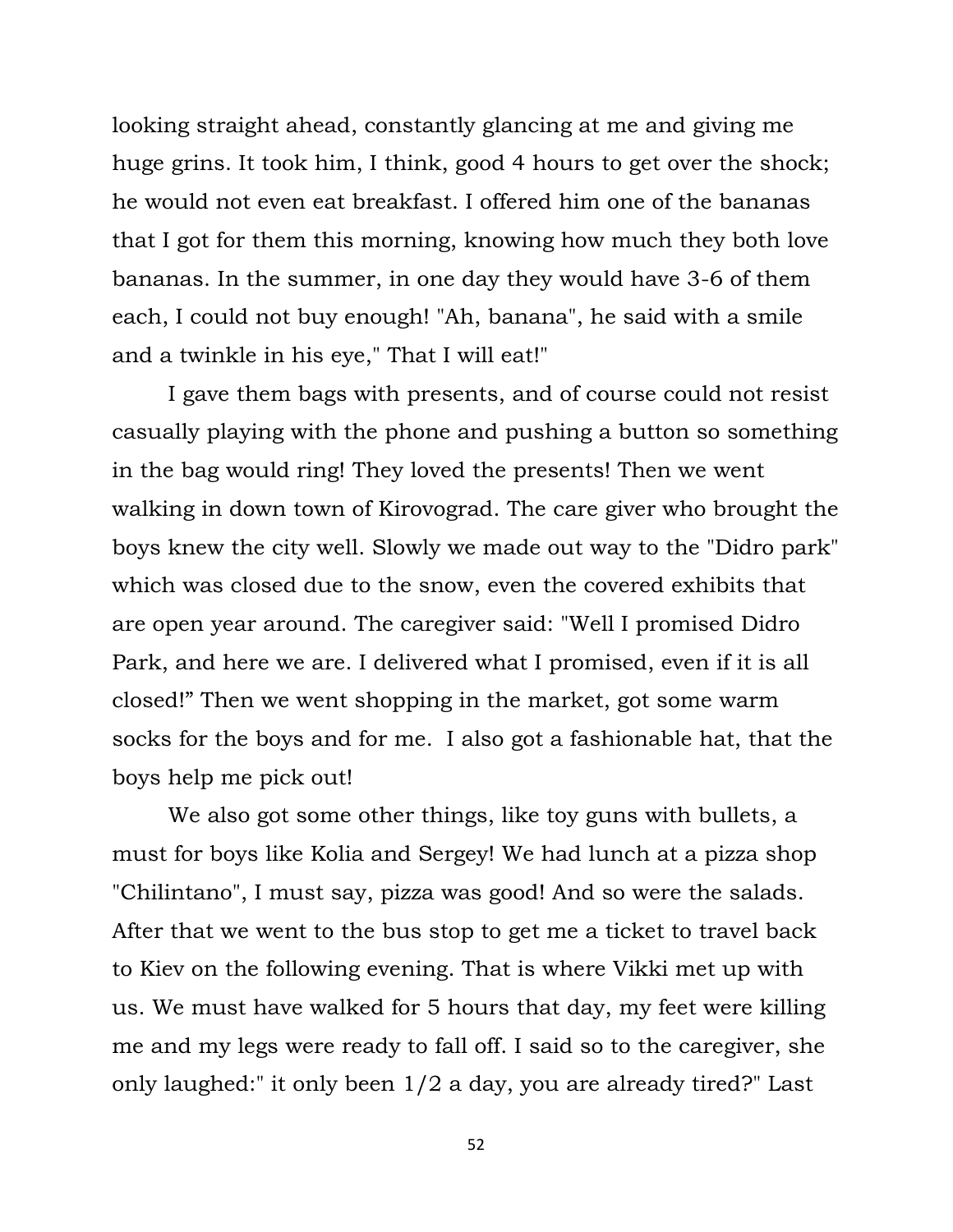stop before a car would pick us up and take to church and then drop me off at "home", a supermarket so we could get some things to for the orphanage. We got standard items needed in every orphanage: shampoo, toothpaste, laundry powder, soap. The boys, finally started to feel at home with me. They ran around the store loading the cart with cookies, candies, and gum to share with their friends, and of course I let them, totally spoiling them. As we were waiting for the car, such sadness came over me. At first the boys were shy and in shock, then we just ran around town, now we have to sit at church for two hours, and then they leave.(It was arranged, so that they would not have to take the bus back, that care giver's friend would drive them after the church service, we all were going to go to that). I felt that I did not really got to spend any time with them when we could just relax and talk, so I asked the caregiver to please, let me have them for just two 2 more hours in my hotel room, while she went to church with her friend.

She did not give me a definite answer, but we did pull up to the hotel. She told the boys that she will pick them up at seven. So the 3 of them: caregiver, her friend, and Vikki headed to the church, and the 3 of us: Kolia, Sergey and I headed to the hotel. We talked, played with the new toys, shooting toy soldiers with guns with bullets. I showed them how to work the phones and the MP3. Sergey went into the bathroom several times, and every time he entered that room my phone would ring! He went there just to call me! We head great time. For dinner they ate leftover breakfast and then the b-day cake with some tea. There was not enough food for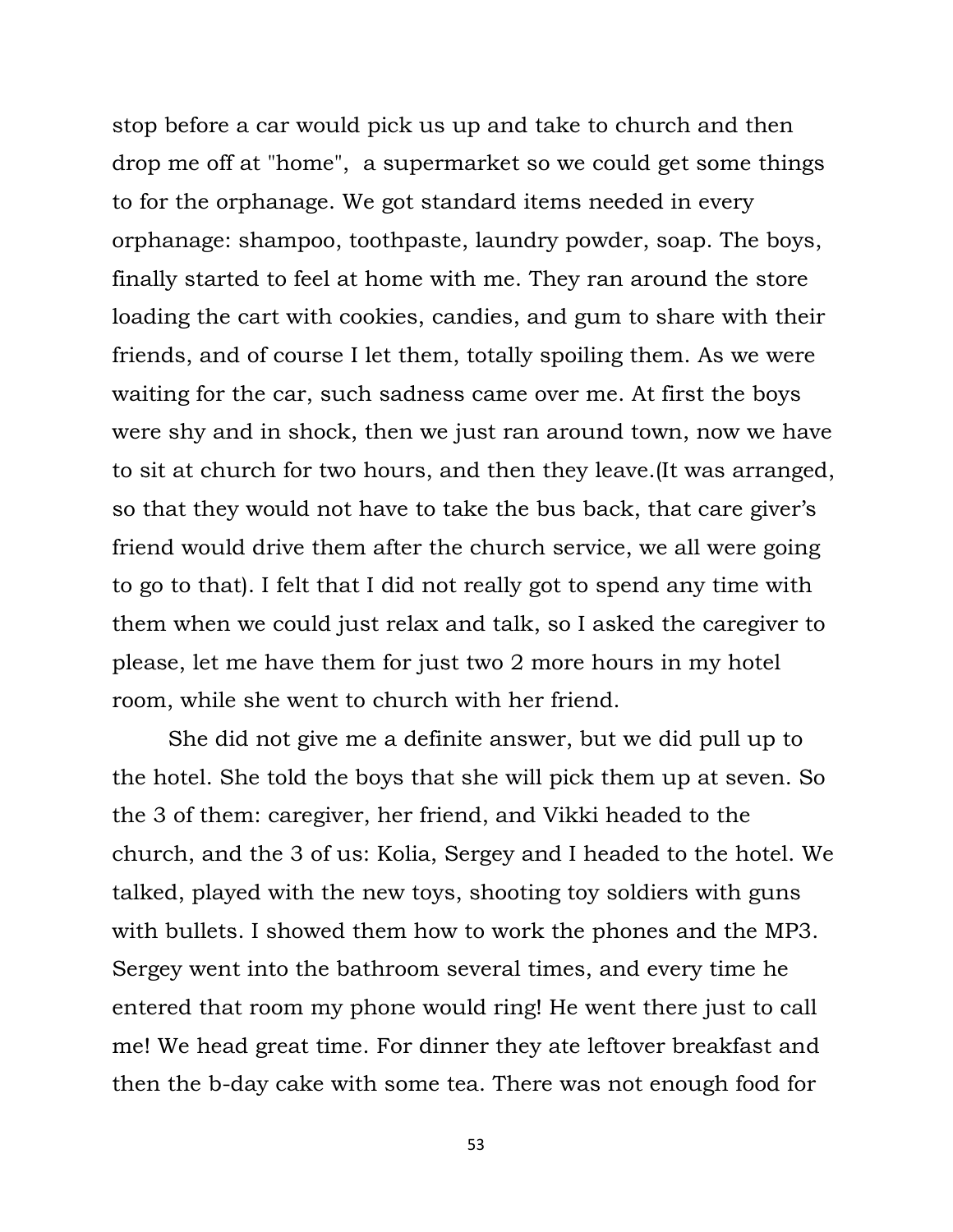me, so I decided to just get something later from the closest market. Kolia asked if it is possible, if there still time to go to market together and get a cake for him to take back to the orphanage to have tomorrow, on his actual b-day with his friends. And so we headed to the store together, to get his cake, my dinner,…and some more bullets for the guns. We also got more snack food for them to take back.

We got back close to 7pm, and quickly packed up all of the things for them to take with them and took some more pictures. The next thing we knew it was time for them to go. We grabbed the bags and headed for the door. Last hugs last kisses, goodbyes for now and off they went. I returned to the hotel room, in a bit of time pulled myself together and decided to eat my dinner. Well…it was nowhere to be found. My dinner was stolen! I should mention that for desert I got myself a cone of ice cream. So I called Kolia and told him that they must have my dinner and to be careful of the melting ice cream. He called me few hours later, from the orphanage to tell me that my diner was found and the ice cream was still good. It was cold in the trunk, and several boys shared it. Sergey also called me from the car at some point to tell me his phone needs charging and he will call me tomorrow.

So out I went again, into a cold winter night. This time I went to the store a bit further from the hotel, I was told by the clerk it had a better selection of things I could get. He was right; it was like being in a modern American or any European supermarket. It had precooked food and salads, lots of fruits and veggies, and many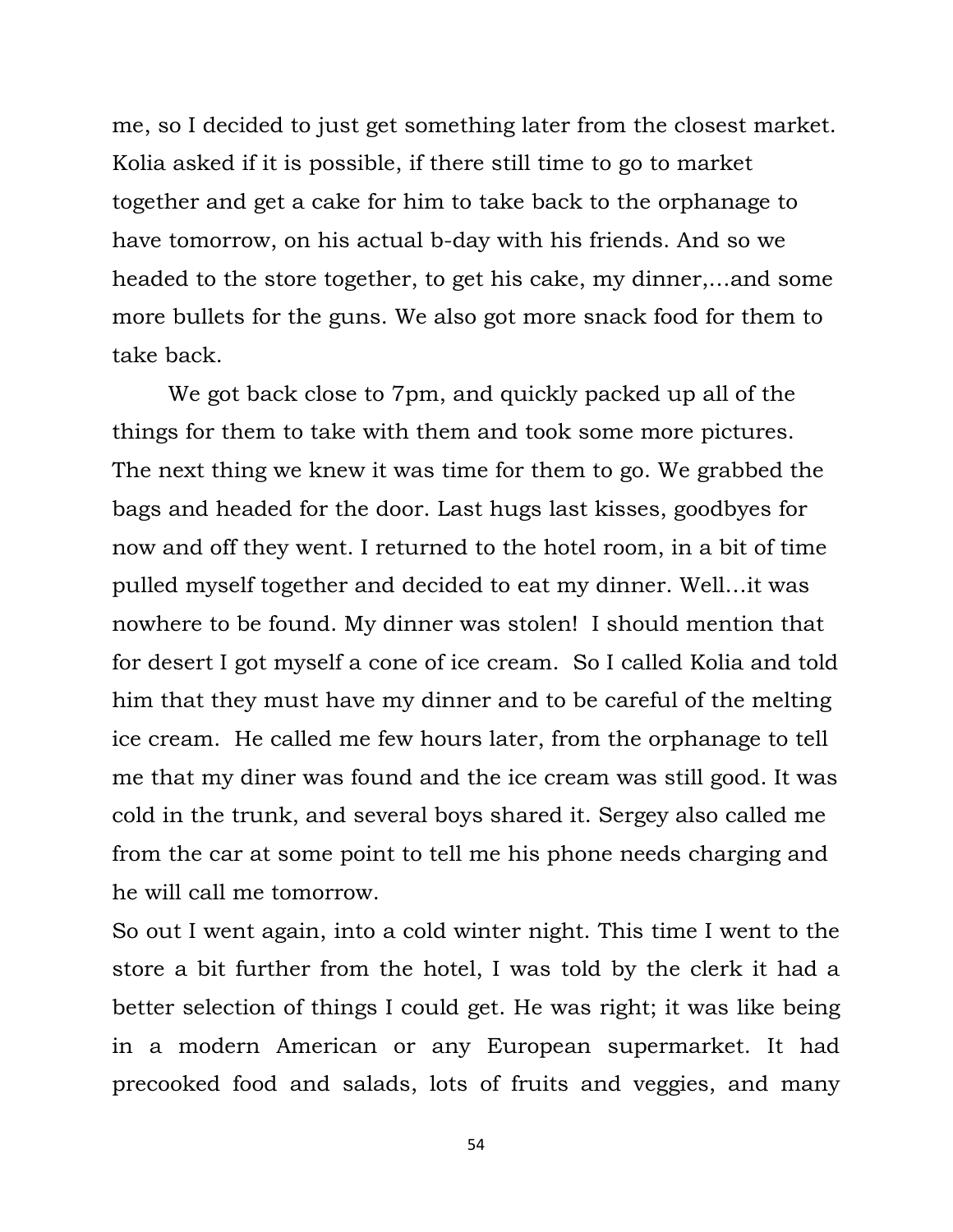other things. For about \$10 I got enough to eat for dinner and next day supper, and a container of wine- I knew that in the state I was in I was not going to be able to relax, and a 1/2 glass of wine would do the trick. When I got back and settled in I got to talk to all of my kids at home, and then some kids from Ukraine. Rooslan called me to ask if I could please refill the minutes on his phone so he could call his mother. We had a nice chat, and are becoming good friends. \*\*\*\*\*\*\*\*\*\*\*\*\*\*\*\*\*\*\*\*\*\*\*\*\*\*\*\*\*\*\*\*\*\*\*\*\*\*\*\*\*\*\*\*\*\*\*\*\*\*\*\*\*\*\*\*\*\*\*\*\*\*\*\*\*\*\*\*\*\*\*\*\*\*\*

### **Day 12- Dec 19, 2010 (Sunday)**

I was up at 4am again. Knowing from past experiences that I will not be fall asleep again because of so many things are running through my head. I just got coffee and started working on the blog, then packed.

This is also 3rd day that I am hanging out with Vikki. We were picked up for church. It was interesting for me to be in a Russian speaking, singing, and everything else in Russian service. After church we got back to my room, had a very late breakfast and finished packing. Today I will be taking a midnight bus to Kiev, and will arrive there at about 6am tomorrow. At this hotel I am able to leave my packed luggage in a storage room and just be around the town and later in a hotel lobby, while waiting for a taxi.

After leaving the hotel we called the other kids I wanted to get together with, and tried to figure out a meeting place. While waiting for them we found by chance a "second hand" clothing store, it was humongous, and there were no prices anywhere. We looked around, Vikki picked out few pieces for herself and her brother and I got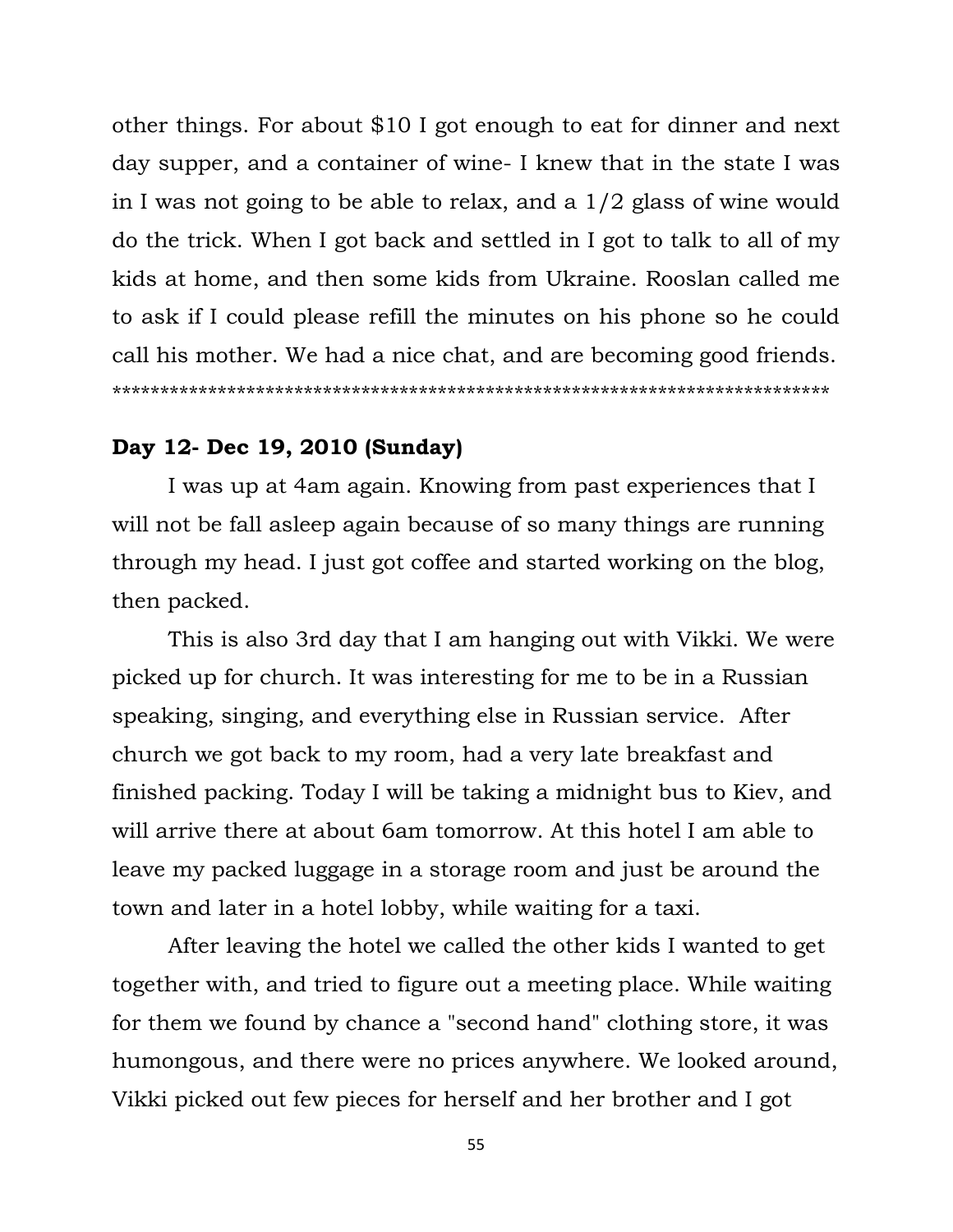PJ's for the girls in Group6 in Odessa region orphanage (I plan to mail them to the kids from Kiev, as well as few other thing). So we got to the register to find out price and I realized that each register had a scale, and a large sign said "115ghr/ kg". The cloth was sold by weight!!! Every day I learn and experience something new.

We dropped of the clothing at the hotel and went to the market to find some gifts for me to take home and a gift for Vikki. We met up with Victor there. Sasha called to tell us that he could not make it, he apparently came to the hotel when we were in church, waited for a while and left. I am not sure what happened to the other 2 kids I wanted to see while in Kirovograd, they knew I was coming, but they have no regular phones, so I could not communicate with them this week. I left a phone-gift I brought for one of the girls with Vikki, to pass to her.

The 3 of us ate at a pizza shop, and then Victor had to leave. So I hung out with Vikki most of the night, we had some leftovers at her dorm room. She shares a room with 3 other girls who go home on the weekends and she ends up having a room to herself. Showers in the dorms are broken and she has to bath in the basin. There is a kitchen on every floor: it has one sink, 2 electric stoves and 2 large counters. Her room is on the fourth, but the refrigerators are on the first floor. No electrical appliances are allowed in the rooms, so there is no possibility of even an electric kettle. TV is in the hallway. The windows had to be taped shot for the winter season, it as to cold and drafty.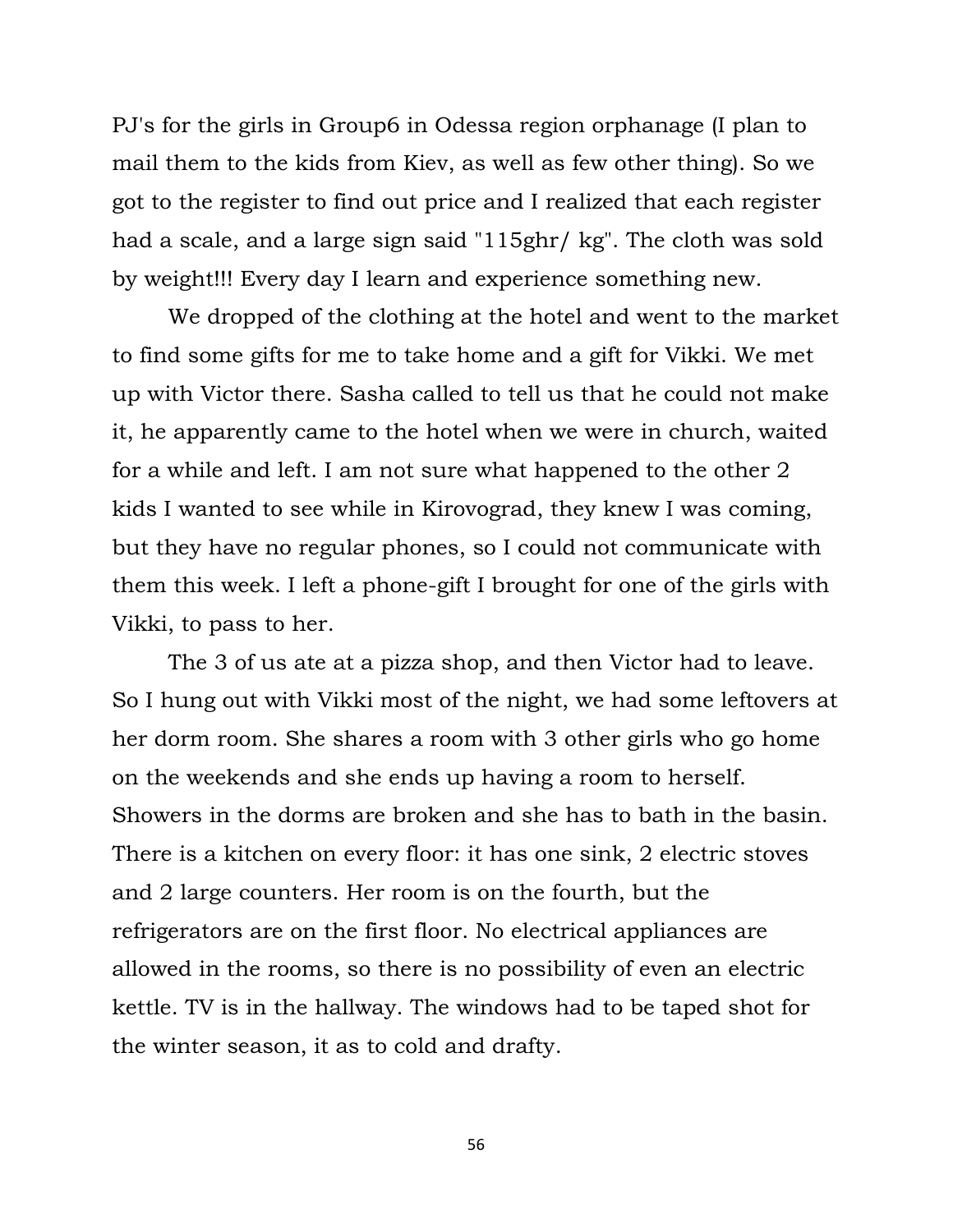This is Vikki's home for the next 2 1/2 years most likely. Including, possibly, over the summer, when the rest of the kids go home. But she is definitely a survivor. She said she got used it, she learned to cook, and care for her cloth- she has to wash it by hand after heating up water- boiler is broken. She is making good choices as to friend she makes, and she helps to cloth her brother who is in the orphanage. I was very impressed to see how well she is handling such a hard situation.

I am finishing this day, by writing to on a bus. It has left Kirovograd at midnight, and I will be in Kiev by 6 am. In just 12 days I slept on airplane, train (twice), and now on a bus. \*\*\*\*\*\*\*\*\*\*\*\*\*\*\*\*\*\*\*\*\*\*\*\*\*\*\*\*\*\*\*\*\*\*\*\*\*\*\*\*\*\*\*\*\*\*\*\*\*\*\*\*\*\*\*\*\*\*\*\*\*\*\*\*\*\*\*\*\*\*\*\*\*\*\*

# **Day 13- Dec 20, 2010 (Monday)**

I arrived in Kiev a bit before 6am, and was picked up in a taxi by my oldest friend, Natasha. We met when we were 6 years old, and for several years were inseparable. I have not seen her in person in 21 years! Only pictures and on Skype. We got to the apartment building where we both grew up. She travels a lot for work, month at a time, but when she is in Ukraine she lives with her parents in same apartment. Both of her parents greeted me warmly. After some tea and a small snack we both crashed for a nap. But it was not long before I was woken up by my phone. It was Kolia, he wanted to tell me that he is up and ready for school now.

My friend, Natalia, had to go into work for a few hours she offered to take into center of Kiev and show me around when her work was done…but who cares about a center where one can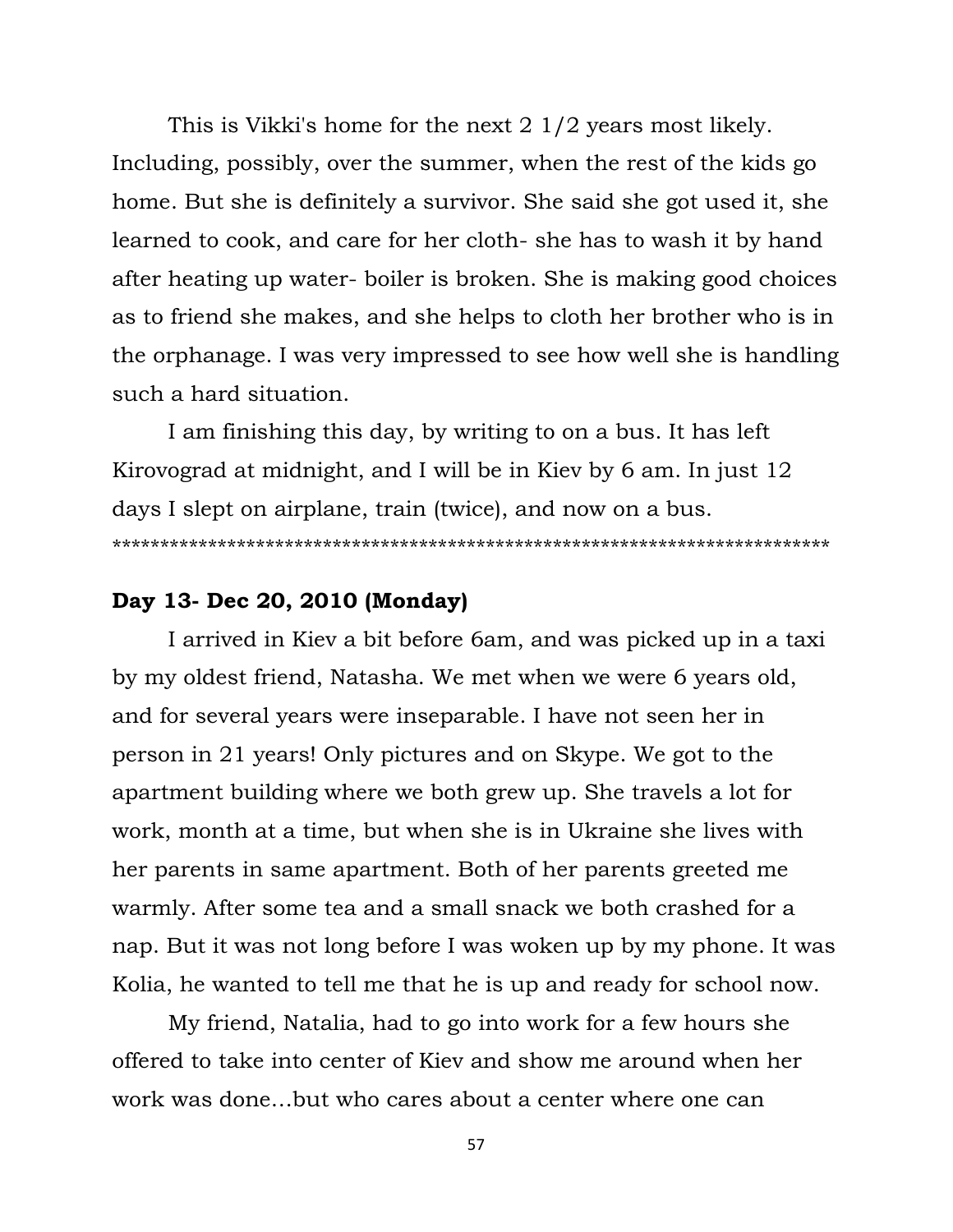wonder the streets of childhood? So I refused her offer and instead walked for about 3 hours in my old neighborhood. I walked and took pictures of the school I went to, my sisters kindergarten where I had to pick her up every day for a year, a lake that was now frozen-like it is every year and watched some kids sledding down its banks- just like I did long time ago. I recognized many things and had no problems navigating the streets, but many things have changed- old buildings…well, they looked old and some had graffiti on it. There were many new 16 stories apartment buildings, very beautiful and modern. Lake has a brick walkway around it now and stairs, which were helpful when you need to lug your sled up many times. It is a very small lake and 15-20 feet lower then street level. The trees were now taller, I was told that "my" tree- a weeping willow that I planted, I grew the roots on a branch of the tree from the banks of the Dnepr and planted it when I was about 10 years old, has toppled over just last winter during the storm with strong winds. During my walk I got many calls from Kolia and Sergey. They called me every school break from their new phones to tell me things like: "I just had Ukrainian language, next is a History class. What are you doing?...I will cal you during next break!" Every school break!

In the evening I could not get off the phone, all of the kidsfrom Ukraine were calling me. While talking to one -3 more would call me. They all wanted to talk to me one more time before I left for USA, thinking it as my last day here. They all told me how sad that I am leaving, how boring it is without me, and how much they miss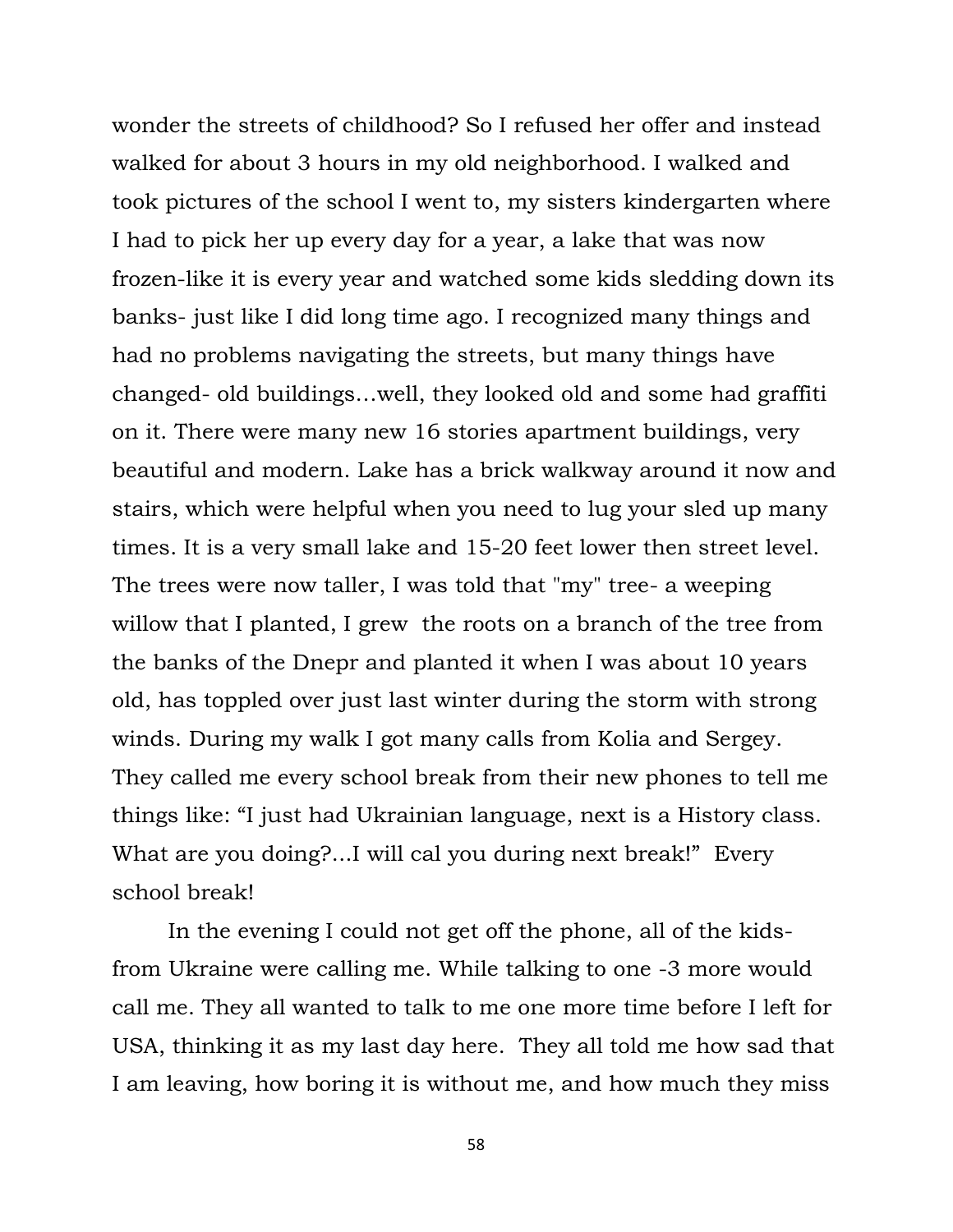me, and of course to come back soon. Honestly, there had not been many times in my life when I felt more loved. Kristina called me to ask to have a talk to Pasha, because he acted mean to some other kid. She said his head "got to big" because he got nice things from me. So I asked her "Will I have to somehow raise you, guys from America?" And she said:" yes, please do!"

\*\*\*\*\*\*\*\*\*\*\*\*\*\*\*\*\*\*\*\*\*\*\*\*\*\*\*\*\*\*\*\*\*\*\*\*\*\*\*\*\*\*\*\*\*\*\*\*\*\*\*\*\*\*\*\*\*\*\*\*\*\*\*\*\*\*\*\*\*\*\*\*\*\*\*

# **Day 14- Dec 21, 2010 (Tuesday)**

Almost my last day in Ukraine. Tomorrow I am flying home. Time went by so fast. Today I went back to the market not far from here while my friend had to go to work for a few hours. I must have walked for 3 hours around the marked shopping and bargaining, almost never paying the original price! Only in the markets like this you can do it. In USA only on yard sales and flee markets, but here at almost every stand. I found few nice things for my kids in US and a few nice things for "my kids" in Ukraine. Around 3pm my friend came to get me and help me with getting all the packages home. She speeded ahead while I stopped at the post office to get some shipping boxes. I will be mailing things I got for kids in Ukraine tomorrow morning from here.

As we were packing the boxes my "neighbor", a woman who was my neighbor for the 8 yrs that I lived in that apartment building, came from work and picked me up to see my old apartment. I spoke to her earlier and asked to arrange it with the family that lives there now. I cannot describe the filing of walking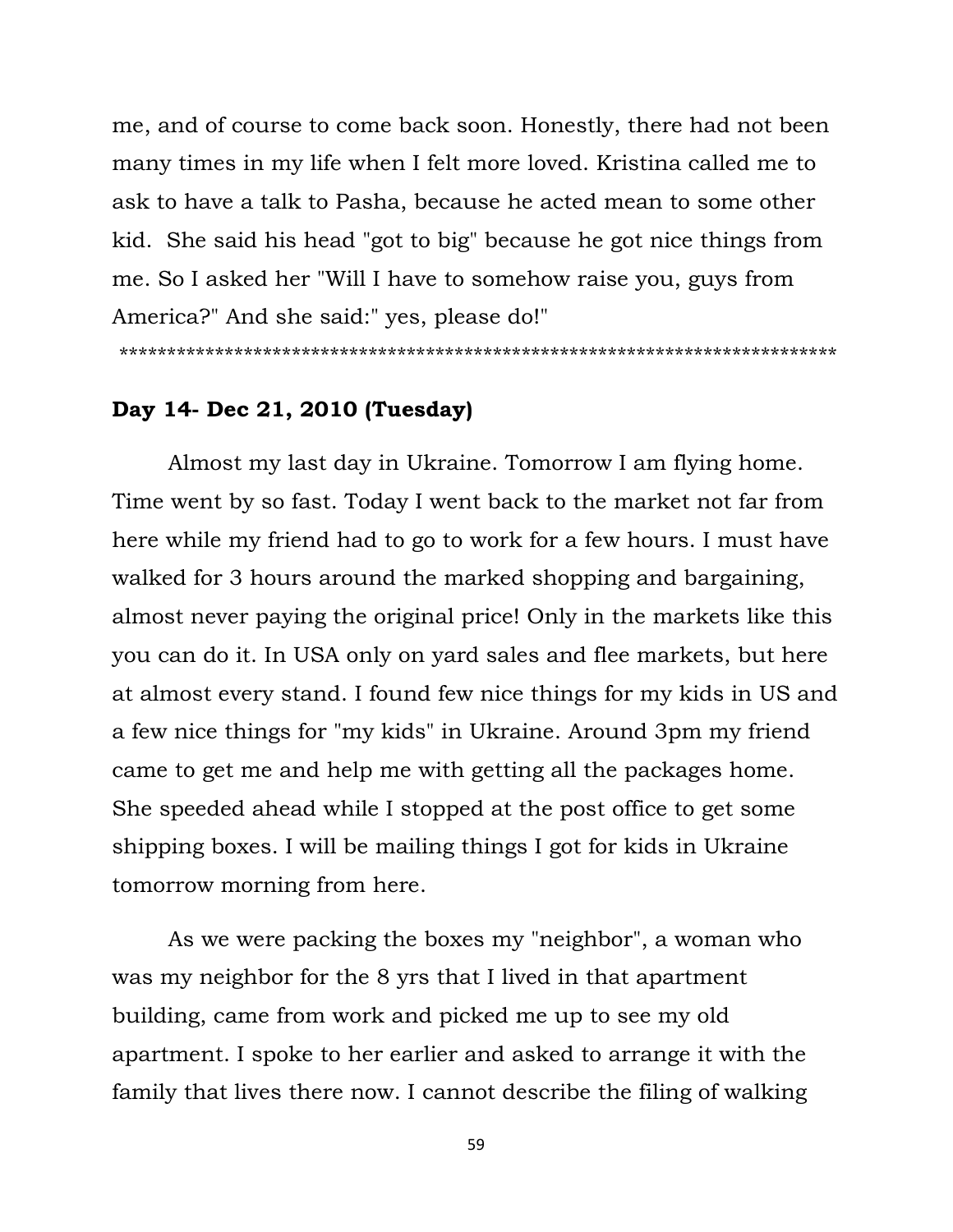thought the place where you grew up, they have fixed the apartment a lot, but few things remained the same, especially the view from the 9th story, from my old balcony. The family was nice enough to let me take pictures so I could show my kids where I lived when I was their age.

About 6:30 Natasha and I headed to the center of Kiev, a neighborhood that is called "Krischatic". Earlier in the day she dropped of some pictures to be developed for me that I wanted to put into shipping boxes and they told her to come back after 6. So she took me to a place I never even imagined in my wildest dreams could exist in Ukraine. It was underground and apparently spanned several blocks under the center with many exits and stores. It looked like…lets just say for a second I thought I was transported to some fancy mall in NY..or the King of Prussia mall! They had everything, the highest quality…and the price to match.

After walking around a bit we came to the photo shop and got the photos. Then Natasha suggested that we go to a place, also, somewhere in those underground labyrinths, where we could get some tea and talk. She took me to a food court where around the perimeter, just like in any food court at the mall, there were little food shops where one could pick from Russian, Ukrainian, Italian, American and a Japanese cuisine. My friend asked me what do I think about sushi. I jumped at the idea. I Love sushi! So we had Japanese food…and tea of course, underground of center of Kiev. Then we got desert in a "papa john" stand. Here "papa john" not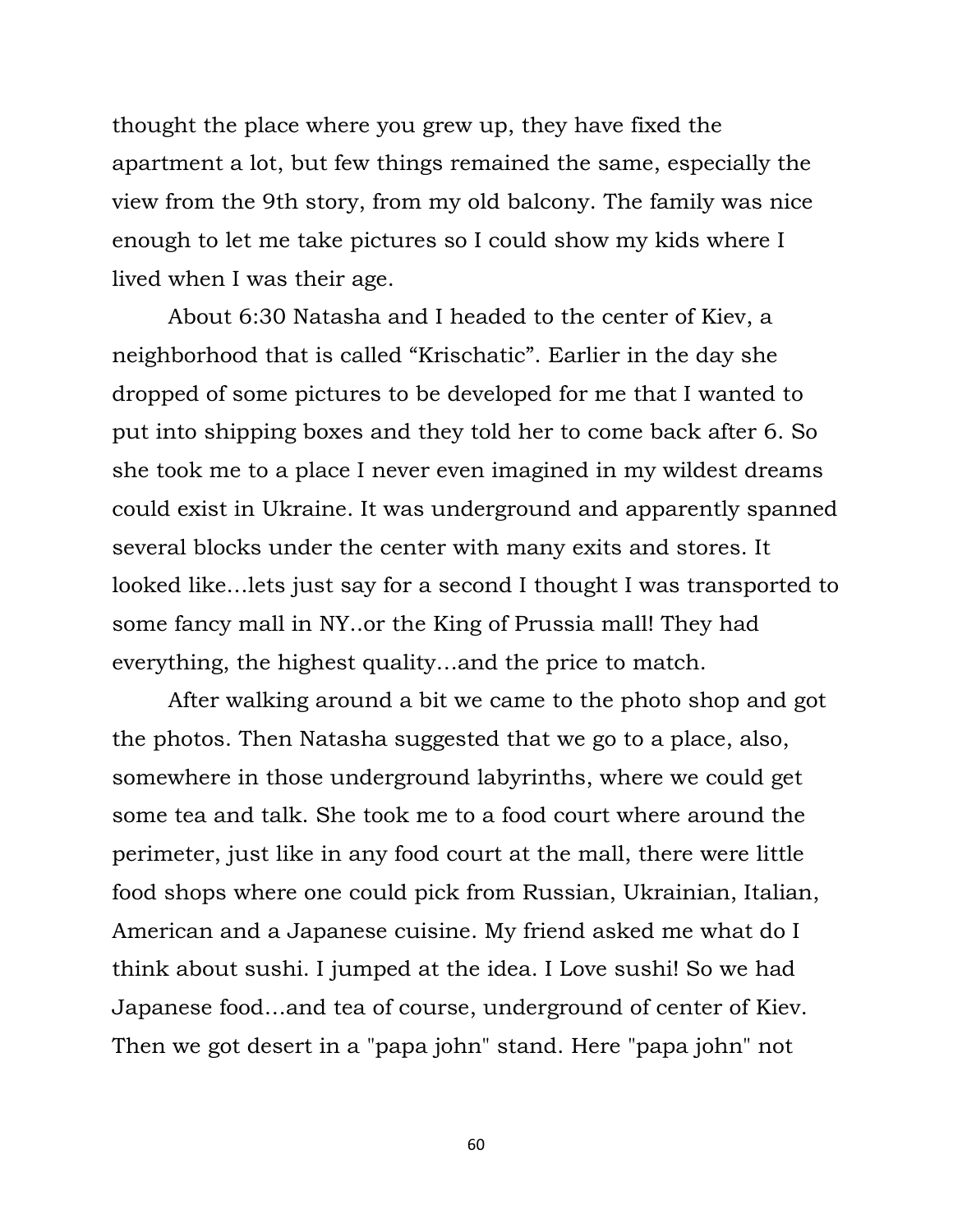only sells pizza but also salads, an "olive garden" type deserts, and …beer.

We walked along Khrischatic, once again I wondered if we still were in Kiev. There were lots of stores that had signs in English. My friend explained that lots of foreigners shop here, and so now this is new Kiev. When we got back we had more tea and talked…till 2am. Now it is 3am, as I am writing this to post before I leave the country of my birth. In 24 hrs I will be home. P.S. internet was giving me problems, so I am posting this later.

\*\*\*\*\*\*\*\*\*\*\*\*\*\*\*\*\*\*\*\*\*\*\*\*\*\*\*\*\*\*\*\*\*\*\*\*\*\*\*\*\*\*\*\*\*\*\*\*\*\*\*\*\*\*\*\*\*\*\*\*\*\*\*\*\*\*\*\*\*\*\*\*\*\*\*

# **Day 15- Dec 22, 2010 (Wednesday)**

As I write this I am in the air flying home. I was so tired that I closed my eyes to what seemed like few min. And when I opened them realized I was hungry. I waited and waited for a meal to be served, eventually I asked when that would happen. I was told it already did. I must have been totally out of it. I slept through distribution, smell, time of eating and collection of food and hot drinks afterwards and never even knew it! WOW.

On another note: I am in the back of the plane in a row of 3 seats...and it's just me :) I do not feel cramped in, I can stretch out, I can even sleep lying down!!! Not sure if you can hear excitement and how much joy and fun I am having thought my writing. So I will spell it out: I HAD THE, THE BEST TRIP OF MY LIFE…so far. I say so far, because I hope that there will be more trips to come that will top this one, if it is even possible to top it. I believe what made this trip so great, that the words even cannot describe, is that this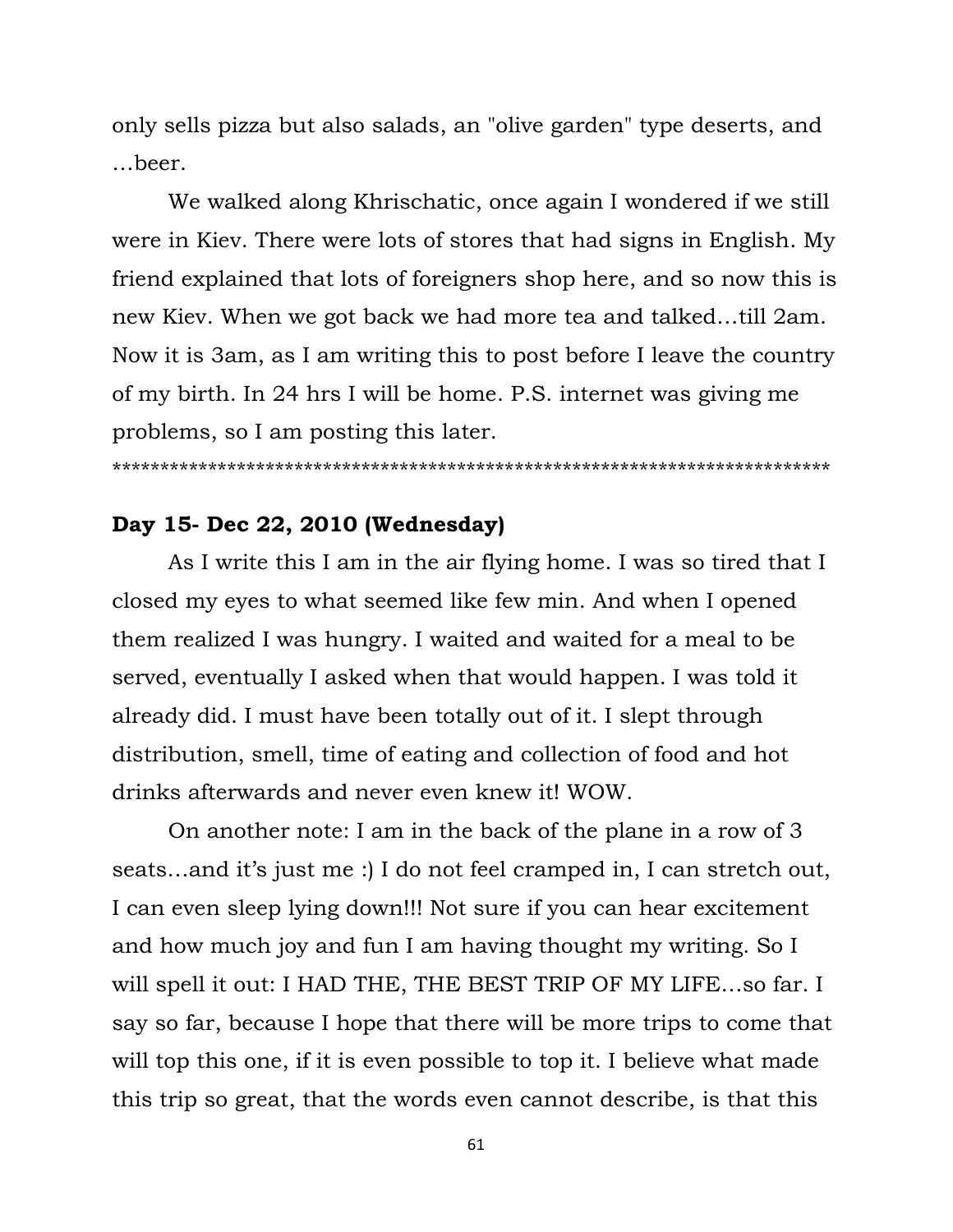trip was not about me, but about God. I have felt his presence with me strongly throughout my journey, more so than ever before in my life. I want to thank you all for your prayers, and want to tell you that He has answered them to the fullest and more.

My friend, Natasha, asked me yesterday if accomplished what I set out to accomplish during this trip. I told her a saying I picked up from one of the care givers in Odessa region orphanage (translation goes something like this): "We can make many plans, and they will all give God a good laugh". I also added that what I set out to do is to be open for God to lead me, and even if not all my bullet points of "To Do" got done, I believe his were. So yes, I have accomplished everything I have set out to accomplish…and so much more".

Once again I want to thank you all for your moral, spiritual and financial support. I thank you for listening to my ramblings.

*Marina James.* \*\*\*\*\*\*\*\*\*\*\*\*\*\*\*\*\*\*\*\*\*\*\*\*\*\*\*\*\*\*\*\*\*\*\*\*\*\*\*\*\*\*\*\*\*\*\*\*\*\*\*\*\*\*\*\*\*\*\*\*\*\*\*\*\*\*\*\*\*\*\*\*\*\*\*

### **January 2010- Afterword**

In a few weeks since I got back…

• The repairs in new rooms for group # 6 have been completed, and they have moved in. The new rooms are is much warmer, water does not freeze in the pipes, and there is more spacious.